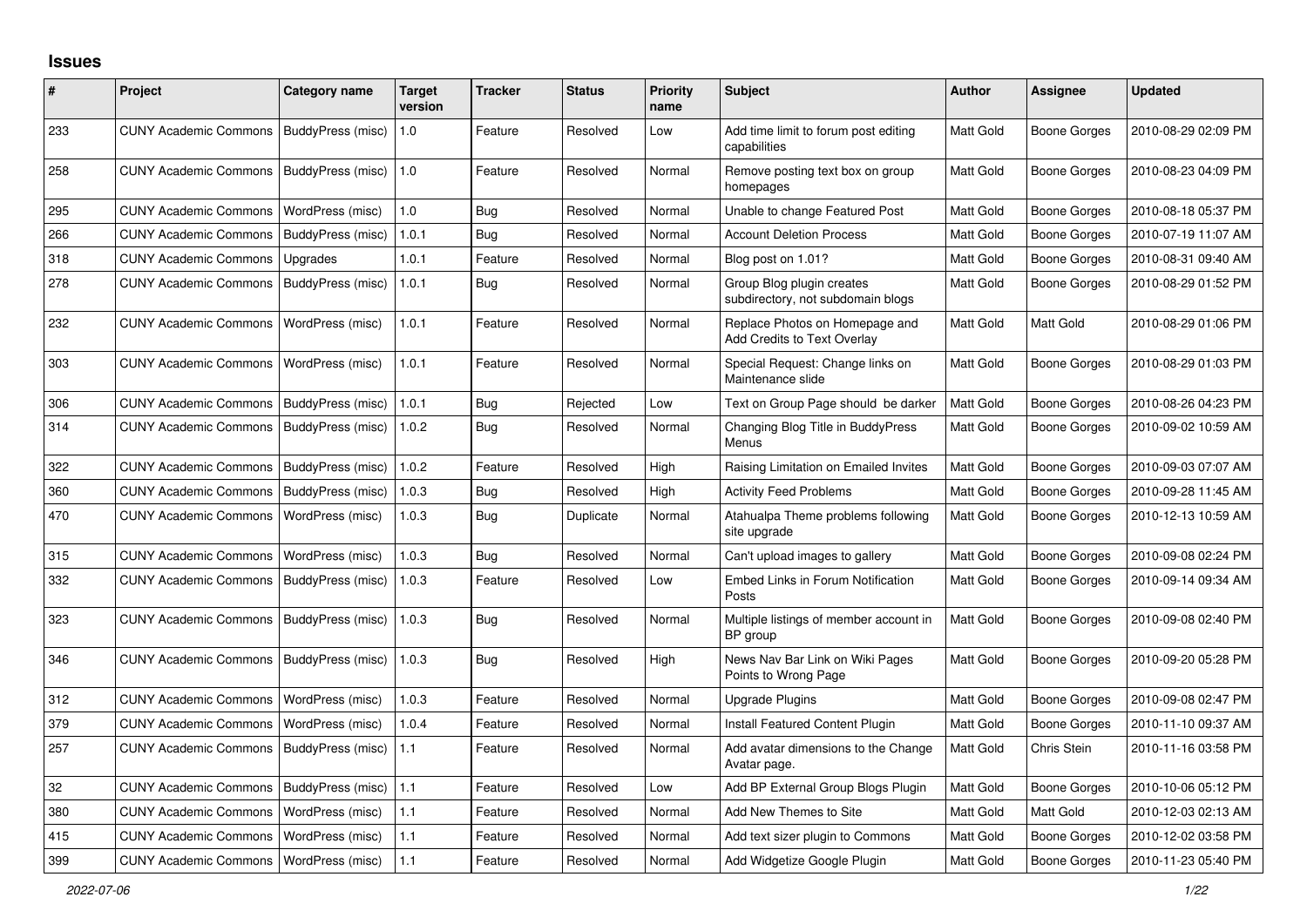| #   | Project                      | Category name           | <b>Target</b><br>version | <b>Tracker</b> | <b>Status</b> | <b>Priority</b><br>name | <b>Subject</b>                                                   | <b>Author</b>    | Assignee            | <b>Updated</b>      |
|-----|------------------------------|-------------------------|--------------------------|----------------|---------------|-------------------------|------------------------------------------------------------------|------------------|---------------------|---------------------|
| 236 | <b>CUNY Academic Commons</b> | WordPress (misc)        | 1.1                      | Feature        | Resolved      | Normal                  | Add WooThemes to Site                                            | <b>Matt Gold</b> | Matt Gold           | 2010-12-03 08:00 AM |
| 282 | <b>CUNY Academic Commons</b> | BuddyPress (misc)       | 1.1                      | Feature        | Resolved      | Normal                  | Alter "Kick and Ban" Group<br>Functionality                      | Matt Gold        | Boone Gorges        | 2010-09-08 06:14 PM |
| 340 | <b>CUNY Academic Commons</b> | BuddyPress (misc)       | 1.1                      | <b>Bug</b>     | Resolved      | High                    | BP Admin Bar Menu Mouseover Areas<br><b>Too Sensitive</b>        | <b>Matt Gold</b> | Boone Gorges        | 2010-12-01 09:48 AM |
| 281 | <b>CUNY Academic Commons</b> | BuddyPress (misc)       | 1.1                      | Feature        | Resolved      | Low                     | Change "Kick and Ban" terminology in<br>Group Interface          | Matt Gold        | <b>Boone Gorges</b> | 2010-09-08 06:14 PM |
| 361 | <b>CUNY Academic Commons</b> | BuddyPress (misc)       | 1.1                      | Feature        | Resolved      | Normal                  | Change Wording of Options on Friend<br><b>Request Responses</b>  | Matt Gold        | Chris Stein         | 2010-11-24 01:42 PM |
| 313 | <b>CUNY Academic Commons</b> | WordPress (misc)        | 1.1                      | Feature        | Resolved      | Normal                  | Create Plugin/Widget for Hero Image<br>Space on Commons Homepage | Matt Gold        | <b>Ron Rennick</b>  | 2010-10-06 12:41 PM |
| 381 | <b>CUNY Academic Commons</b> | WordPress (misc)        | 1.1                      | Bug            | Resolved      | Normal                  | Cull old themes from site                                        | Matt Gold        | Matt Gold           | 2010-12-03 02:06 AM |
| 36  | <b>CUNY Academic Commons</b> | BuddyPress (misc)       | 1.1                      | Feature        | Resolved      | Normal                  | Digest Version of Group Forums<br><b>Notification Plugin</b>     | Matt Gold        | <b>Boone Gorges</b> | 2010-09-26 11:10 AM |
| 387 | <b>CUNY Academic Commons</b> | BuddyPress (misc)       | 1.1                      | Bug            | Resolved      | Normal                  | Disable activity replies for group<br>announcements              | Matt Gold        | Boone Gorges        | 2010-11-16 04:20 PM |
| 331 | <b>CUNY Academic Commons</b> | <b>WordPress (misc)</b> | 1.1                      | Feature        | Resolved      | Normal                  | Edit confirmation page after user sign<br>up.                    | <b>Matt Gold</b> | Chris Stein         | 2010-11-03 11:50 AM |
| 286 | <b>CUNY Academic Commons</b> | WordPress (misc)        | 1.1                      | Feature        | Resolved      | Normal                  | Edit content of account activation email                         | Matt Gold        | Boone Gorges        | 2010-12-06 02:03 PM |
| 376 | <b>CUNY Academic Commons</b> | WordPress (misc)        | 1.1                      | Bug            | Resolved      | Normal                  | Errant Subscribe2 Global Posts<br>Notification                   | <b>Matt Gold</b> | Boone Gorges        | 2010-11-16 04:59 PM |
| 393 | <b>CUNY Academic Commons</b> | WordPress (misc)        | 1.1                      | Feature        | Resolved      | Normal                  | Install Category Exlude plugin                                   | Matt Gold        | Chris Stein         | 2010-11-16 04:52 PM |
| 382 | <b>CUNY Academic Commons</b> | WordPress (misc)        | 1.1                      | Feature        | Resolved      | Normal                  | Install Category Page plugin on site                             | Matt Gold        | Matt Gold           | 2010-12-02 02:21 PM |
| 352 | <b>CUNY Academic Commons</b> | BuddyPress (misc)       | 1.1                      | Bug            | Resolved      | Normal                  | Member reports problems with avatar<br>cropping                  | Matt Gold        | Boone Gorges        | 2010-11-16 05:07 PM |
| 279 | <b>CUNY Academic Commons</b> | BuddyPress (misc)       | 1.1                      | Bug            | Rejected      | Normal                  | Members Report Problems with<br>Notifications                    | <b>Matt Gold</b> | Boone Gorges        | 2010-11-16 04:37 PM |
| 424 | <b>CUNY Academic Commons</b> | WordPress (misc)        | 1.1                      | Feature        | Resolved      | Normal                  | Merge Newthemes branch with Master<br>branch on Git              | Matt Gold        | Boone Gorges        | 2010-12-03 07:27 AM |
| 345 | <b>CUNY Academic Commons</b> | WordPress (misc)        | 1.1                      | Bug            | Resolved      | Low                     | Order of Comments in Carrington<br>Theme                         | Matt Gold        | Boone Gorges        | 2010-11-16 04:31 PM |
| 307 | <b>CUNY Academic Commons</b> | BuddyPress (misc)       | 1.1                      | Feature        | Resolved      | Low                     | Possible to Change in Group Slug?                                | Matt Gold        | Boone Gorges        | 2010-11-20 09:12 AM |
| 410 | <b>CUNY Academic Commons</b> | WordPress (misc)        | 1.1                      | Support        | Resolved      | Normal                  | Problems embedding audio file                                    | Matt Gold        | Boone Gorges        | 2010-11-23 02:01 PM |
| 319 | <b>CUNY Academic Commons</b> | WordPress (misc)        | 1.1                      | Feature        | Resolved      | Normal                  | Remove "Forums" from Nav Bar                                     | <b>Matt Gold</b> | Boone Gorges        | 2010-09-15 10:44 AM |
| 423 | <b>CUNY Academic Commons</b> | WordPress (misc)        | 1.1                      | Feature        | Resolved      | Normal                  | Remove Unfiltered-MU from Commons<br>Plugins                     | Matt Gold        | Boone Gorges        | 2010-12-02 04:24 PM |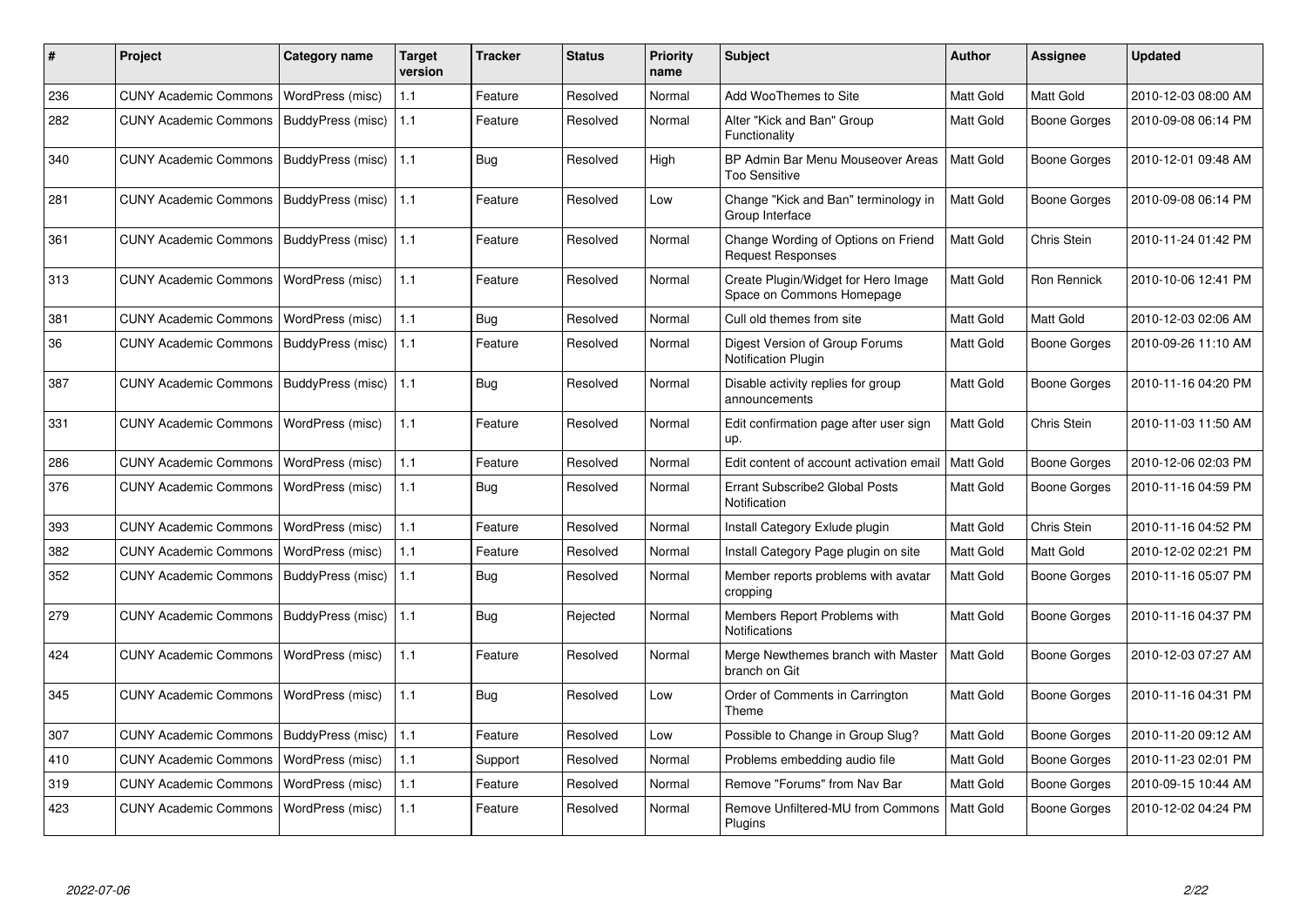| #   | Project                                           | <b>Category name</b> | <b>Target</b><br>version | <b>Tracker</b> | <b>Status</b> | <b>Priority</b><br>name | <b>Subject</b>                                                                                    | Author           | <b>Assignee</b>     | <b>Updated</b>      |
|-----|---------------------------------------------------|----------------------|--------------------------|----------------|---------------|-------------------------|---------------------------------------------------------------------------------------------------|------------------|---------------------|---------------------|
| 193 | <b>CUNY Academic Commons</b>                      | BuddyPress (misc)    | 1.1                      | Feature        | Rejected      | Low                     | Replace "Kick and Ban" terminology on<br>group member admin page with kinder,<br>gentler language | Matt Gold        | <b>Boone Gorges</b> | 2010-07-22 02:38 PM |
| 296 | <b>CUNY Academic Commons</b>                      | WordPress (misc)     | 1.1                      | Feature        | Resolved      | Normal                  | Selective plugin activation                                                                       | Matt Gold        | <b>Boone Gorges</b> | 2010-12-02 04:17 PM |
| 213 | <b>CUNY Academic Commons</b>                      |                      | $1.1$                    | <b>Bug</b>     | Rejected      | Normal                  | Wiki Style                                                                                        | Matt Gold        | Chris Stein         | 2010-11-30 04:17 PM |
| 420 | <b>CUNY Academic Commons</b>                      | WordPress (misc)     | 1.1                      | Feature        | Resolved      | Normal                  | WP 3.0.2 Update                                                                                   | Matt Gold        | Boone Gorges        | 2010-12-02 02:04 PM |
| 419 | <b>CUNY Academic Commons</b>                      | WordPress (misc)     | 1.1.1                    | Bug            | Resolved      | Normal                  | <b>Blog/Blog Post Featured Content</b><br><b>Widget Errors</b>                                    | Matt Gold        | <b>CIC Michael</b>  | 2010-12-07 08:14 AM |
| 440 | <b>CUNY Academic Commons</b>                      | WordPress (misc)     | 1.1.1                    | Bug            | Resolved      | Normal                  | Conflict between Image Uploader and<br><b>CAC Featured Content Plugin</b>                         | <b>Matt Gold</b> | CIC Michael         | 2010-12-08 02:25 PM |
| 444 | <b>CUNY Academic Commons</b>                      | WordPress (misc)     | 1.1.1                    | Bug            | Resolved      | High                    | Hero Slides Not Showing Up in Firefox                                                             | Matt Gold        | <b>Boone Gorges</b> | 2010-12-08 08:41 AM |
| 436 | <b>CUNY Academic Commons</b>                      | BuddyPress (misc)    | 1.1.1                    | Bug            | Resolved      | Normal                  | Who's Online Widget                                                                               | Matt Gold        | <b>Boone Gorges</b> | 2010-12-07 08:14 AM |
| 457 | <b>CUNY Academic Commons</b>                      | BuddyPress (misc)    | 1.1.2                    | Bug            | Resolved      | High                    | Unable to Upload Documents as<br>Forum Attachments                                                | Matt Gold        | Boone Gorges        | 2010-12-10 06:56 PM |
| 476 | <b>CUNY Academic Commons</b>                      | WordPress (misc)     | 1.1.3                    | Bug            | Resolved      | High                    | Limited Email Domains List Empty<br>After Site Upgrade                                            | Matt Gold        | Boone Gorges        | 2010-12-13 07:02 PM |
| 458 | <b>CUNY Academic Commons</b>                      | BuddyPress (misc)    | 1.1.3                    | Bug            | Resolved      | Normal                  | Notifications Not Received for Own<br>Messages                                                    | <b>Matt Gold</b> | Boone Gorges        | 2010-12-13 08:28 PM |
| 486 | <b>CUNY Academic Commons</b>                      | BuddyPress (misc)    | 1.1.4                    | Feature        | Resolved      | Normal                  | Add "Post Topic" to Group Forum<br>pages                                                          | Matt Gold        | Boone Gorges        | 2010-12-16 11:13 AM |
| 482 | <b>CUNY Academic Commons</b>                      | WordPress (misc)     | 1.1.4                    | Bug            | Resolved      | Normal                  | BP Admin Bar Display Error                                                                        | Matt Gold        | <b>Boone Gorges</b> | 2010-12-16 08:45 AM |
| 489 | <b>CUNY Academic Commons</b>                      | WordPress (misc)     | 1.1.4                    | Feature        | Resolved      | Normal                  | Drag and Drop Ordering on Gallery<br>Post Plugin                                                  | <b>Matt Gold</b> | Ron Rennick         | 2010-12-18 08:13 PM |
| 453 | <b>CUNY Academic Commons</b>                      | WordPress (misc)     | 1.1.4                    | Bug            | Rejected      | Normal                  | Error with Sidebar Manager of "The<br>Station" WooTheme                                           | Matt Gold        | Boone Gorges        | 2010-12-18 04:51 PM |
| 475 | <b>CUNY Academic Commons</b>                      | WordPress (misc)     | 1.1.4                    | Feature        | Rejected      | Normal                  | Move Critical Plugins to mu-plugins                                                               | Matt Gold        | <b>Boone Gorges</b> | 2010-12-18 08:56 PM |
| 449 | <b>CUNY Academic Commons</b>                      | WordPress (misc)     | 1.1.4                    | Bug            | Rejected      | Normal                  | WooThemes displaying category list in<br>nav                                                      | Matt Gold        | Chris Stein         | 2010-12-16 02:03 PM |
| 496 | <b>CUNY Academic Commons</b>                      | WordPress (misc)     | 1.1.5                    | Feature        | Resolved      | Normal                  | Add wp-resume Plugin to Site                                                                      | Matt Gold        | <b>Boone Gorges</b> | 2010-12-20 10:09 AM |
| 276 | <b>CUNY Academic Commons</b>                      | Wiki                 | 1.1.5                    | Feature        | Resolved      | Normal                  | Install PDF_Book extension for<br>MediaWiki                                                       | <b>Matt Gold</b> | Boone Gorges        | 2010-12-20 10:59 AM |
| 503 | CUNY Academic Commons   WordPress (misc)          |                      | 1.1.6                    | Bug            | Resolved      | Normal                  | <b>Explore and Possibly Remove</b><br><b>WP-Cron Reminder</b>                                     | Matt Gold        | <b>Boone Gorges</b> | 2010-12-21 11:55 AM |
| 499 | CUNY Academic Commons   WordPress (misc)          |                      | 1.1.6                    | Bug            | Resolved      | Normal                  | Help with Atahualpa Issues                                                                        | Matt Gold        | scott voth          | 2010-12-21 07:30 PM |
| 507 | <b>CUNY Academic Commons</b>                      | BuddyPress (misc)    | 1.1.6                    | Bug            | Resolved      | High                    | Invite Anyone Rejects CUNY Email<br>Addresses                                                     | Matt Gold        | <b>Boone Gorges</b> | 2010-12-21 11:26 AM |
| 527 | CUNY Academic Commons   BuddyPress (misc)   1.1.7 |                      |                          | Bug            | Resolved      | Low                     | BP Admin Bar Doesn't Show up on<br>Cityscape Theme                                                | Matt Gold        | <b>Boone Gorges</b> | 2011-01-04 03:39 PM |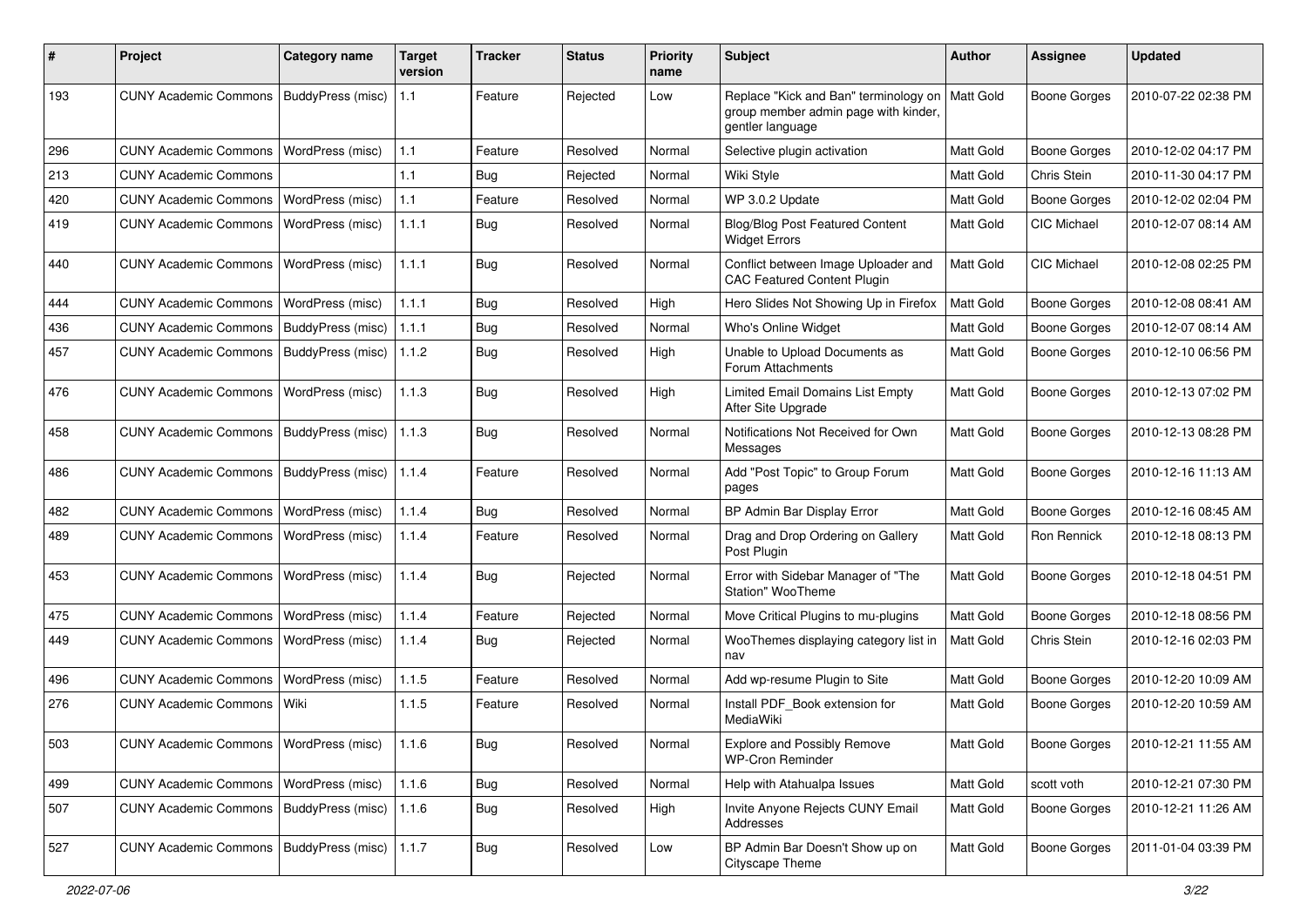| #   | Project                      | Category name     | <b>Target</b><br>version | Tracker    | <b>Status</b> | <b>Priority</b><br>name | <b>Subject</b>                                                                                  | <b>Author</b>    | <b>Assignee</b>     | <b>Updated</b>      |
|-----|------------------------------|-------------------|--------------------------|------------|---------------|-------------------------|-------------------------------------------------------------------------------------------------|------------------|---------------------|---------------------|
| 531 | <b>CUNY Academic Commons</b> | BuddyPress (misc) | 1.1.7                    | Bug        | Resolved      | Low                     | Member reports problems with avatar<br>cropping                                                 | <b>Matt Gold</b> | <b>Boone Gorges</b> | 2011-01-04 05:10 PM |
| 513 | <b>CUNY Academic Commons</b> | WordPress (misc)  | 1.1.7                    | Feature    | Resolved      | Low                     | Plugin Request: Install meebo me                                                                | Matt Gold        | Boone Gorges        | 2011-01-04 05:56 PM |
| 509 | <b>CUNY Academic Commons</b> | WordPress (misc)  | 1.1.7                    | Bug        | Resolved      | Low                     | User reports problem with Google<br>Calendar widget                                             | Matt Gold        | Boone Gorges        | 2011-01-04 06:17 PM |
| 544 | <b>CUNY Academic Commons</b> | WordPress (misc)  | 1.1.8                    | Feature    | Resolved      | Normal                  | Add Elegant Themes themepack to<br>site                                                         | Matt Gold        | Matt Gold           | 2011-01-25 01:40 AM |
| 546 | <b>CUNY Academic Commons</b> | BuddyPress (misc) | 1.1.8                    | <b>Bug</b> | Resolved      | Normal                  | Add Group/Group Blog Author Syncing<br>on an Automated Basis to the Group<br><b>Blog Plugin</b> | Matt Gold        | Boone Gorges        | 2011-02-03 08:44 AM |
| 547 | <b>CUNY Academic Commons</b> | WordPress (misc)  | 1.1.8                    | Feature    | Resolved      | Normal                  | Add new themes                                                                                  | Matt Gold        | Matt Gold           | 2011-01-27 01:52 PM |
| 540 | <b>CUNY Academic Commons</b> | BuddyPress (misc) | 1.1.8                    | Bug        | Resolved      | Normal                  | Long BP Group Doc Names Hide<br><b>Edit/Delete Options</b>                                      | Matt Gold        | Boone Gorges        | 2011-02-02 10:58 AM |
| 533 | <b>CUNY Academic Commons</b> | BuddyPress (misc) | 1.1.8                    | Bug        | Resolved      | Normal                  | Minor CSS issue on group page                                                                   | Matt Gold        | Boone Gorges        | 2011-02-02 09:44 AM |
| 538 | <b>CUNY Academic Commons</b> | BuddyPress (misc) | 1.1.8                    | Bug        | Resolved      | Normal                  | News feed assigns incorrect trackback<br>origins                                                | Matt Gold        | Boone Gorges        | 2011-02-02 11:22 AM |
| 545 | <b>CUNY Academic Commons</b> | WordPress (misc)  | 1.1.8                    | <b>Bug</b> | Resolved      | Normal                  | <b>Test Elegant Themes</b>                                                                      | Matt Gold        | Matt Gold           | 2011-01-25 01:41 AM |
| 534 | <b>CUNY Academic Commons</b> | WordPress (misc)  | 1.1.10                   | Feature    | Resolved      | Normal                  | Add an apple-touch-icon.pgn of the<br>CUNY Favicon.ico to the root directory<br>at 114x114      | Matt Gold        | Matt Gold           | 2011-03-08 07:34 AM |
| 566 | <b>CUNY Academic Commons</b> | WordPress (misc)  | 1.1.10                   | Feature    | Resolved      | Normal                  | Add The Morning After Theme                                                                     | Matt Gold        | Matt Gold           | 2011-02-06 11:40 PM |
| 567 | <b>CUNY Academic Commons</b> | WordPress (misc)  | 1.1.10                   | Feature    | Resolved      | Normal                  | Add WPFolio and Bibliotype Themes                                                               | Matt Gold        | Matt Gold           | 2011-02-21 04:16 PM |
| 606 | <b>CUNY Academic Commons</b> | BuddyPress (misc) | 1.1.10                   | Bug        | Rejected      | Low                     | Avatars don't show up in list of<br>members on group invite tool                                | Matt Gold        | Boone Gorges        | 2011-02-24 11:47 PM |
| 564 | <b>CUNY Academic Commons</b> | WordPress (misc)  | 1.1.10                   | Feature    | Rejected      | Normal                  | Email Subscription Plugin for<br>WordPress blogs                                                | Matt Gold        | <b>Boone Gorges</b> | 2011-02-18 12:04 AM |
| 614 | <b>CUNY Academic Commons</b> | BuddyPress (misc) | 1.1.10                   | <b>Bug</b> | Rejected      | Low                     | Log out button on BP Admin bar<br>covers logo                                                   | Matt Gold        | Boone Gorges        | 2011-03-04 05:58 PM |
| 613 | <b>CUNY Academic Commons</b> | BuddyPress (misc) | 1.1.10                   | Bug        | Resolved      | Normal                  | Member reports group blog / group<br>member syncing                                             | <b>Matt Gold</b> | Boone Gorges        | 2011-03-03 09:26 AM |
| 568 | <b>CUNY Academic Commons</b> | BuddyPress (misc) | 1.1.10                   | Bug        | Resolved      | High                    | Member reports trouble uploading<br>documents to groups                                         | Matt Gold        | Boone Gorges        | 2011-02-10 02:33 PM |
| 612 | <b>CUNY Academic Commons</b> | BuddyPress (misc) | 1.1.10                   | <b>Bug</b> | Resolved      | Normal                  | Member reports trouble uploading<br>documents to groups                                         | Matt Gold        | Boone Gorges        | 2011-03-07 10:12 PM |
| 605 | <b>CUNY Academic Commons</b> | BuddyPress (misc) | 1.1.10                   | <b>Bug</b> | Rejected      | Normal                  | Member search on Group Invite Page<br>Not Working                                               | Matt Gold        | Boone Gorges        | 2011-02-24 11:41 PM |
| 574 | <b>CUNY Academic Commons</b> | BuddyPress (misc) | 1.1.10                   | Bug        | Resolved      | High                    | Members unable to read documents<br>posted to groups                                            | Matt Gold        | <b>Boone Gorges</b> | 2011-02-10 03:01 PM |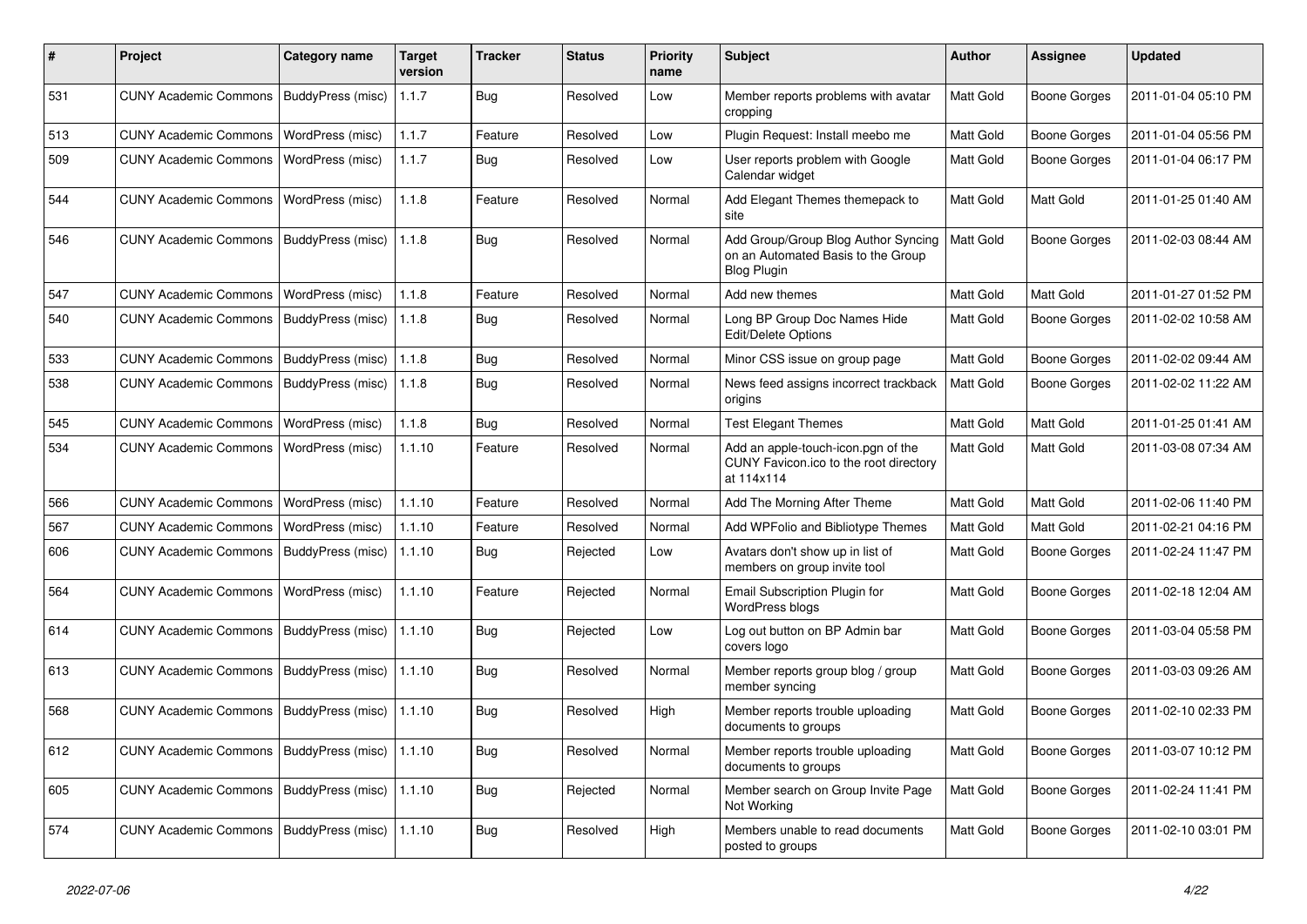| #   | Project                                  | <b>Category name</b>     | <b>Target</b><br>version | <b>Tracker</b> | <b>Status</b> | <b>Priority</b><br>name | Subject                                                                                            | <b>Author</b>    | <b>Assignee</b>     | <b>Updated</b>      |
|-----|------------------------------------------|--------------------------|--------------------------|----------------|---------------|-------------------------|----------------------------------------------------------------------------------------------------|------------------|---------------------|---------------------|
| 553 | <b>CUNY Academic Commons</b>             | WordPress (misc)         | 1.1.10                   | Bug            | Rejected      | Normal                  | Wonky Hero Slide Overlays                                                                          | Matt Gold        | <b>Boone Gorges</b> | 2011-02-28 05:44 PM |
| 639 | <b>CUNY Academic Commons</b>             | WordPress (misc)         | 1.1.11                   | Feature        | Resolved      | Low                     | Consider WP Comment Remix Plugin                                                                   | Matt Gold        | <b>Boone Gorges</b> | 2011-03-17 05:43 PM |
| 638 | <b>CUNY Academic Commons</b>             | BuddyPress (misc)        | 1.1.11                   | Bug            | Resolved      | Normal                  | Email Notifications Include Odd<br>Characters                                                      | Matt Gold        | <b>Boone Gorges</b> | 2011-03-16 11:06 AM |
| 647 | <b>CUNY Academic Commons</b>             | WordPress (misc)         | 1.2                      | Feature        | Resolved      | Normal                  | <b>Add Antisnews Theme</b>                                                                         | Matt Gold        | <b>Boone Gorges</b> | 2011-03-26 07:58 PM |
| 699 | <b>CUNY Academic Commons</b>             | WordPress (misc)         | 1.2                      | Feature        | Resolved      | Normal                  | Add BTCNew Plugin to the Commons                                                                   | Matt Gold        | Raymond Hoh         | 2011-04-24 04:15 PM |
| 640 | <b>CUNY Academic Commons</b>             | WordPress (misc)         | 1.2                      | Feature        | Resolved      | Normal                  | Add Clean Home Theme to Site                                                                       | Matt Gold        | Matt Gold           | 2011-04-20 06:55 PM |
| 349 | <b>CUNY Academic Commons</b>             | BuddyPress (misc)        | 1.2                      | Feature        | Resolved      | Normal                  | Add explanatory note to Group Send<br><b>Invites Page</b>                                          | Matt Gold        | Boone Gorges        | 2011-03-08 08:44 PM |
| 627 | <b>CUNY Academic Commons</b>             | BuddyPress (misc)        | 1.2                      | Feature        | Resolved      | Normal                  | Add LaTeX support for BP Group<br>Forums                                                           | Matt Gold        | Boone Gorges        | 2011-05-09 05:21 PM |
| 539 | <b>CUNY Academic Commons</b>             | BuddyPress (misc)        | 1.2                      | Feature        | Rejected      | Normal                  | Allow document category names to be<br>edited                                                      | <b>Matt Gold</b> | Boone Gorges        | 2011-01-24 12:52 PM |
| 623 | <b>CUNY Academic Commons</b>             | BuddyPress (misc)        | 1.2                      | Feature        | Resolved      | Normal                  | <b>BuddyPress Docs: Move</b><br>Paste-from-Word Icon Into Top Row of<br>Tiny-MCE icons             | <b>Matt Gold</b> | Boone Gorges        | 2011-02-28 06:33 PM |
| 646 | <b>CUNY Academic Commons</b>             | BuddyPress (misc)        | 1.2                      | Bug            | Resolved      | Low                     | Change Error Message Non Logged-In<br>Users See When Authorized Page is<br>Requested Without Login | <b>Matt Gold</b> | Boone Gorges        | 2011-03-22 10:28 AM |
| 510 | <b>CUNY Academic Commons</b>             | BuddyPress (misc)        | 1.2                      | Feature        | Resolved      | Normal                  | Change group slug placement on<br>group admin menu                                                 | <b>Matt Gold</b> | Boone Gorges        | 2011-02-21 04:51 PM |
| 656 | <b>CUNY Academic Commons</b>             | BuddyPress (misc)        | 1.2                      | Bug            | Resolved      | Low                     | Conflicting Email Subscription<br>Messages                                                         | Matt Gold        | <b>Boone Gorges</b> | 2011-04-10 10:10 PM |
| 428 | <b>CUNY Academic Commons</b>             | BuddyPress (misc)        | 1.2                      | Feature        | Resolved      | Normal                  | Consider adding Log Out button to BP<br>Admin Bar                                                  | <b>Matt Gold</b> | Boone Gorges        | 2010-12-22 12:12 PM |
| 629 | <b>CUNY Academic Commons</b>             | BuddyPress (misc)        | 1.2                      | Feature        | Resolved      | Normal                  | Create Required Profile Field to Define<br><b>User Status</b>                                      | <b>Matt Gold</b> | Matt Gold           | 2011-03-17 06:34 PM |
| 348 | <b>CUNY Academic Commons</b>             | BuddyPress (misc)        | 1.2                      | Feature        | Resolved      | Normal                  | Create status marker to show which<br>invited group members have already<br>received group invites | Matt Gold        | Boone Gorges        | 2011-03-08 09:08 PM |
| 425 | <b>CUNY Academic Commons</b>             | <b>WordPress (misc)</b>  | 1.2                      | Feature        | Resolved      | Normal                  | Edit "Not Found" text on new blogs                                                                 | Matt Gold        | Raymond Hoh         | 2011-04-26 08:16 AM |
| 595 | <b>CUNY Academic Commons</b>             | <b>Upgrades</b>          | 1.2                      | Feature        | Resolved      | Normal                  | Formalize Browser/OS Testing<br>procedures                                                         | Matt Gold        | Boone Gorges        | 2011-04-20 06:40 PM |
| 660 | <b>CUNY Academic Commons</b>             | BuddyPress (misc)        | $1.2$                    | Bug            | Resolved      | Low                     | HTML Markup appears in activity<br>comment                                                         | Matt Gold        | Boone Gorges        | 2011-04-04 02:39 PM |
| 661 | <b>CUNY Academic Commons</b>             | <b>BuddyPress (misc)</b> | $1.2$                    | Bug            | Resolved      | Low                     | HTML Special Characters Appear in<br><b>Email Notification Text</b>                                | Matt Gold        | Raymond Hoh         | 2011-05-04 08:55 AM |
| 501 | CUNY Academic Commons   WordPress (misc) |                          | $1.2$                    | Feature        | Resolved      | Normal                  | Install WP Site Template Plugin                                                                    | Matt Gold        | Boone Gorges        | 2011-03-16 03:31 PM |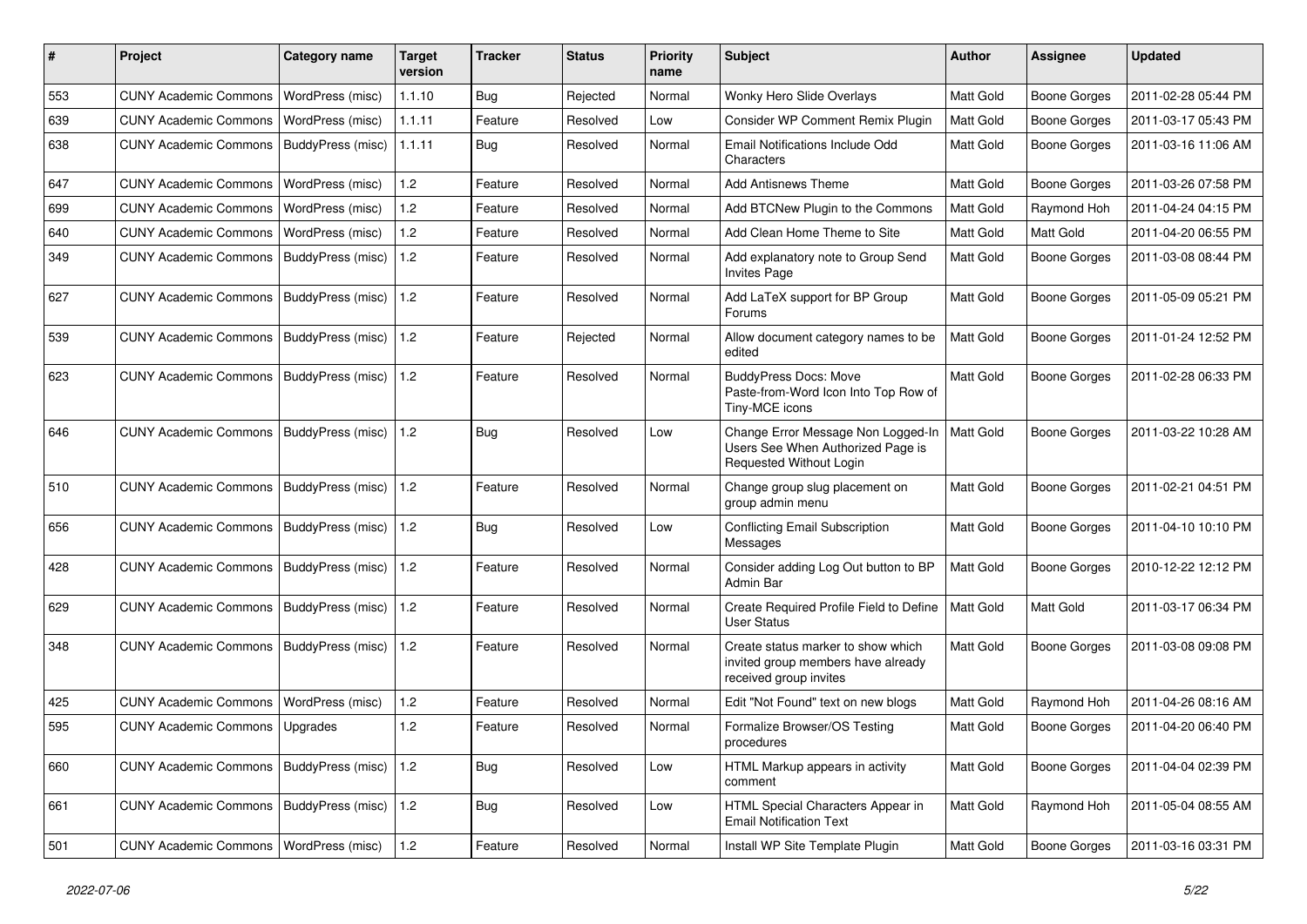| #   | Project                                  | Category name     | <b>Target</b><br>version | <b>Tracker</b> | <b>Status</b> | Priority<br>name | <b>Subject</b>                                                         | <b>Author</b> | <b>Assignee</b>     | <b>Updated</b>      |
|-----|------------------------------------------|-------------------|--------------------------|----------------|---------------|------------------|------------------------------------------------------------------------|---------------|---------------------|---------------------|
| 350 | <b>CUNY Academic Commons</b>             | BuddyPress (misc) | 1.2                      | Feature        | Resolved      | Normal           | Move "Send Invites" Button                                             | Matt Gold     | <b>Boone Gorges</b> | 2010-12-20 11:29 AM |
| 378 | <b>CUNY Academic Commons</b>             | WordPress (misc)  | $1.2$                    | Bug            | Duplicate     | Normal           | New blog post notification by email for<br>private blogs               | Matt Gold     | Boone Gorges        | 2011-02-18 01:46 PM |
| 526 | <b>CUNY Academic Commons</b>             | WordPress (misc)  | 1.2                      | <b>Bug</b>     | Resolved      | Low              | Next/Previous Links Don't Appear on<br>All Hero Slides                 | Matt Gold     | Raymond Hoh         | 2011-04-22 03:56 AM |
| 427 | <b>CUNY Academic Commons</b>             | WordPress (misc)  | 1.2                      | Feature        | Resolved      | Normal           | Remove Ability to Post Status Updates<br>from Edit Profile Page        | Matt Gold     | Boone Gorges        | 2010-12-22 12:16 PM |
| 362 | <b>CUNY Academic Commons</b>             | BuddyPress (misc) | 1.2                      | Feature        | Resolved      | Low              | Require Confirmation on Leaving a<br>Group                             | Matt Gold     | Boone Gorges        | 2011-02-21 02:51 PM |
| 492 | <b>CUNY Academic Commons</b>             | WordPress (misc)  | 1.2                      | Feature        | Resolved      | Normal           | Upgrade CommentPress to latest<br>edition                              | Matt Gold     | Boone Gorges        | 2011-03-08 09:23 PM |
| 705 | <b>CUNY Academic Commons</b>             | WordPress (misc)  | 1.2.1                    | Feature        | Resolved      | Normal           | A way to mass upload files?                                            | Matt Gold     | Boone Gorges        | 2011-04-27 12:04 AM |
| 709 | <b>CUNY Academic Commons</b>             | WordPress (misc)  | 1.2.1                    | Feature        | Rejected      | Low              | Add Inspiration Theme to Site                                          | Matt Gold     | <b>Boone Gorges</b> | 2011-04-28 08:15 PM |
| 727 | <b>CUNY Academic Commons</b>             | WordPress (misc)  | 1.2.1                    | Bug            | Resolved      | Normal           | Add The Erudite Theme                                                  | Matt Gold     | Raymond Hoh         | 2011-05-01 05:02 AM |
| 711 | <b>CUNY Academic Commons</b>             | WordPress (misc)  | 1.2.1                    | Feature        | Resolved      | Normal           | Add Twitter Blackbird Pie Plugin                                       | Matt Gold     | Boone Gorges        | 2011-05-04 10:17 AM |
| 710 | <b>CUNY Academic Commons</b>             | WordPress (misc)  | 1.2.1                    | <b>Bug</b>     | Resolved      | Normal           | Flickr Photo Album Plugin Doesn't<br>Activate                          | Matt Gold     | Boone Gorges        | 2011-05-08 04:56 PM |
| 628 | <b>CUNY Academic Commons</b>             | Wiki              | 1.2.1                    | Bug            | Resolved      | Normal           | LaTeX support for MediaWiki                                            | Matt Gold     | Boone Gorges        | 2011-05-11 09:50 PM |
| 731 | <b>CUNY Academic Commons</b>             | BuddyPress (misc) | 1.2.1                    | Bug            | Resolved      | Normal           | Member reports a problem posting to a<br>private group                 | Matt Gold     | <b>Boone Gorges</b> | 2011-05-03 07:10 PM |
| 704 | <b>CUNY Academic Commons</b>             | WordPress (misc)  | 1.2.1                    | Feature        | Resolved      | Normal           | Plugin Request: Widget that displays<br>randomized images and captions | Matt Gold     | Boone Gorges        | 2011-05-04 11:22 AM |
| 657 | <b>CUNY Academic Commons</b>             | WordPress (misc)  | 1.2.1                    | Bug            | Resolved      | Normal           | Problems with WordPress Wiki Plugin                                    | Matt Gold     | <b>Boone Gorges</b> | 2011-05-11 11:29 AM |
| 706 | <b>CUNY Academic Commons</b>             | WordPress (misc)  | 1.2.1                    | Feature        | Resolved      | Normal           | Random Header Image                                                    | Matt Gold     | <b>Boone Gorges</b> | 2011-05-04 01:26 PM |
| 707 | <b>CUNY Academic Commons</b>             | WordPress (misc)  | 1.2.1                    | Feature        | Resolved      | Normal           | Simple Site Visit Counter Plugin for<br><b>Blogs</b>                   | Matt Gold     | <b>Boone Gorges</b> | 2011-05-04 11:13 AM |
| 724 | <b>CUNY Academic Commons</b>             | BuddyPress (misc) | 1.2.1                    | <b>Bug</b>     | Rejected      | Normal           | Word Limit on Email Notifications of<br>Forum Posts?                   | Matt Gold     | Boone Gorges        | 2011-05-11 12:04 PM |
| 775 | <b>CUNY Academic Commons</b>             | WordPress (misc)  | 1.2.2                    | Bug            | Rejected      | Normal           | Hit Counter Plugin Problem                                             | Matt Gold     | <b>Boone Gorges</b> | 2011-05-28 08:42 AM |
| 778 | <b>CUNY Academic Commons</b>             | BuddyPress (misc) | 1.2.2                    | Bug            | Resolved      | Normal           | Private BP Docs Comment Notification<br>in RSS Feed                    | Matt Gold     | Boone Gorges        | 2011-06-02 09:29 AM |
| 782 | <b>CUNY Academic Commons</b>             | BuddyPress (misc) | 1.2.3                    | Feature        | Resolved      | Normal           | Add Captcha Plugin                                                     | Matt Gold     | Boone Gorges        | 2011-06-06 10:37 AM |
| 747 | <b>CUNY Academic Commons</b>             | WordPress (misc)  | 1.2.3                    | Feature        | Resolved      | Normal           | Find rich-stats plugin for WordPress                                   | Matt Gold     | <b>Boone Gorges</b> | 2011-06-02 09:19 AM |
| 786 | <b>CUNY Academic Commons</b>             | WordPress (misc)  | 1.2.3                    | Bug            | Resolved      | Normal           | Hero Image Slider Overlay Display on<br>ΙE                             | Matt Gold     | Boone Gorges        | 2011-06-06 09:51 AM |
| 789 | CUNY Academic Commons   WordPress (misc) |                   | 1.2.3                    | <b>Bug</b>     | Resolved      | Normal           | Remove Sitemeter from Footer                                           | Matt Gold     | Boone Gorges        | 2011-06-06 09:41 AM |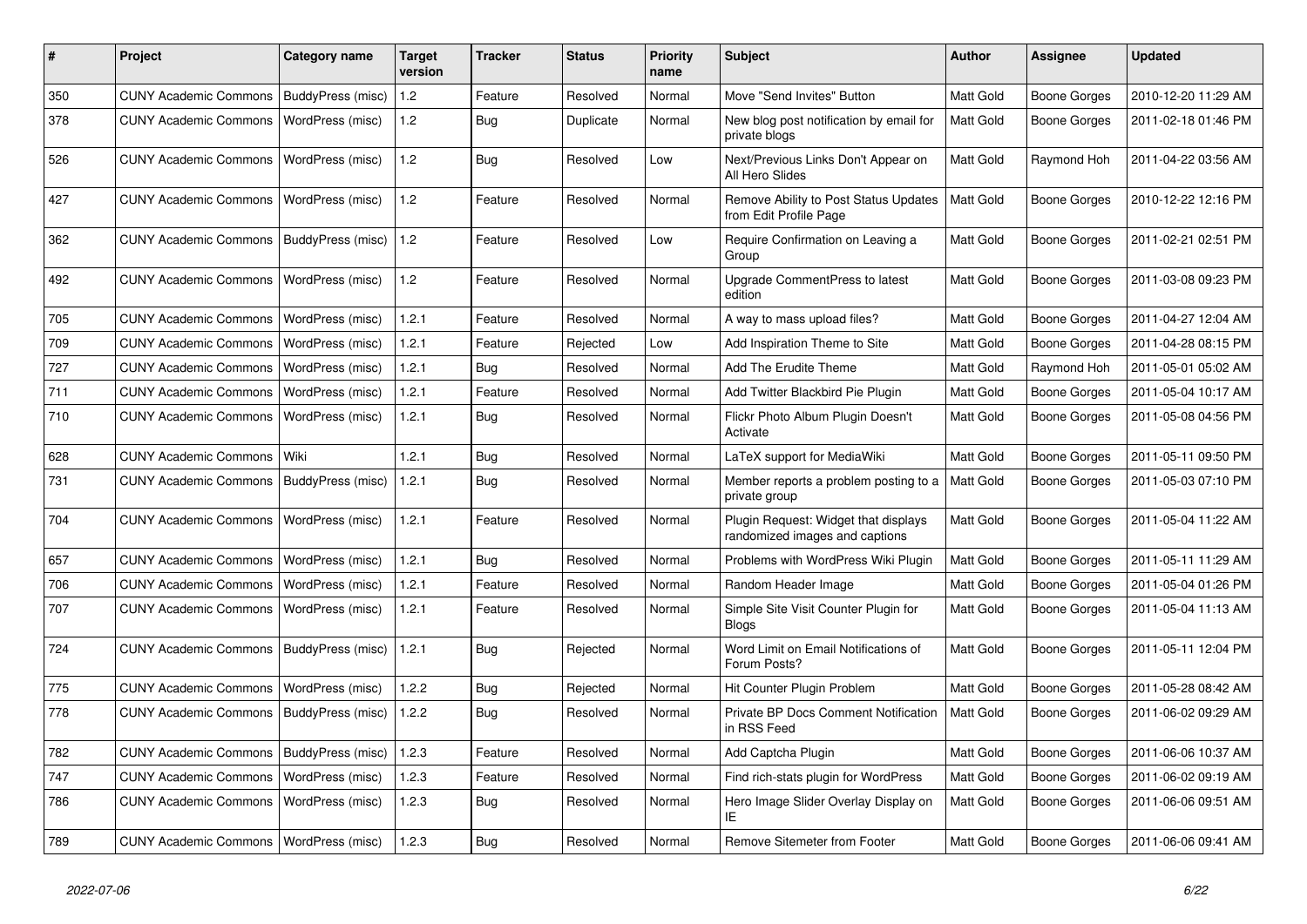| #    | Project                                           | <b>Category name</b>     | <b>Target</b><br>version | <b>Tracker</b> | <b>Status</b> | <b>Priority</b><br>name | <b>Subject</b>                                                                    | <b>Author</b>    | Assignee            | <b>Updated</b>      |
|------|---------------------------------------------------|--------------------------|--------------------------|----------------|---------------|-------------------------|-----------------------------------------------------------------------------------|------------------|---------------------|---------------------|
| 763  | <b>CUNY Academic Commons</b>                      | BuddyPress (misc)        | 1.2.3                    | <b>Bug</b>     | Resolved      | Low                     | Resaving BP Docs Preferences on<br>Same Setting Produces Unclear Error<br>Message | Matt Gold        | <b>Boone Gorges</b> | 2011-06-02 09:19 AM |
| 796  | <b>CUNY Academic Commons</b>                      | Wiki                     | 1.2.4                    | Bug            | Resolved      | Normal                  | BP Admin Bar Header Margin                                                        | Matt Gold        | Raymond Hoh         | 2011-06-07 02:37 PM |
| 905  | <b>CUNY Academic Commons</b>                      | BuddyPress (misc)        | 1.2.4                    | Bug            | Resolved      | Low                     | <b>BP Docs Authentication Issue</b>                                               | Matt Gold        | <b>Boone Gorges</b> | 2011-07-12 01:39 PM |
| 806  | <b>CUNY Academic Commons</b>                      | BuddyPress (misc)        | 1.2.4                    | Bug            | Resolved      | Normal                  | BP Docs Notification Throttling Issues                                            | Matt Gold        | <b>Boone Gorges</b> | 2011-06-08 12:17 PM |
| 783  | <b>CUNY Academic Commons</b>                      | BuddyPress (misc)        | 1.2.4                    | Bug            | Resolved      | Normal                  | <b>Broken Avatar Images</b>                                                       | Matt Gold        | <b>Boone Gorges</b> | 2011-06-06 02:49 PM |
| 810  | <b>CUNY Academic Commons</b>                      | BuddyPress (misc)        | 1.2.4                    | Bug            | Resolved      | Normal                  | Can't see all blogs in "My Blogs"                                                 | Matt Gold        | <b>Boone Gorges</b> | 2011-07-12 10:51 PM |
| 809  | <b>CUNY Academic Commons</b>                      | <b>WordPress (misc)</b>  | 1.2.4                    | Bug            | Resolved      | Low                     | Extra padding on bottom of footer                                                 | Matt Gold        | <b>Boone Gorges</b> | 2011-07-12 03:23 PM |
| 908  | <b>CUNY Academic Commons</b>                      | <b>BuddyPress (misc)</b> | 1.2.4                    | Bug            | Resolved      | Normal                  | Free a BP Doc from Locked Status                                                  | Matt Gold        | <b>Boone Gorges</b> | 2011-07-02 11:15 PM |
| 842  | <b>CUNY Academic Commons</b>                      | WordPress (misc)         | 1.2.4                    | <b>Bug</b>     | Resolved      | Normal                  | Problems adding a user to a blog                                                  | Matt Gold        | <b>Boone Gorges</b> | 2011-07-08 01:34 PM |
| 950  | <b>CUNY Academic Commons</b>                      | BuddyPress (misc)        | 1.2.4                    | Bug            | Rejected      | Normal                  | Spam/Moderation Issue                                                             | Matt Gold        | <b>Boone Gorges</b> | 2011-07-11 09:15 AM |
| 856  | <b>CUNY Academic Commons</b>                      | BuddyPress (misc)        | 1.2.4                    | <b>Bug</b>     | Resolved      | Low                     | Text-alignment issue on group                                                     | Matt Gold        | Raymond Hoh         | 2011-06-22 10:02 PM |
| 773  | <b>CUNY Academic Commons</b>                      | WordPress (misc)         | 1.2.4.2                  | Feature        | Resolved      | Low                     | Adjust Featured Content Widget<br>Default Images                                  | Matt Gold        | <b>Boone Gorges</b> | 2011-11-02 01:44 AM |
| 1104 | <b>CUNY Academic Commons</b>                      | WordPress (misc)         | 1.2.4.2                  | Bug            | Resolved      | Normal                  | Remove WordPress Counter Plugin                                                   | Matt Gold        | <b>Boone Gorges</b> | 2011-10-31 11:00 AM |
| 1178 | <b>CUNY Academic Commons</b>                      | WordPress (misc)         | 1.2.5                    | Feature        | Resolved      | Normal                  | Add "Chunk" Theme to the Commons                                                  | Matt Gold        | <b>Boone Gorges</b> | 2011-11-14 08:25 PM |
| 1074 | <b>CUNY Academic Commons</b>                      | WordPress (misc)         | 1.2.5                    | Feature        | Resolved      | Normal                  | Add Facebook Page Photo Gallery<br>plugin                                         | Matt Gold        | <b>Boone Gorges</b> | 2011-09-12 06:11 PM |
| 1073 | <b>CUNY Academic Commons</b>                      | <b>WordPress (misc)</b>  | 1.2.5                    | Feature        | Resolved      | Normal                  | Add Google Plus One Plugin                                                        | Matt Gold        | Boone Gorges        | 2011-09-12 06:06 PM |
| 1130 | <b>CUNY Academic Commons</b>                      | WordPress (misc)         | 1.2.5                    | Feature        | Resolved      | Normal                  | <b>Add PressWork Theme</b>                                                        | Matt Gold        | <b>Boone Gorges</b> | 2011-11-14 08:11 PM |
| 1075 | <b>CUNY Academic Commons</b>                      | WordPress (misc)         | 1.2.5                    | Feature        | Resolved      | Normal                  | Add Spam Free WordPress plugin                                                    | Matt Gold        | <b>Boone Gorges</b> | 2011-09-12 06:08 PM |
| 1188 | <b>CUNY Academic Commons</b>                      | WordPress (misc)         | 1.2.5                    | Feature        | Resolved      | Normal                  | Add Text Expander Plugin                                                          | Matt Gold        | <b>Boone Gorges</b> | 2011-11-14 08:21 PM |
| 1093 | <b>CUNY Academic Commons</b>                      | WordPress (misc)         | 1.2.5                    | Feature        | Resolved      | Normal                  | Add WP-SyntaxEvolved Plugin                                                       | Matt Gold        | <b>Boone Gorges</b> | 2011-09-12 06:13 PM |
| 1145 | <b>CUNY Academic Commons</b>                      | <b>BuddyPress (misc)</b> | 1.2.5                    | <b>Bug</b>     | Resolved      | Low                     | Alert Box on Group Join                                                           | Matt Gold        | <b>Boone Gorges</b> | 2011-09-12 05:56 PM |
| 1321 | <b>CUNY Academic Commons</b>                      | BuddyPress (misc)        | 1.2.5                    | Bug            | Duplicate     | Normal                  | BP Doc Comment Doesn't Show Up on<br>Doc (but does appear in group stream)        | Matt Gold        | <b>Boone Gorges</b> | 2011-11-04 08:04 AM |
| 735  | <b>CUNY Academic Commons</b>                      | BuddyPress (misc)        | 1.2.5                    | Feature        | Resolved      | Normal                  | BP Docs - Include Check-Box to Avoid<br><b>Email Notifications of Minor Edits</b> | Matt Gold        | <b>Boone Gorges</b> | 2011-07-24 11:34 AM |
| 992  | CUNY Academic Commons   BuddyPress (misc)   1.2.5 |                          |                          | <b>Bug</b>     | Resolved      | Normal                  | BP Docs comments show up on WP<br>Dashboard                                       | <b>Matt Gold</b> | <b>Boone Gorges</b> | 2011-07-19 02:17 PM |
| 993  | CUNY Academic Commons   BuddyPress (misc)         |                          | 1.2.5                    | <b>Bug</b>     | Resolved      | Low                     | BP Docs Notification Issue                                                        | Matt Gold        | Boone Gorges        | 2011-07-20 12:10 AM |
| 1324 | <b>CUNY Academic Commons</b>                      | WordPress (misc)         | 1.2.5                    | Feature        | Resolved      | Normal                  | Change link on main nav bar for "Help"                                            | Matt Gold        | <b>Boone Gorges</b> | 2011-11-04 12:08 PM |
| 1117 | <b>CUNY Academic Commons</b>                      | BuddyPress (misc)        | 1.2.5                    | Bug            | Resolved      | Normal                  | Character Display Error in Feed                                                   | Matt Gold        | <b>Boone Gorges</b> | 2011-09-12 06:29 PM |
| 1144 | CUNY Academic Commons   WordPress (misc)          |                          | 1.2.5                    | Feature        | Resolved      | Normal                  | Install Brunelleschi Theme                                                        | Matt Gold        | Matt Gold           | 2011-11-14 08:16 PM |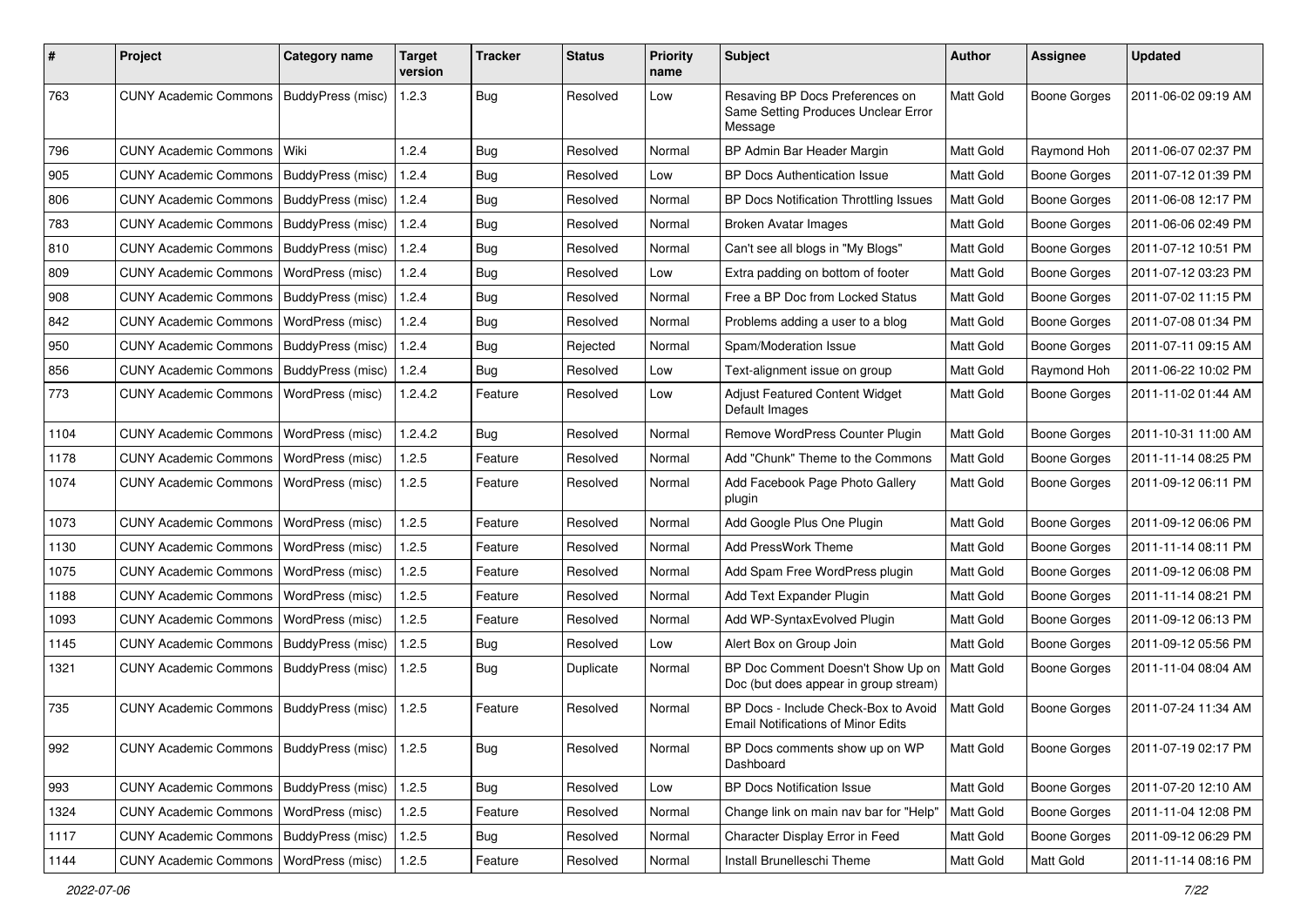| #    | Project                      | Category name     | <b>Target</b><br>version | <b>Tracker</b> | <b>Status</b> | Priority<br>name | <b>Subject</b>                                                               | <b>Author</b>    | <b>Assignee</b>     | <b>Updated</b>      |
|------|------------------------------|-------------------|--------------------------|----------------|---------------|------------------|------------------------------------------------------------------------------|------------------|---------------------|---------------------|
| 1067 | <b>CUNY Academic Commons</b> | WordPress (misc)  | 1.2.5                    | <b>Bug</b>     | Rejected      | Normal           | <b>Install Disable Trackbacks</b>                                            | Matt Gold        | Boone Gorges        | 2011-07-22 12:05 AM |
| 1069 | <b>CUNY Academic Commons</b> | WordPress (misc)  | 1.2.5                    | Feature        | Resolved      | Normal           | <b>Install ThreatToCreativity Theme</b>                                      | Matt Gold        | Matt Gold           | 2011-11-14 08:14 PM |
| 1068 | <b>CUNY Academic Commons</b> | WordPress (misc)  | 1.2.5                    | Bug            | Rejected      | High             | Notification of Update in a Private<br>Group Shows up in Public Feed         | <b>Matt Gold</b> | <b>Boone Gorges</b> | 2011-07-21 11:27 PM |
| 1143 | <b>CUNY Academic Commons</b> | BuddyPress (misc) | 1.2.5                    | Bug            | Resolved      | Normal           | Notifications of Old Posts                                                   | Matt Gold        |                     | 2011-08-30 09:56 PM |
| 1162 | <b>CUNY Academic Commons</b> | BuddyPress (misc) | 1.2.5                    | Feature        | Resolved      | Normal           | Organization of "My Blogs" Dropdown<br>on Nav Bar                            | Matt Gold        | Boone Gorges        | 2011-09-14 01:24 AM |
| 1325 | <b>CUNY Academic Commons</b> | WordPress (misc)  | 1.2.5                    | Feature        | Resolved      | Normal           | Remove hard-coded copyright notice<br>from WooThemes                         | Matt Gold        | Boone Gorges        | 2011-11-15 08:49 AM |
| 991  | <b>CUNY Academic Commons</b> | WordPress (misc)  | 1.2.5                    | <b>Bug</b>     | Resolved      | Normal           | <b>Update FeedWordPress</b>                                                  | <b>Matt Gold</b> | <b>Boone Gorges</b> | 2011-07-19 11:37 AM |
| 1371 | <b>CUNY Academic Commons</b> | WordPress (misc)  | 1.2.6                    | Support        | Resolved      | Normal           | Not allowed to create accounts for<br>Non-CUNY Members                       | <b>Matt Gold</b> | <b>Boone Gorges</b> | 2011-11-21 02:49 PM |
| 1400 | <b>CUNY Academic Commons</b> | BuddyPress (misc) | 1.2.7                    | <b>Bug</b>     | Resolved      | Normal           | Firefox Login Caching Issue                                                  | Matt Gold        | Boone Gorges        | 2011-12-06 05:53 PM |
| 1380 | <b>CUNY Academic Commons</b> | WordPress (misc)  | 1.2.7                    | Bug            | Resolved      | Low              | Page background color not set lon<br>login page                              | <b>Matt Gold</b> | Boone Gorges        | 2011-11-28 07:44 PM |
| 1344 | <b>CUNY Academic Commons</b> | BuddyPress (misc) | 1.3                      | Bug            | Resolved      | Normal           | Activity Feed Items not Appearing in<br>Group                                | <b>Matt Gold</b> | Boone Gorges        | 2011-11-14 11:26 AM |
| 1437 | <b>CUNY Academic Commons</b> | WordPress (misc)  | 1.3                      | Feature        | Resolved      | Normal           | Add FD Footnotes Plugin                                                      | Matt Gold        | Boone Gorges        | 2011-12-14 01:00 PM |
| 325  | <b>CUNY Academic Commons</b> | BuddyPress (misc) | 1.3                      | Feature        | Resolved      | Normal           | Add folder hierarchies to Group<br>Documents plugin                          | <b>Matt Gold</b> | Boone Gorges        | 2011-05-23 01:33 AM |
| 1146 | <b>CUNY Academic Commons</b> | WordPress (misc)  | 1.3                      | Feature        | Resolved      | Normal           | Add Shaken Grid Theme to Site                                                | Matt Gold        | Matt Gold           | 2011-11-28 03:27 PM |
| 1419 | <b>CUNY Academic Commons</b> | Wiki              | 1.3                      | <b>Bug</b>     | Rejected      | Normal           | Ajax autosuggest on wiki tags not<br>working                                 | <b>Matt Gold</b> | <b>Boone Gorges</b> | 2011-12-12 03:51 PM |
| 532  | <b>CUNY Academic Commons</b> | BuddyPress (misc) | 1.3                      | Feature        | Resolved      | Normal           | Allow members to paste in a group of<br>email addresses when sending invites | <b>Matt Gold</b> | Boone Gorges        | 2011-09-13 01:12 PM |
| 906  | <b>CUNY Academic Commons</b> | BuddyPress (misc) | 1.3                      | Feature        | Resolved      | Low              | Allow users to edit BP Doc comments                                          | Matt Gold        | Boone Gorges        | 2011-09-14 01:27 AM |
| 1412 | <b>CUNY Academic Commons</b> | BuddyPress (misc) | 1.3                      | <b>Bug</b>     | Resolved      | Normal           | Alter text on pop-up message about<br>role field                             | Matt Gold        | Boone Gorges        | 2011-12-08 12:58 PM |
| 1134 | <b>CUNY Academic Commons</b> | WordPress (misc)  | 1.3                      | Feature        | Resolved      | Normal           | Build Flexibility for Image Choices into<br><b>Featured Content Widget</b>   | <b>Matt Gold</b> | Boone Gorges        | 2011-11-30 02:27 AM |
| 1132 | <b>CUNY Academic Commons</b> | WordPress (misc)  | 1.3                      | Feature        | Rejected      | Normal           | Consider adding a forum plugin for<br>blogs                                  | <b>Matt Gold</b> | Boone Gorges        | 2011-11-17 10:51 PM |
| 1345 | <b>CUNY Academic Commons</b> | BuddyPress (misc) | $\vert$ 1.3              | Bug            | Resolved      | Normal           | Consider Adding BuddyPress Group<br>for Community Admins and Mods<br>Plugin  | <b>Matt Gold</b> | <b>Boone Gorges</b> | 2011-11-28 03:17 PM |
| 774  | <b>CUNY Academic Commons</b> | BuddyPress (misc) | 1.3                      | Feature        | Resolved      | Normal           | Consider Allowing Email to Be Sent<br><b>Between Unfriended Members</b>      | <b>Matt Gold</b> | Boone Gorges        | 2011-06-16 04:06 PM |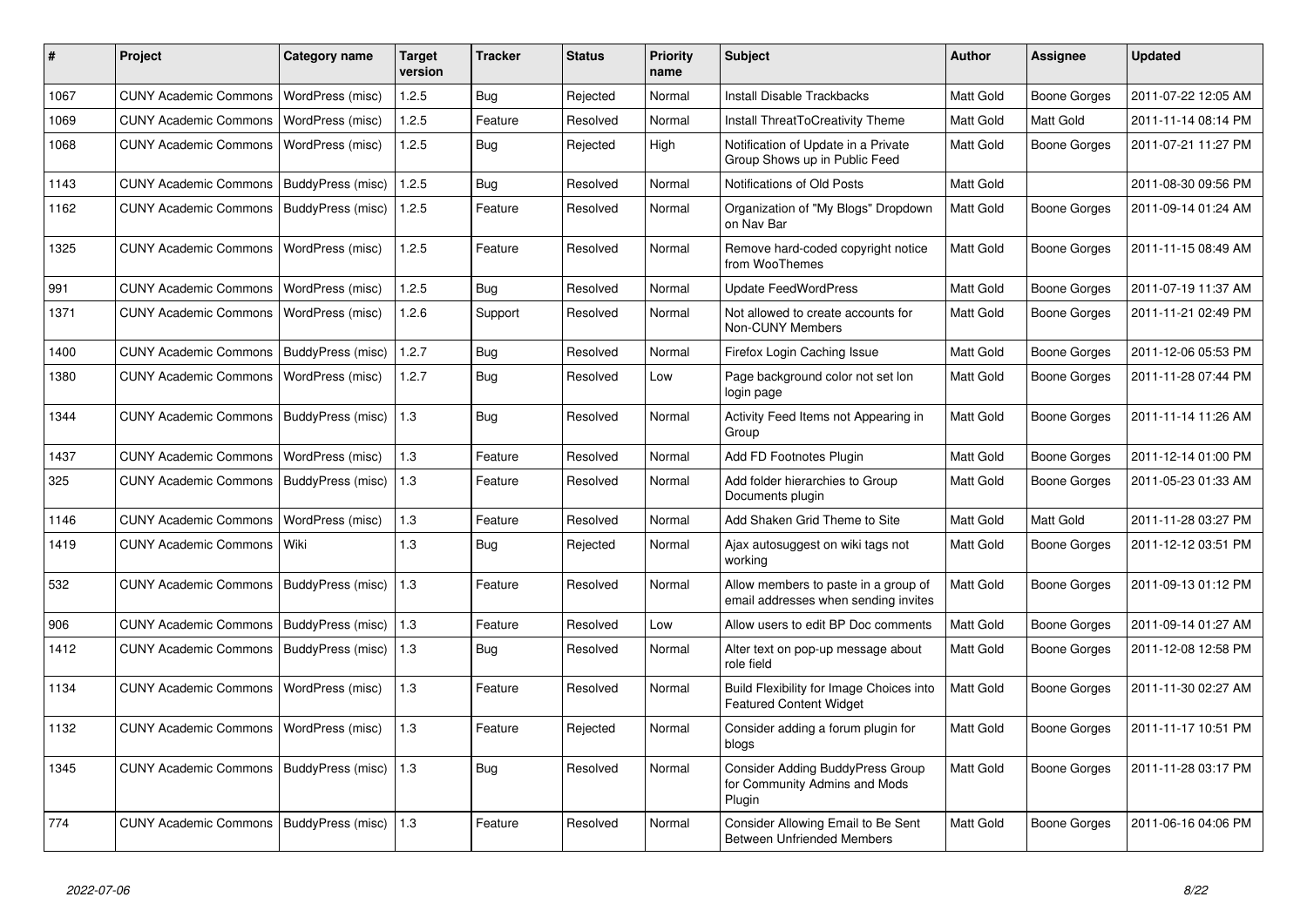| #    | <b>Project</b>               | Category name            | <b>Target</b><br>version | Tracker    | <b>Status</b> | <b>Priority</b><br>name | <b>Subject</b>                                                                     | <b>Author</b>    | Assignee            | <b>Updated</b>      |
|------|------------------------------|--------------------------|--------------------------|------------|---------------|-------------------------|------------------------------------------------------------------------------------|------------------|---------------------|---------------------|
| 649  | <b>CUNY Academic Commons</b> | BuddyPress (misc)        | 1.3                      | Feature    | Resolved      | Normal                  | Create Copy All button for BuddyPress<br><b>Docs</b>                               | <b>Matt Gold</b> | <b>Boone Gorges</b> | 2011-09-13 11:59 AM |
| 643  | <b>CUNY Academic Commons</b> | BuddyPress (misc)        | 1.3                      | Feature    | Resolved      | Normal                  | Create Mechanism to Require People<br>to Fill Out New Identity Profile Field       | Matt Gold        | <b>Boone Gorges</b> | 2011-10-19 01:50 PM |
| 1329 | <b>CUNY Academic Commons</b> | WordPress (misc)         | 1.3                      | Feature    | Resolved      | Normal                  | Create Plugin to Make it Easier to Add<br>Users to a Blog                          | Matt Gold        | Boone Gorges        | 2011-12-15 08:43 AM |
| 746  | <b>CUNY Academic Commons</b> | BuddyPress (misc)        | 1.3                      | Bug        | Resolved      | Normal                  | Create Pop-Up Login Overlay                                                        | Matt Gold        | Raymond Hoh         | 2011-05-16 06:32 PM |
| 648  | <b>CUNY Academic Commons</b> | BuddyPress (misc)        | 1.3                      | Feature    | Resolved      | Normal                  | Create Print functionality for<br><b>BuddyPress Docs</b>                           | Matt Gold        | <b>Boone Gorges</b> | 2011-07-19 11:46 AM |
| 771  | <b>CUNY Academic Commons</b> | WordPress (misc)         | 1.3                      | Feature    | Rejected      | Normal                  | Create Tool to Display Users in Order<br>of ID# in Dashboard                       | Matt Gold        | <b>Boone Gorges</b> | 2011-05-24 08:57 AM |
| 557  | <b>CUNY Academic Commons</b> | BuddyPress (misc)        | 1.3                      | Feature    | Rejected      | Normal                  | Denied Size and Extension Alerts on<br>Forum posts                                 | Matt Gold        | <b>Boone Gorges</b> | 2011-06-17 02:58 PM |
| 1418 | <b>CUNY Academic Commons</b> | Wiki                     | 1.3                      | <b>Bug</b> | Resolved      | High                    | Don't see BP Admin Bar on cdev Wiki<br>page                                        | Matt Gold        | <b>Boone Gorges</b> | 2011-12-09 08:58 AM |
| 1256 | <b>CUNY Academic Commons</b> | <b>BuddyPress (misc)</b> | 1.3                      | Feature    | Resolved      | Normal                  | Enable BP Docs by default on<br>Commons groups                                     | Matt Gold        | <b>Boone Gorges</b> | 2011-11-15 02:27 PM |
| 1106 | <b>CUNY Academic Commons</b> | WordPress (misc)         | 1.3                      | Feature    | Resolved      | Normal                  | <b>Extended Super Admins</b>                                                       | Matt Gold        | <b>Boone Gorges</b> | 2011-11-15 02:06 PM |
| 343  | <b>CUNY Academic Commons</b> | Wiki                     | 1.3                      | Bug        | Resolved      | Low                     | <b>FCKEditor Preferences</b>                                                       | Matt Gold        | <b>Boone Gorges</b> | 2011-11-30 11:55 AM |
| 761  | <b>CUNY Academic Commons</b> | WordPress (misc)         | 1.3                      | <b>Bug</b> | Resolved      | Normal                  | Implement "Send a Comment"<br>Function                                             | Matt Gold        | <b>Boone Gorges</b> | 2011-06-02 04:51 PM |
| 764  | <b>CUNY Academic Commons</b> | WordPress (misc)         | 1.3                      | Feature    | Resolved      | Normal                  | Install "Email Users" Plugin                                                       | Matt Gold        | <b>Boone Gorges</b> | 2011-09-13 11:35 AM |
| 697  | <b>CUNY Academic Commons</b> | BuddyPress (misc)        | 1.3                      | Feature    | Resolved      | Normal                  | Member request: Indented text in<br>Forum Posts                                    | Matt Gold        | <b>Boone Gorges</b> | 2011-09-13 03:29 PM |
| 487  | <b>CUNY Academic Commons</b> | WordPress (misc)         | 1.3                      | <b>Bug</b> | Resolved      | Normal                  | Replace Backtype Connect with<br>something that works                              | Matt Gold        | <b>Boone Gorges</b> | 2011-05-26 08:47 AM |
| 1394 | <b>CUNY Academic Commons</b> | BuddyPress (misc)        | 1.3                      | Feature    | Rejected      | Normal                  | Update Filters to include new BP<br>Profile roles                                  | Matt Gold        | <b>Boone Gorges</b> | 2011-12-09 07:11 AM |
| 1440 | <b>CUNY Academic Commons</b> | WordPress (misc)         | 1.3.1                    | Feature    | Resolved      | Normal                  | Add Custom Sidebar Plugin                                                          | Matt Gold        | <b>Boone Gorges</b> | 2011-12-15 02:46 PM |
| 1439 | <b>CUNY Academic Commons</b> | WordPress (misc)         | 1.3.1                    | Feature    | Resolved      | Normal                  | Add WP Hide Post Plugin                                                            | Matt Gold        | <b>Boone Gorges</b> | 2011-12-15 02:50 PM |
| 1438 | <b>CUNY Academic Commons</b> | WordPress (misc)         | 1.3.1                    | Feature    | Resolved      | Normal                  | Add WP-Print Plugin                                                                | Matt Gold        | <b>Boone Gorges</b> | 2011-12-15 02:49 PM |
| 1459 | <b>CUNY Academic Commons</b> | WordPress (misc)         | 1.3.1                    | Feature    | Resolved      | Normal                  | Create "no image" option for featured<br>blog posts on featured homepage<br>widget | Matt Gold        | <b>Boone Gorges</b> | 2011-12-19 11:25 AM |
| 1455 | <b>CUNY Academic Commons</b> | BuddyPress (misc)        | 1.3.1                    | Bug        | Resolved      | Normal                  | Errant error message on Groups page                                                | Matt Gold        | <b>Boone Gorges</b> | 2011-12-16 02:05 PM |
| 1451 | <b>CUNY Academic Commons</b> | BuddyPress (misc)        | 1.3.1                    | <b>Bug</b> | Resolved      | Normal                  | Social Media Profile Icons Not<br>Showing Up Automatically?                        | Matt Gold        | <b>Boone Gorges</b> | 2011-12-15 07:06 PM |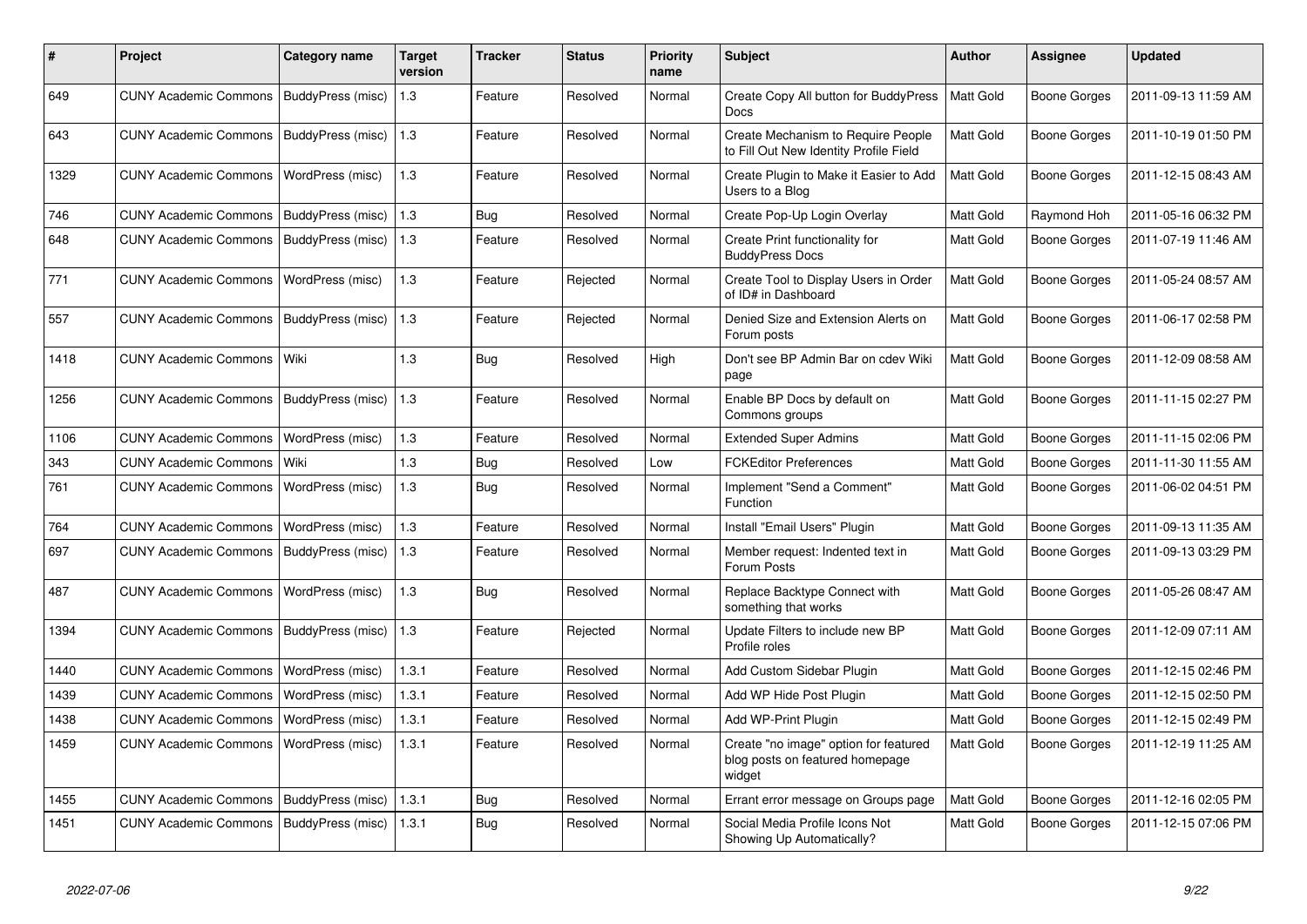| #    | <b>Project</b>                           | Category name            | <b>Target</b><br>version | <b>Tracker</b> | <b>Status</b> | Priority<br>name | <b>Subject</b>                                                | <b>Author</b> | Assignee            | <b>Updated</b>      |
|------|------------------------------------------|--------------------------|--------------------------|----------------|---------------|------------------|---------------------------------------------------------------|---------------|---------------------|---------------------|
| 1464 | <b>CUNY Academic Commons</b>             | Upgrades                 | 1.3.1                    | Bug            | Rejected      | Normal           | UserVoice Account linked to wrong<br>account                  | Matt Gold     | <b>Boone Gorges</b> | 2011-12-19 09:40 AM |
| 1472 | CUNY Academic Commons   WordPress (misc) |                          | 1.3.2                    | Feature        | Resolved      | Normal           | Update/Activate Akismet with newly<br>purchased cuny-wide key | Matt Gold     | Boone Gorges        | 2012-01-14 08:59 AM |
| 1507 | <b>CUNY Academic Commons</b>             | BuddyPress (misc)        | 1.3.3                    | Feature        | Resolved      | Normal           | Add Custom Sidebar Plugin                                     | Matt Gold     | <b>Boone Gorges</b> | 2012-01-10 07:30 PM |
| 1487 | <b>CUNY Academic Commons</b>             | BuddyPress (misc)        | 1.3.3                    | Feature        | Resolved      | Normal           | Bug when using Featured Widget to<br>display a page           | Matt Gold     | Boone Gorges        | 2012-01-10 10:05 PM |
| 1477 | <b>CUNY Academic Commons</b>             | WordPress (misc)         | 1.3.3                    | Feature        | Resolved      | Normal           | Expand recent blog post listing on<br>homepage                | Matt Gold     | Boone Gorges        | 2012-01-10 06:09 PM |
| 1503 | <b>CUNY Academic Commons</b>             | BuddyPress (misc)        | 1.3.3                    | Bug            | Resolved      | Normal           | File list not showing file descriptions                       | Matt Gold     | Boone Gorges        | 2012-01-10 07:28 PM |
| 1495 | <b>CUNY Academic Commons</b>             | BuddyPress (misc)        | 1.3.3                    | Bug            | Rejected      | Low              | Newest Member Filter on homepage<br>not working               | Matt Gold     | Boone Gorges        | 2011-12-22 11:29 AM |
| 1483 | <b>CUNY Academic Commons</b>             | WordPress (misc)         | 1.3.3                    | <b>Bug</b>     | Resolved      | Normal           | News page not showing posts from<br>News blog                 | Matt Gold     | <b>Boone Gorges</b> | 2012-01-10 06:55 PM |
| 1482 | <b>CUNY Academic Commons</b>             | WordPress (misc)         | 1.3.3                    | Bug            | Resolved      | Normal           | News page twitter feed error                                  | Matt Gold     | <b>Boone Gorges</b> | 2012-01-10 06:53 PM |
| 1498 | <b>CUNY Academic Commons</b>             | BuddyPress (misc)        | 1.3.3                    | Bug            | Resolved      | Normal           | Non-Logged in User Redirect Feature<br>not working            | Matt Gold     | Boone Gorges        | 2012-01-11 04:57 PM |
| 1488 | <b>CUNY Academic Commons</b>             | BuddyPress (misc)        | 1.3.3                    | Bug            | Resolved      | Normal           | Unable to edit forum post                                     | Matt Gold     | <b>Boone Gorges</b> | 2012-01-10 07:20 PM |
| 1541 | <b>CUNY Academic Commons</b>             | WordPress (misc)         | 1.3.4                    | Feature        | Resolved      | Normal           | Add UserVoice embed code                                      | Matt Gold     | Boone Gorges        | 2012-01-13 10:17 AM |
| 1531 | <b>CUNY Academic Commons</b>             | WordPress (misc)         | 1.3.4                    | Bug            | Resolved      | Urgent           | Commons Only Viewable to Logged-In<br>Viewers                 | Matt Gold     | <b>Boone Gorges</b> | 2012-01-12 12:50 AM |
| 1549 | <b>CUNY Academic Commons</b>             | WordPress (misc)         | 1.3.5                    | <b>Bug</b>     | Resolved      | Normal           | Add SOPA Protest Plugin                                       | Matt Gold     | <b>Boone Gorges</b> | 2012-01-17 06:19 PM |
| 1551 | <b>CUNY Academic Commons</b>             | WordPress (misc)         | 1.3.5                    | Bug            | Resolved      | Normal           | Create Front-Page SOPA Protest page                           | Matt Gold     | Boone Gorges        | 2012-01-17 09:32 PM |
| 1545 | <b>CUNY Academic Commons</b>             | BuddyPress (misc)        | 1.3.5                    | Bug            | Resolved      | Normal           | Problem with BP Doc Comment Edit<br>Icon in Forums            | Matt Gold     | Boone Gorges        | 2012-01-16 06:14 PM |
| 1547 | <b>CUNY Academic Commons</b>             | WordPress (misc)         | 1.3.5                    | Bug            | Resolved      | High             | <b>Spam Registrations</b>                                     | Matt Gold     | <b>Boone Gorges</b> | 2012-01-16 08:23 PM |
| 1546 | <b>CUNY Academic Commons</b>             | BuddyPress (misc)        | 1.3.5                    | Bug            | Resolved      | Low              | Unable to view comparative document<br>history in BP Docs     | Matt Gold     | Boone Gorges        | 2012-01-17 06:13 PM |
| 1550 | <b>CUNY Academic Commons</b>             | WordPress (misc)         | 1.3.5.1                  | Feature        | Resolved      | Normal           | Please add Simplicity Theme to<br>Commons                     | Matt Gold     | Boone Gorges        | 2012-01-18 09:58 AM |
| 1558 | <b>CUNY Academic Commons</b>             | BuddyPress (misc)        | 1.3.6                    | Bug            | Resolved      | Normal           | Login Issues                                                  | Matt Gold     | Boone Gorges        | 2012-02-08 06:40 PM |
| 1556 | <b>CUNY Academic Commons</b>             | BuddyPress (misc)        | 1.3.6                    | Feature        | Rejected      | Normal           | New option for College profile field                          | Matt Gold     | <b>Boone Gorges</b> | 2012-01-19 08:12 AM |
| 1571 | <b>CUNY Academic Commons</b>             | <b>BuddyPress (misc)</b> | 1.3.6                    | Bug            | Resolved      | Low              | Non-CUNY Sign-Up Code Pages<br>Published                      | Matt Gold     | Boone Gorges        | 2012-02-08 04:46 PM |
| 1555 | <b>CUNY Academic Commons</b>             | BuddyPress (misc)        | 1.3.6                    | Bug            | Resolved      | Low              | Sticky forum post shows up twice in<br>post listings          | Matt Gold     | <b>Boone Gorges</b> | 2012-02-08 06:44 PM |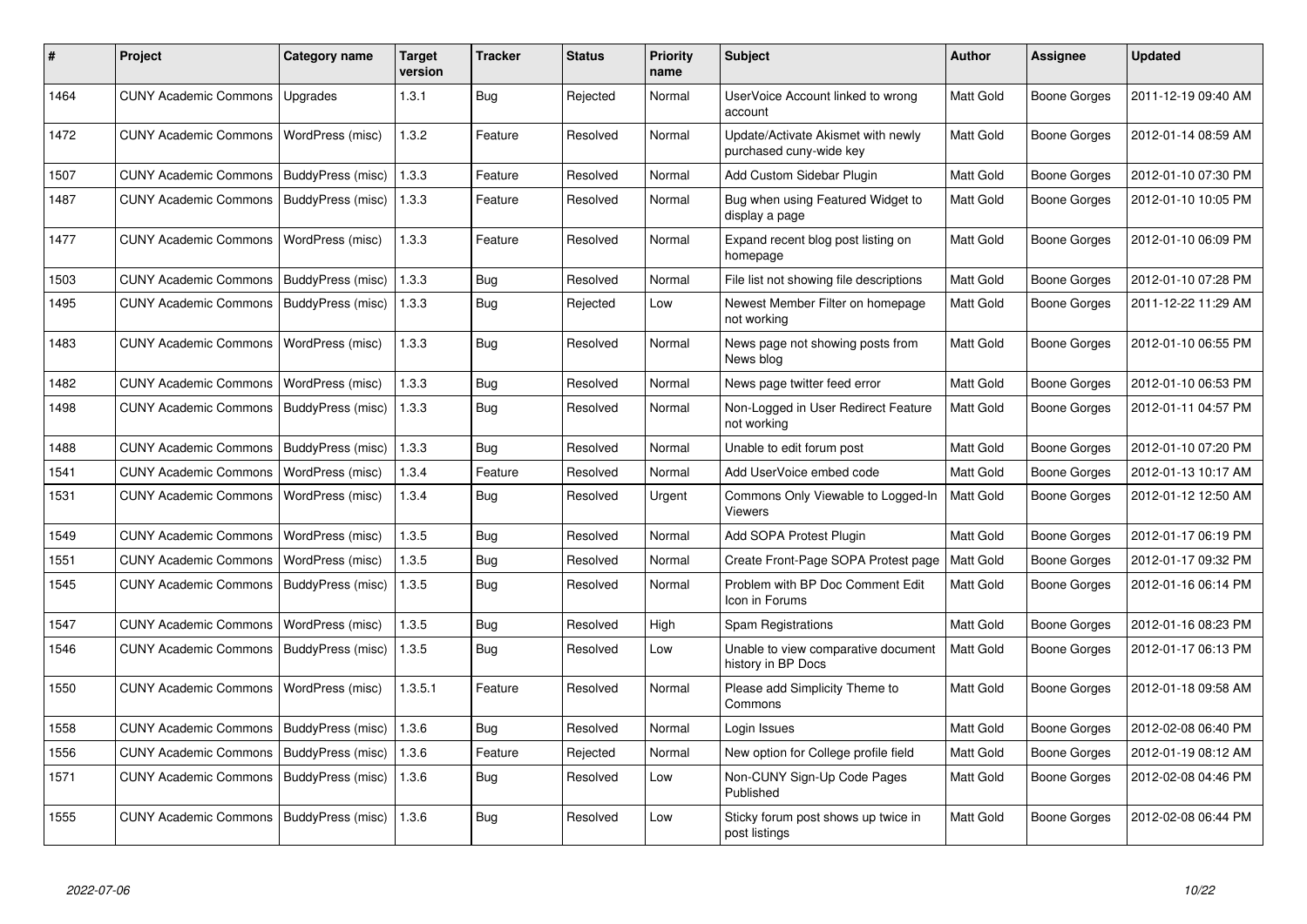| #    | Project                                   | <b>Category name</b> | <b>Target</b><br>version | Tracker    | <b>Status</b> | <b>Priority</b><br>name | <b>Subject</b>                                                                        | <b>Author</b> | <b>Assignee</b>     | <b>Updated</b>      |
|------|-------------------------------------------|----------------------|--------------------------|------------|---------------|-------------------------|---------------------------------------------------------------------------------------|---------------|---------------------|---------------------|
| 1554 | <b>CUNY Academic Commons</b>              | WordPress (misc)     | 1.3.6                    | <b>Bug</b> | Resolved      | Normal                  | User reports infinite redirect issue on<br>blog                                       | Matt Gold     | <b>Boone Gorges</b> | 2012-01-19 07:58 AM |
| 1640 | <b>CUNY Academic Commons</b>              | WordPress (misc)     | 1.3.7                    | Feature    | Resolved      | Urgent                  | Add Jetpack plugin                                                                    | Matt Gold     | <b>Boone Gorges</b> | 2012-02-21 02:30 PM |
| 1639 | <b>CUNY Academic Commons</b>              | WordPress (misc)     | 1.3.7                    | Feature    | Resolved      | Urgent                  | Add WP-Cumulus Plugin                                                                 | Matt Gold     | <b>Boone Gorges</b> | 2012-02-21 02:32 PM |
| 1616 | <b>CUNY Academic Commons</b>              | BuddyPress (misc)    | 1.3.7                    | Bug        | Resolved      | Low                     | BP Docs timeout issue                                                                 | Matt Gold     | <b>Boone Gorges</b> | 2012-02-21 03:23 PM |
| 1473 | <b>CUNY Academic Commons</b>              | WordPress (misc)     | 1.3.7                    | Outreach   | Resolved      | Normal                  | Create News Blog Post on Akismet for<br><b>CUNY</b>                                   | Matt Gold     | Matt Gold           | 2012-02-08 08:31 PM |
| 1641 | <b>CUNY Academic Commons</b>              | WordPress (misc)     | 1.3.7                    | Feature    | Resolved      | Urgent                  | Create shortcode to embed fora.tv<br>videos                                           | Matt Gold     | <b>Boone Gorges</b> | 2012-02-21 05:22 PM |
| 1638 | <b>CUNY Academic Commons</b>              | WordPress (misc)     | 1.3.7                    | Feature    | Rejected      | Urgent                  | Make Clean Child Theme Available<br>only to ARC blog                                  | Matt Gold     | <b>Boone Gorges</b> | 2012-02-21 02:39 PM |
| 1637 | <b>CUNY Academic Commons</b>              | WordPress (misc)     | 1.3.7.1                  | Feature    | Resolved      | Urgent                  | Add Clean Child Theme for ARC<br>Project                                              | Matt Gold     | Boone Gorges        | 2012-02-21 06:13 PM |
| 1648 | <b>CUNY Academic Commons</b>              | BuddyPress (misc)    | 1.3.9                    | Feature    | Resolved      | Urgent                  | Add Password Protect WordPress<br>Plugin                                              | Matt Gold     |                     | 2012-02-24 10:22 AM |
| 1663 | <b>CUNY Academic Commons</b>              | BuddyPress (misc)    | 1.3.9                    | Support    | Resolved      | Normal                  | Please add info on Private --> Public<br>Group Announcement Functionality to<br>Codex | Matt Gold     | Sarah Morgano       | 2012-03-01 10:26 AM |
| 1657 | <b>CUNY Academic Commons</b>              | BuddyPress (misc)    | 1.3.10                   | Bug        | Resolved      | Normal                  | Caching Issues                                                                        | Matt Gold     |                     | 2012-04-04 10:17 AM |
| 1754 | <b>CUNY Academic Commons</b>              | WordPress (misc)     | 1.3.10                   | Bug        | Resolved      | High                    | Members receiving dev site comment<br>spam                                            | Matt Gold     | <b>Boone Gorges</b> | 2012-03-20 01:05 PM |
| 1794 | <b>CUNY Academic Commons</b>              | BuddyPress (misc)    | 1.3.10                   | Bug        | Resolved      | Normal                  | Remove "Notice anything new"<br>notification                                          | Matt Gold     | <b>Boone Gorges</b> | 2012-03-29 09:45 PM |
| 1672 | <b>CUNY Academic Commons</b>              | BuddyPress (misc)    | 1.3.11                   | Bug        | Resolved      | Normal                  | Activity replies in groups                                                            | Matt Gold     | <b>Boone Gorges</b> | 2012-04-04 09:37 AM |
| 1809 | <b>CUNY Academic Commons</b>              | WordPress (misc)     | 1.3.11                   | Feature    | Resolved      | Normal                  | Add CataBlog Plugin                                                                   | Matt Gold     | <b>Boone Gorges</b> | 2012-04-04 10:03 AM |
| 1784 | <b>CUNY Academic Commons</b>              | BuddyPress (misc)    | 1.3.11                   | Bug        | Resolved      | Normal                  | Date/Content Problems on Forum<br>digest emails                                       | Matt Gold     | <b>Boone Gorges</b> | 2012-04-03 08:28 PM |
| 1802 | <b>CUNY Academic Commons</b>              | WordPress (misc)     | 1.3.11                   | Bug        | Resolved      | Low                     | Incorrect Page Title on Blogs Page                                                    | Matt Gold     | <b>Boone Gorges</b> | 2012-04-03 08:28 PM |
| 1808 | <b>CUNY Academic Commons</b>              | WordPress (misc)     | 1.3.11                   | Bug        | Resolved      | Normal                  | New title page titles                                                                 | Matt Gold     | <b>Boone Gorges</b> | 2012-04-04 08:39 AM |
| 1614 | <b>CUNY Academic Commons</b>              | BuddyPress (misc)    | 1.3.11                   | Bug        | Resolved      | Normal                  | Non-CUNY Sign-Up Code Disappears<br><b>After Creation</b>                             | Matt Gold     | <b>Boone Gorges</b> | 2012-04-05 01:50 AM |
| 1812 | CUNY Academic Commons   WordPress (misc)  |                      | 1.3.11                   | Feature    | Resolved      | Normal                  | Please remove Catablog plugin                                                         | Matt Gold     | <b>Boone Gorges</b> | 2012-04-05 07:36 PM |
| 1818 | <b>CUNY Academic Commons</b>              | WordPress (misc)     | 1.3.12                   | Feature    | Resolved      | High                    | Add news announcement scroll plugin                                                   | Matt Gold     | Boone Gorges        | 2012-04-09 03:15 PM |
| 1561 | <b>CUNY Academic Commons</b>              | WordPress (misc)     | 1.3.12                   | Outreach   | Resolved      | Normal                  | Add Social Media Icons back to top of<br>side column of News page                     | Matt Gold     | <b>Boone Gorges</b> | 2012-04-12 04:39 PM |
| 1560 | CUNY Academic Commons   BuddyPress (misc) |                      | 1.3.12                   | Outreach   | Resolved      | Normal                  | Add social media icons/info to About<br>page and Contact Us page                      | Matt Gold     | <b>Boone Gorges</b> | 2012-04-12 09:07 AM |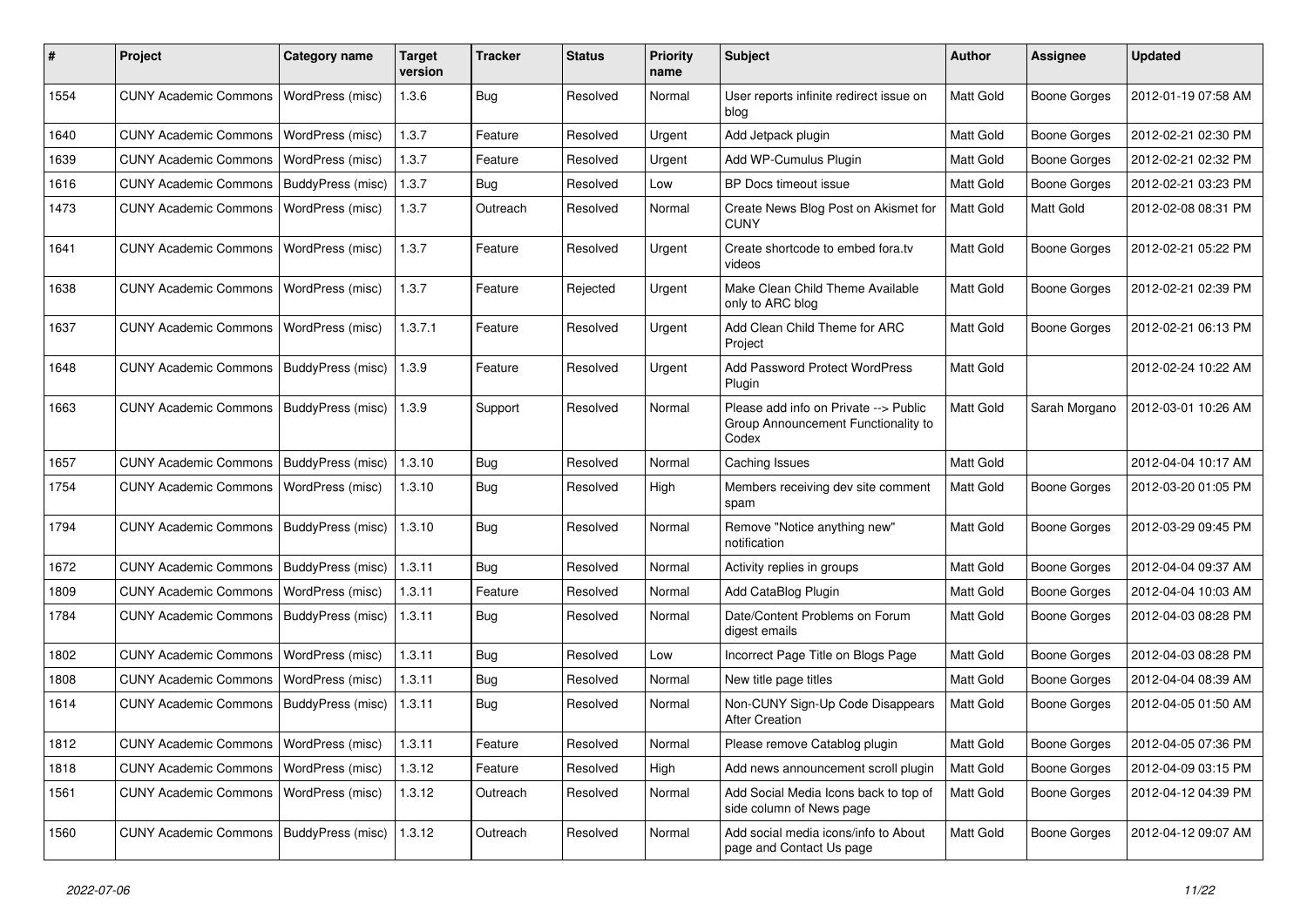| #    | Project                                         | Category name     | <b>Target</b><br>version | <b>Tracker</b> | <b>Status</b> | <b>Priority</b><br>name | <b>Subject</b>                                                       | Author           | <b>Assignee</b>     | <b>Updated</b>      |
|------|-------------------------------------------------|-------------------|--------------------------|----------------|---------------|-------------------------|----------------------------------------------------------------------|------------------|---------------------|---------------------|
| 1889 | <b>CUNY Academic Commons</b>                    | WordPress (misc)  | 1.3.13                   | Feature        | Resolved      | Normal                  | Add jQuery Lightbox plugin                                           | Matt Gold        | <b>Boone Gorges</b> | 2012-05-17 11:11 AM |
| 1863 | <b>CUNY Academic Commons</b>                    | WordPress (misc)  | 1.3.13                   | Feature        | Resolved      | Normal                  | Add WP Publication Repository plugin                                 | Matt Gold        | <b>Boone Gorges</b> | 2012-05-10 01:57 AM |
| 1462 | <b>CUNY Academic Commons</b>                    | WordPress (misc)  | 1.3.13                   | Support        | Resolved      | Normal                  | Allowing registration by cuny.tv<br>domains                          | Matt Gold        | <b>Boone Gorges</b> | 2012-05-02 12:16 PM |
| 1881 | <b>CUNY Academic Commons</b>                    | BuddyPress (misc) | 1.3.13                   | Bug            | Resolved      | Low                     | Double forum notification received                                   | Matt Gold        | <b>Boone Gorges</b> | 2012-05-22 02:51 PM |
| 1912 | <b>CUNY Academic Commons</b>                    | WordPress (misc)  | 1.3.13                   | Bug            | Resolved      | Normal                  | Install the VéritéCo Timeline Plugin                                 | Matt Gold        | Boone Gorges        | 2012-05-23 04:13 PM |
| 1911 | <b>CUNY Academic Commons</b>                    | WordPress (misc)  | 1.3.13                   | Feature        | Resolved      | Normal                  | Install The The Tabs and Accordions<br>Plugin                        | Matt Gold        | <b>Boone Gorges</b> | 2012-05-23 04:13 PM |
| 1859 | <b>CUNY Academic Commons</b>                    | BuddyPress (misc) | 1.3.13                   | Bug            | Resolved      | Low                     | Orthographical error on page in the<br>sign-up process               | Matt Gold        | <b>Boone Gorges</b> | 2012-05-02 11:43 AM |
| 1197 | <b>CUNY Academic Commons</b>                    |                   | 1.3.13                   | Feature        | Resolved      | Low                     | Remove Quotation Marks from Email<br>Notifications of Uploaded Files | Matt Gold        | Boone Gorges        | 2012-04-16 03:11 PM |
| 1886 | <b>CUNY Academic Commons</b>                    | WordPress (misc)  | 1.3.13                   | Bug            | Rejected      | Low                     | Test reliability of firestats plugin                                 | Matt Gold        | <b>Boone Gorges</b> | 2012-05-09 09:37 PM |
| 1885 | <b>CUNY Academic Commons</b>                    | WordPress (misc)  | 1.3.13                   | <b>Bug</b>     | Resolved      | Normal                  | TinyMCE button error                                                 | <b>Matt Gold</b> | <b>Boone Gorges</b> | 2012-05-17 11:15 AM |
| 1872 | <b>CUNY Academic Commons</b>                    | WordPress (misc)  | 1.3.13                   | Bug            | Resolved      | Normal                  | Update Woo Framework                                                 | Matt Gold        | <b>Boone Gorges</b> | 2012-05-22 11:36 AM |
| 1934 | <b>CUNY Academic Commons</b>                    | WordPress (misc)  | 1.3.14                   | Feature        | Resolved      | Normal                  | Add Q and A Plugin                                                   | <b>Matt Gold</b> | <b>Boone Gorges</b> | 2012-06-12 09:12 AM |
| 1933 | <b>CUNY Academic Commons</b>                    | WordPress (misc)  | 1.3.14                   | Feature        | Resolved      | Normal                  | Add WP-Markdown Plugin                                               | Matt Gold        | <b>Boone Gorges</b> | 2012-06-12 08:56 AM |
| 1916 | <b>CUNY Academic Commons</b>                    | WordPress (misc)  | 1.3.14                   | Bug            | Resolved      | High                    | Images Breaking on Help Blog and<br><b>Ground Control</b>            | <b>Matt Gold</b> | <b>Boone Gorges</b> | 2012-05-26 07:54 PM |
| 1930 | <b>CUNY Academic Commons</b>                    | WordPress (misc)  | 1.3.14                   | Feature        | Resolved      | Normal                  | <b>Install CollabPress</b>                                           | Matt Gold        | <b>Boone Gorges</b> | 2012-06-12 08:44 AM |
| 1953 | <b>CUNY Academic Commons</b>                    | BuddyPress (misc) | 1.3.15                   | Bug            | Resolved      | Normal                  | Email forum notification formatting<br>issue                         | Matt Gold        | Boone Gorges        | 2012-06-21 03:32 PM |
| 2007 | <b>CUNY Academic Commons</b>                    | WordPress (misc)  | 1.3.17                   | Feature        | Resolved      | Normal                  | Add Events Manager Plugin                                            | Matt Gold        | <b>Boone Gorges</b> | 2012-07-30 09:19 AM |
| 1411 | <b>CUNY Academic Commons</b>                    | BuddyPress (misc) | 1.3.17                   | Feature        | Resolved      | Low                     | Deleting Docs                                                        | <b>Matt Gold</b> | <b>Boone Gorges</b> | 2012-07-02 12:43 PM |
| 1995 | <b>CUNY Academic Commons</b>                    | WordPress (misc)  | 1.3.17                   | Bug            | Rejected      | High                    | Featured Content Box Only Rendering<br>on Login                      | Matt Gold        | <b>Boone Gorges</b> | 2012-07-15 10:21 AM |
| 1990 | <b>CUNY Academic Commons</b>                    | BuddyPress (misc) | 1.3.17                   | Bug            | Resolved      | Low                     | In Forum post list, member avatar<br>partially obscures member name  | Matt Gold        | Boone Gorges        | 2012-07-29 08:42 PM |
| 2015 | <b>CUNY Academic Commons</b>                    | WordPress (misc)  | 1.4                      | Feature        | Resolved      | Low                     | <b>Add Minimatica Theme</b>                                          | Matt Gold        | <b>Boone Gorges</b> | 2012-08-06 01:33 PM |
| 1199 | CUNY Academic Commons   BuddyPress (misc)   1.4 |                   |                          | Feature        | Resolved      | Normal                  | Add Option for Open Text Field to BP<br>Profile Checkbox Fields      | <b>Matt Gold</b> | <b>Boone Gorges</b> | 2012-08-01 05:23 PM |
| 1504 | <b>CUNY Academic Commons</b>                    | BuddyPress (misc) | 1.4                      | Feature        | Resolved      | Normal                  | Allow members to choose multiple<br>colleges on Profile pages        | Matt Gold        | Boone Gorges        | 2012-08-01 03:34 PM |
| 1505 | CUNY Academic Commons   BuddyPress (misc)       |                   | 1.4                      | Feature        | Duplicate     | Normal                  | Allow members to clear past status<br>updates                        | Matt Gold        | Boone Gorges        | 2012-04-06 04:42 PM |
| 1457 | CUNY Academic Commons   BuddyPress (misc)   1.4 |                   |                          | Feature        | Resolved      | Low                     | Allow people to clear old status<br>updates                          | Matt Gold        | Dominic Giglio      | 2012-04-24 10:35 AM |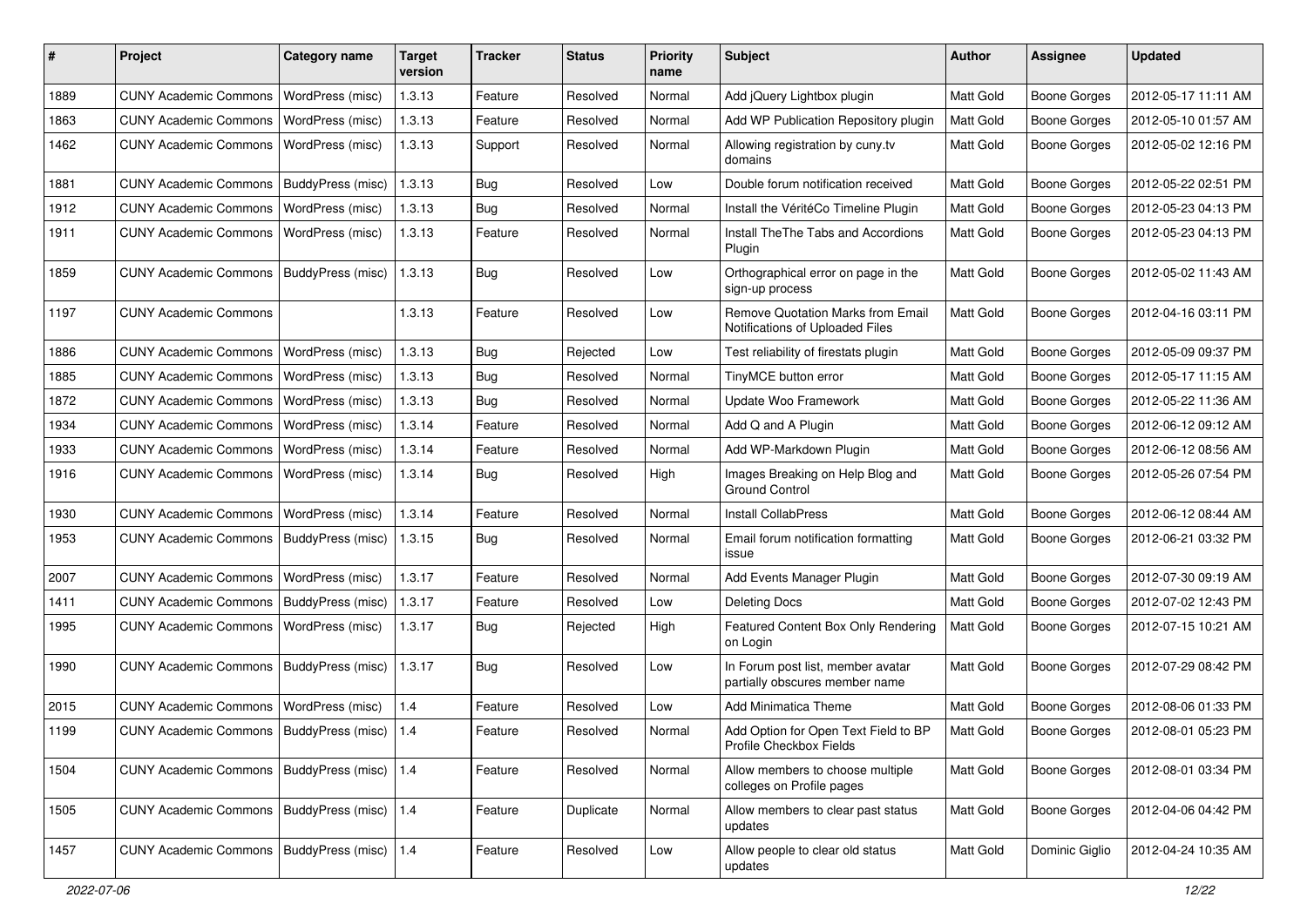| #    | Project                                   | <b>Category name</b>     | <b>Target</b><br>version | <b>Tracker</b> | <b>Status</b> | <b>Priority</b><br>name | <b>Subject</b>                                                                      | Author    | Assignee            | <b>Updated</b>      |
|------|-------------------------------------------|--------------------------|--------------------------|----------------|---------------|-------------------------|-------------------------------------------------------------------------------------|-----------|---------------------|---------------------|
| 1401 | <b>CUNY Academic Commons</b>              | BuddyPress (misc)        | 1.4                      | <b>Bug</b>     | Resolved      | Low                     | Avoiding really long blog names                                                     | Matt Gold | Dominic Giglio      | 2012-07-16 01:02 PM |
| 1557 | <b>CUNY Academic Commons</b>              | WordPress (misc)         | 1.4                      | Feature        | Resolved      | Normal                  | Confirmation Message on Adding New<br>Users to Blog                                 | Matt Gold | Boone Gorges        | 2012-05-31 01:53 AM |
| 120  | <b>CUNY Academic Commons</b>              | <b>BuddyPress (misc)</b> | 1.4                      | Feature        | Resolved      | Normal                  | <b>Consider Adding Privacy Options</b><br>Plugin for Profiles                       | Matt Gold | <b>Boone Gorges</b> | 2015-11-12 01:02 AM |
| 1629 | <b>CUNY Academic Commons</b>              | BuddyPress (misc)        | 1.4                      | Support        | Resolved      | Normal                  | Deleting Group Announcements                                                        | Matt Gold | Dominic Giglio      | 2012-07-16 12:26 PM |
| 1867 | <b>CUNY Academic Commons</b>              | WordPress (misc)         | 1.4                      | Feature        | Resolved      | Normal                  | Homepage redesign join/login/tour<br>space                                          | Matt Gold | Raymond Hoh         | 2012-08-07 01:49 PM |
| 1623 | <b>CUNY Academic Commons</b>              | WordPress (misc)         | 1.4                      | Feature        | Resolved      | Low                     | Install Anthologize                                                                 | Matt Gold | <b>Boone Gorges</b> | 2012-08-01 03:25 PM |
| 1979 | <b>CUNY Academic Commons</b>              | BuddyPress (misc)        | 1.4                      | Bug            | Rejected      | Normal                  | Received two notifications of an activity<br>update                                 | Matt Gold | <b>Boone Gorges</b> | 2012-07-12 10:43 AM |
| 1390 | <b>CUNY Academic Commons</b>              | BuddyPress (misc)        | 1.4                      | Feature        | Resolved      | Normal                  | Show "Kitchen Sink" by Default in<br><b>TinyMCE</b>                                 | Matt Gold | Dominic Giglio      | 2012-02-28 10:37 AM |
| 2008 | <b>CUNY Academic Commons</b>              | BuddyPress (misc)        | $1.4$                    | Feature        | Resolved      | Normal                  | Show Recently Active Users on<br>Commons Homepage                                   | Matt Gold | Raymond Hoh         | 2012-08-01 05:23 PM |
| 2019 | <b>CUNY Academic Commons</b>              | WordPress (misc)         | 1.4                      | Bug            | Resolved      | High                    | Unable to Add New User to Blog                                                      | Matt Gold | <b>Boone Gorges</b> | 2012-08-08 04:21 PM |
| 1999 | <b>CUNY Academic Commons</b>              | WordPress (misc)         | 1.4                      | Feature        | Resolved      | Normal                  | <b>Update Registration Page</b>                                                     | Matt Gold | <b>Boone Gorges</b> | 2012-08-01 08:11 AM |
| 2018 | <b>CUNY Academic Commons</b>              | WordPress (misc)         | 1.4                      | Bug            | Resolved      | High                    | <b>WP Nav Bar Overflow</b>                                                          | Matt Gold | Boone Gorges        | 2012-08-06 12:58 PM |
| 2036 | <b>CUNY Academic Commons</b>              | WordPress (misc)         | 1.4.1                    | <b>Bug</b>     | Resolved      | Normal                  | Drop-down styling error                                                             | Matt Gold | Raymond Hoh         | 2012-08-11 01:31 PM |
| 2038 | <b>CUNY Academic Commons</b>              | WordPress (misc)         | 1.4.2                    | Bug            | Resolved      | Normal                  | Fixing homepage spacing                                                             | Matt Gold | Matt Gold           | 2012-08-13 10:12 PM |
| 2040 | <b>CUNY Academic Commons</b>              | BuddyPress (misc)        | 1.4.2                    | Bug            | Resolved      | Normal                  | RBE on BP Docs Edits?                                                               | Matt Gold | <b>Boone Gorges</b> | 2012-08-14 08:13 AM |
| 2043 | <b>CUNY Academic Commons</b>              | <b>WordPress (misc)</b>  | 1.4.2                    | Bug            | Rejected      | Low                     | Site Title Character Limit?                                                         | Matt Gold | Boone Gorges        | 2012-08-13 01:02 PM |
| 2034 | <b>CUNY Academic Commons</b>              | WordPress (misc)         | 1.4.2                    | <b>Bug</b>     | Resolved      | Urgent                  | Spacing issue on reply-by-email                                                     | Matt Gold | Raymond Hoh         | 2012-08-13 02:41 PM |
| 2041 | <b>CUNY Academic Commons</b>              | BuddyPress (misc)        | 1.4.2                    | Bug            | Resolved      | Low                     | Vertical Alignment on BP Doc "delete"<br>hoverlink                                  | Matt Gold | Boone Gorges        | 2012-08-13 10:54 PM |
| 2060 | <b>CUNY Academic Commons</b>              | WordPress (misc)         | 1.4.3                    | Support        | Resolved      | Normal                  | Add Digital University Theme to<br>Commons                                          | Matt Gold | Dominic Giglio      | 2012-08-27 03:38 PM |
| 2039 | <b>CUNY Academic Commons</b>              | BuddyPress (misc)        | 1.4.3                    | Support        | Resolved      | Normal                  | Create Failure function for RBE                                                     | Matt Gold | Raymond Hoh         | 2012-08-27 09:44 AM |
| 2057 | <b>CUNY Academic Commons</b>              | BuddyPress (misc)        | 1.4.3                    | Bug            | Resolved      | Normal                  | Newest/Active/Popular Filters Not<br>working on Homepage List of Groups,<br>Members | Matt Gold | <b>Boone Gorges</b> | 2012-08-23 03:18 PM |
| 2055 | <b>CUNY Academic Commons</b>              | WordPress (misc)         | 1.4.3                    | Bug            | Resolved      | High                    | Non-CUNY Sign-Ups not enabled                                                       | Matt Gold | <b>Boone Gorges</b> | 2012-08-23 12:51 PM |
| 2046 | CUNY Academic Commons   BuddyPress (misc) |                          | 1.4.3                    | Bug            | Resolved      | High                    | <b>RBE Delayed Post</b>                                                             | Matt Gold | Raymond Hoh         | 2012-08-27 11:55 AM |
| 2035 | <b>CUNY Academic Commons</b>              | BuddyPress (misc)        | 1.4.3                    | Support        | Resolved      | High                    | Reply by Email - some possible<br>confusion                                         | Matt Gold | Raymond Hoh         | 2012-08-19 08:58 AM |
| 2115 | CUNY Academic Commons   WordPress (misc)  |                          | 1.4.4                    | Bug            | Resolved      | Normal                  | Update Site Footer to reflect current<br>number of CUNY campuses                    | Matt Gold | Dominic Giglio      | 2012-09-10 02:47 PM |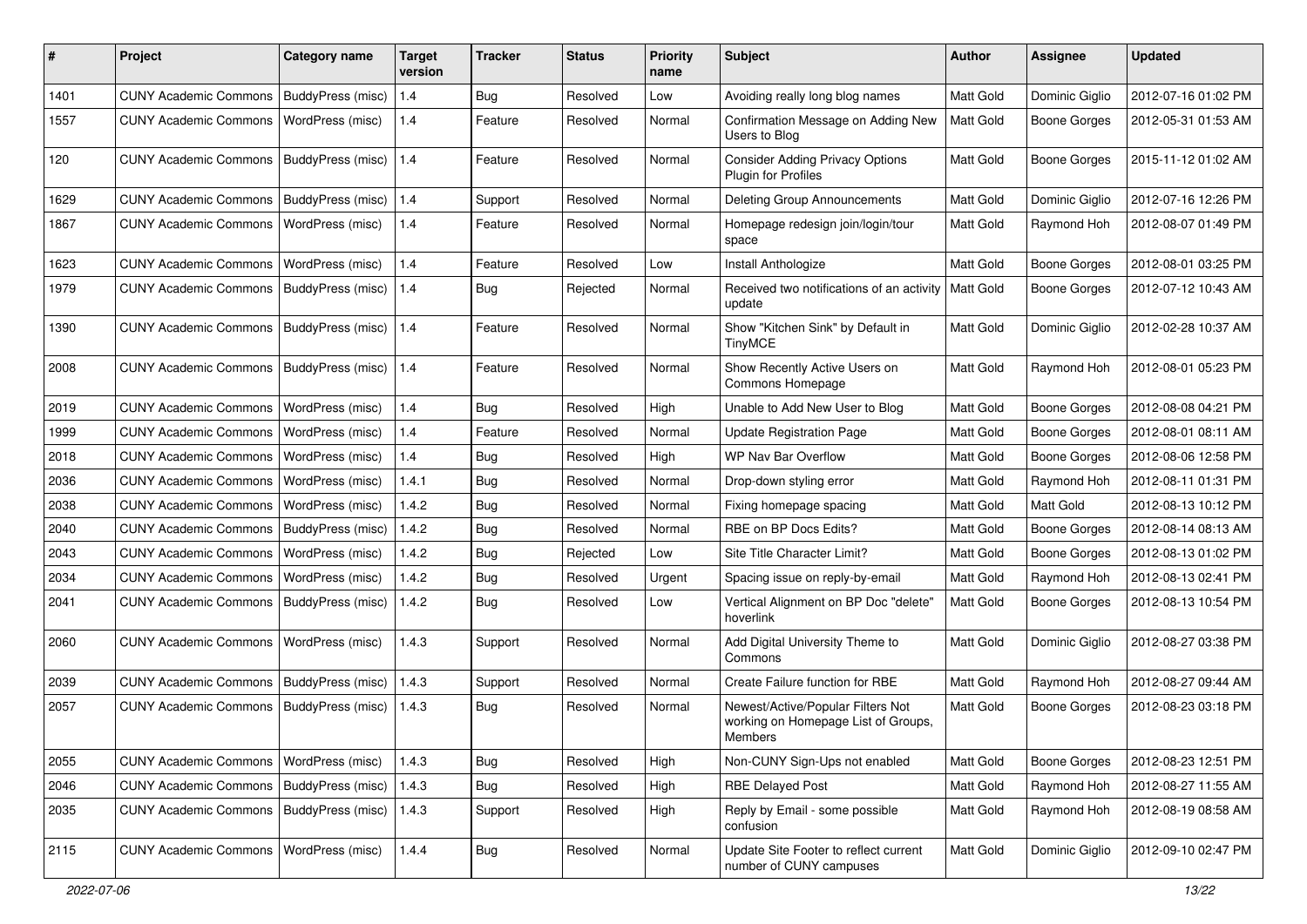| #    | <b>Project</b>                            | Category name            | <b>Target</b><br>version | <b>Tracker</b> | <b>Status</b> | <b>Priority</b><br>name | <b>Subject</b>                                                      | Author           | Assignee            | <b>Updated</b>      |
|------|-------------------------------------------|--------------------------|--------------------------|----------------|---------------|-------------------------|---------------------------------------------------------------------|------------------|---------------------|---------------------|
| 2037 | CUNY Academic Commons   BuddyPress (misc) |                          | 1.4.5                    | <b>Bug</b>     | Resolved      | Normal                  | Special Character shows up in RBE<br>post                           | Matt Gold        | Raymond Hoh         | 2012-09-17 07:12 PM |
| 2129 | <b>CUNY Academic Commons</b>              | BuddyPress (misc)        | 1.4.6                    | Bug            | Resolved      | Low                     | […]                                                                 | Matt Gold        | Boone Gorges        | 2012-09-30 09:53 AM |
| 2113 | <b>CUNY Academic Commons</b>              | WordPress (misc)         | 1.4.6                    | Support        | Resolved      | Normal                  | Add google docs shortcode<br>documentation to plugin                | Matt Gold        | Raymond Hoh         | 2012-09-30 10:57 PM |
| 2002 | <b>CUNY Academic Commons</b>              | WordPress (misc)         | 1.4.6                    | Feature        | Resolved      | Normal                  | Create Livestream video<br>space/channel for the Commons            | Matt Gold        | Michael Smith       | 2012-09-30 05:52 PM |
| 2121 | <b>CUNY Academic Commons</b>              | BuddyPress (misc)        | 1.4.6                    | Bug            | Resolved      | Low                     | Email notification of forum post omits<br>hyperlinked word          | Matt Gold        | Boone Gorges        | 2012-09-30 09:05 AM |
| 1997 | <b>CUNY Academic Commons</b>              | <b>BuddyPress (misc)</b> | 1.4.6                    | Bug            | Resolved      | Normal                  | Forum post notification didn't indicate<br>image attachments        | Matt Gold        | Boone Gorges        | 2012-09-23 05:03 PM |
| 2058 | <b>CUNY Academic Commons</b>              | WordPress (misc)         | 1.4.6                    | Bug            | Rejected      | Normal                  | Page shift on clicking Log in box                                   | Matt Gold        | <b>Boone Gorges</b> | 2012-08-20 05:53 PM |
| 2053 | <b>CUNY Academic Commons</b>              | BuddyPress (misc)        | 1.4.6                    | Feature        | Resolved      | Normal                  | RBE on BP Docs                                                      | Matt Gold        | Boone Gorges        | 2012-10-01 04:14 PM |
| 2104 | <b>CUNY Academic Commons</b>              | WordPress (misc)         | 1.4.6                    | Bug            | Resolved      | Low                     | WordPress Database Backup Plugin<br>Error                           | Matt Gold        | Dominic Giglio      | 2012-09-13 03:45 PM |
| 2044 | <b>CUNY Academic Commons</b>              | WordPress (misc)         | 1.4.7                    | Bug            | Resolved      | Normal                  | Comment field asks for name info<br>when user logged in             | Matt Gold        | Dominic Giglio      | 2012-10-11 08:34 PM |
| 2185 | <b>CUNY Academic Commons</b>              | BuddyPress (misc)        | 1.4.8                    | Feature        | Resolved      | Normal                  | Add WP Touch plugin                                                 | Matt Gold        | Dominic Giglio      | 2012-10-15 01:33 PM |
| 2082 | <b>CUNY Academic Commons</b>              | BuddyPress (misc)        | 1.4.8                    | Support        | Resolved      | High                    | Default: No Email?                                                  | Matt Gold        | Dominic Giglio      | 2012-10-19 04:55 PM |
| 2117 | <b>CUNY Academic Commons</b>              | BuddyPress (misc)        | 1.4.8                    | Bug            | Resolved      | Normal                  | User reports double notification of<br>announcements                | Matt Gold        | Dominic Giglio      | 2012-10-22 09:37 AM |
| 2210 | <b>CUNY Academic Commons</b>              | WordPress (misc)         | 1.4.9                    | Bug            | Resolved      | Normal                  | <b>Add Twenty Twelve Theme</b>                                      | Matt Gold        | Boone Gorges        | 2012-11-01 10:26 AM |
| 2184 | <b>CUNY Academic Commons</b>              | BuddyPress (misc)        | 1.4.9                    | Support        | Resolved      | Normal                  | Adjust Invite Directions to include info<br>about max invites       | Matt Gold        | Boone Gorges        | 2012-11-03 04:23 PM |
| 2206 | <b>CUNY Academic Commons</b>              | BuddyPress (misc)        | 1.4.9                    | Support        | Resolved      | Normal                  | Change anchor location for "Post New<br>Topic" in group forums      | Matt Gold        | Dominic Giglio      | 2012-11-01 11:16 AM |
| 2203 | <b>CUNY Academic Commons</b>              | WordPress (misc)         | 1.4.9                    | Feature        | Resolved      | Normal                  | Enable uploading of sav files                                       | Matt Gold        | Boone Gorges        | 2012-11-03 04:37 PM |
| 2105 | <b>CUNY Academic Commons</b>              | BuddyPress (misc)        | 1.4.9                    | <b>Bug</b>     | Resolved      | Normal                  | File name in a file uploaded to group<br>contains escape characters | Matt Gold        | Dominic Giglio      | 2012-11-01 12:02 PM |
| 2188 | <b>CUNY Academic Commons</b>              | BuddyPress (misc)        | 1.4.9                    | <b>Bug</b>     | Resolved      | Normal                  | Line Spacing/Breaks on BP Docs                                      | Matt Gold        | Chris Stein         | 2012-11-01 03:15 PM |
| 2176 | <b>CUNY Academic Commons</b>              | BuddyPress (misc)        | 1.4.9                    | Bug            | Rejected      | Normal                  | Page error upon accepting group<br>membership request               | Matt Gold        | Dominic Giglio      | 2012-11-01 09:48 PM |
| 2191 | CUNY Academic Commons                     | BuddyPress (misc)        | 1.4.10                   | Bug            | Resolved      | Low                     | File upload to group doesn't register as<br>activity?               | <b>Matt Gold</b> | Dominic Giglio      | 2012-11-11 09:28 PM |
| 2230 | <b>CUNY Academic Commons</b>              | WordPress (misc)         | 1.4.10                   | <b>Bug</b>     | Resolved      | High                    | MESTC page scrambled                                                | Matt Gold        | Dominic Giglio      | 2012-11-20 02:39 PM |
| 2240 | CUNY Academic Commons   WordPress (misc)  |                          | 1.4.10                   | <b>Bug</b>     | Resolved      | Normal                  | Update Luna theme                                                   | Matt Gold        | Dominic Giglio      | 2012-11-11 04:27 PM |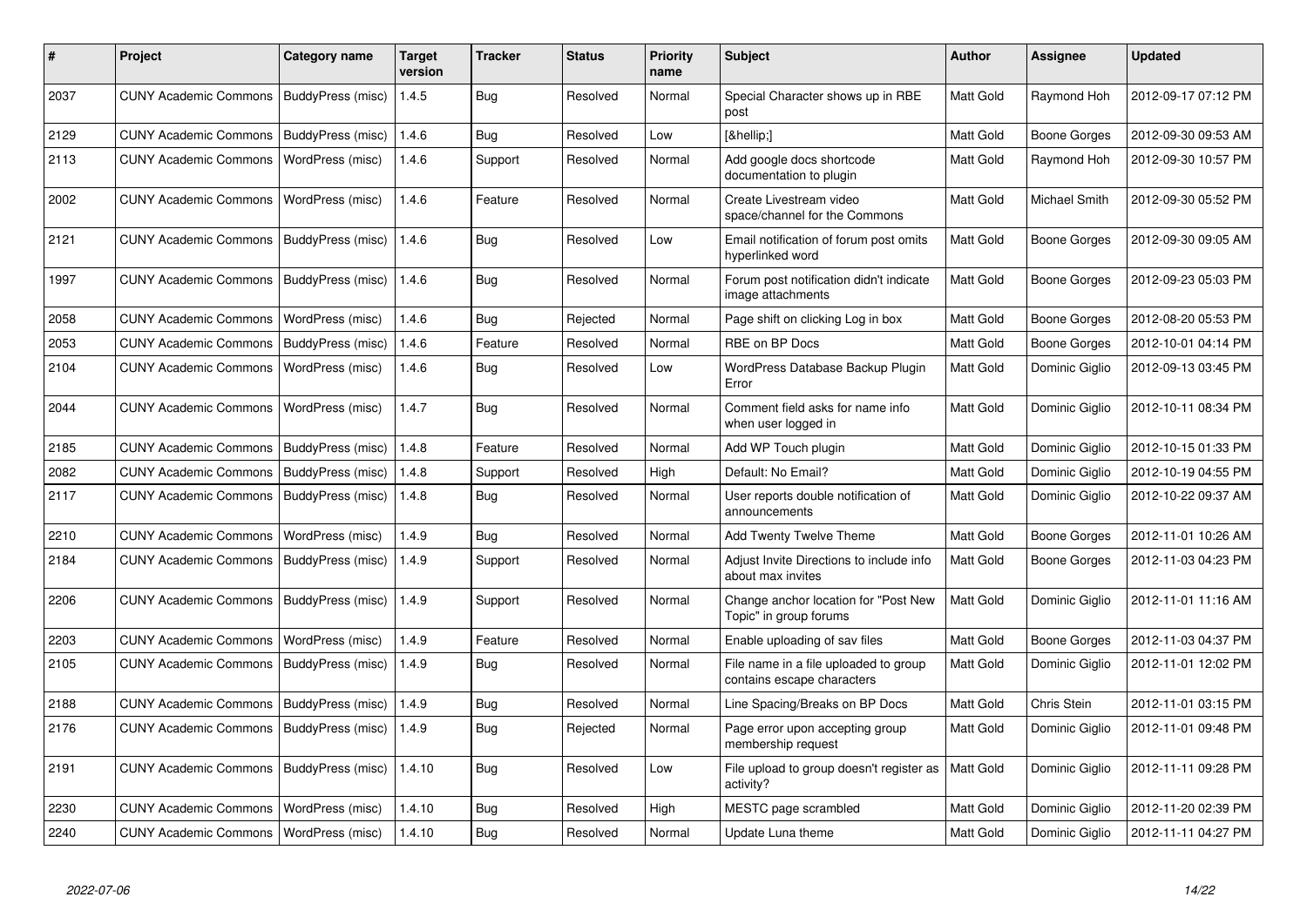| #    | Project                                            | <b>Category name</b>    | <b>Target</b><br>version | <b>Tracker</b> | <b>Status</b> | <b>Priority</b><br>name | Subject                                                          | <b>Author</b>    | <b>Assignee</b>     | <b>Updated</b>      |
|------|----------------------------------------------------|-------------------------|--------------------------|----------------|---------------|-------------------------|------------------------------------------------------------------|------------------|---------------------|---------------------|
| 2204 | <b>CUNY Academic Commons</b>                       | WordPress (misc)        | 1.4.10                   | Bug            | Resolved      | Normal                  | User Doesn't Come up in Add New<br>User Autocomplete             | Matt Gold        | Dominic Giglio      | 2012-11-11 12:50 AM |
| 2029 | <b>CUNY Academic Commons</b>                       | <b>WordPress (misc)</b> | 1.4.11                   | Bug            | Resolved      | Normal                  | CForms error                                                     | Matt Gold        | Dominic Giglio      | 2012-11-17 02:15 PM |
| 2248 | <b>CUNY Academic Commons</b>                       | BuddyPress (misc)       | 1.4.11                   | Feature        | Resolved      | Low                     | Create Profile link to academia.edu<br>profile                   | Matt Gold        | Dominic Giglio      | 2012-11-21 11:55 PM |
| 2220 | <b>CUNY Academic Commons</b>                       | BuddyPress (misc)       | 1.4.11                   | Bug            | Resolved      | Low                     | Spacing error on BP Doc comments                                 | Matt Gold        | Dominic Giglio      | 2012-11-20 03:47 PM |
| 2323 | <b>CUNY Academic Commons</b>                       | WordPress (misc)        | 1.4.12                   | Feature        | Resolved      | Normal                  | Add four themeforest themes                                      | Matt Gold        | Dominic Giglio      | 2012-12-01 02:30 PM |
| 2313 | <b>CUNY Academic Commons</b>                       | WordPress (misc)        | 1.4.12                   | Feature        | Resolved      | Normal                  | Add Recovery Theme                                               | Matt Gold        | Dominic Giglio      | 2012-11-29 04:01 PM |
| 2299 | <b>CUNY Academic Commons</b>                       | WordPress (misc)        | 1.4.12                   | Feature        | Resolved      | Normal                  | Add Shaken Grid Premium Theme                                    | Matt Gold        | Dominic Giglio      | 2012-11-29 04:01 PM |
| 2301 | <b>CUNY Academic Commons</b>                       | WordPress (misc)        | 1.4.12                   | Feature        | Resolved      | Normal                  | Add Twenty Twelve JP365 Child<br>Theme                           | <b>Matt Gold</b> | Dominic Giglio      | 2012-11-29 03:41 PM |
| 2296 | <b>CUNY Academic Commons</b>                       | <b>WordPress (misc)</b> | 1.4.12                   | Feature        | Resolved      | Normal                  | Add WP Retina Plugin                                             | Matt Gold        | Dominic Giglio      | 2012-12-02 09:10 AM |
| 2312 | <b>CUNY Academic Commons</b>                       | WordPress (misc)        | 1.4.12                   | Feature        | Resolved      | Normal                  | <b>Upload Gravity Forms Plugin</b>                               | Matt Gold        | Dominic Giglio      | 2012-12-03 07:58 PM |
| 2251 | <b>CUNY Academic Commons</b>                       | BuddyPress (misc)       | 1.4.13                   | Bug            | Resolved      | Low                     | From address of forum notifications                              | Matt Gold        | <b>Boone Gorges</b> | 2013-02-03 01:56 PM |
| 2089 | <b>CUNY Academic Commons</b>                       | WordPress (misc)        | 1.4.13                   | <b>Bug</b>     | Rejected      | Normal                  | Possible blog email notification issue                           | Matt Gold        | <b>Boone Gorges</b> | 2012-12-11 06:59 PM |
| 2247 | <b>CUNY Academic Commons</b>                       | WordPress (misc)        | 1.4.13                   | <b>Bug</b>     | Resolved      | Low                     | Subdomain site login/nav bar issue                               | Matt Gold        | Dominic Giglio      | 2012-12-12 02:25 AM |
| 2361 | <b>CUNY Academic Commons</b>                       | <b>WordPress (misc)</b> | 1.4.15                   | Feature        | Resolved      | Urgent                  | Add KingSize Theme                                               | Matt Gold        | <b>Boone Gorges</b> | 2013-01-02 11:41 AM |
| 2245 | <b>CUNY Academic Commons</b>                       | WordPress (misc)        | 1.4.15                   | Bug            | Resolved      | High                    | Domain mapping issues -- Site<br>warnings                        | Matt Gold        | Dominic Giglio      | 2012-12-27 03:59 PM |
| 2346 | <b>CUNY Academic Commons</b>                       | <b>WordPress (misc)</b> | 1.4.16                   | Feature        | Resolved      | Normal                  | Add Enable Media Replace Plugin                                  | Matt Gold        | <b>Boone Gorges</b> | 2013-01-08 03:53 PM |
| 2363 | <b>CUNY Academic Commons</b>                       | WordPress (misc)        | 1.4.16                   | Bug            | Resolved      | Normal                  | HTTP Error 500 (Internal Server Error)<br>on GC DSL blog         | Matt Gold        | <b>Boone Gorges</b> | 2013-01-02 10:10 AM |
| 2366 | <b>CUNY Academic Commons</b>                       | WordPress (misc)        | 1.4.16                   | Feature        | Resolved      | Low                     | Remove Kingsize plugin                                           | Matt Gold        | <b>Boone Gorges</b> | 2013-01-08 04:23 PM |
| 2385 | <b>CUNY Academic Commons</b>                       | BuddyPress (misc)       | 1.4.18                   | Bug            | Resolved      | Normal                  | Sitewide nav bar not appearing                                   | Matt Gold        | <b>Boone Gorges</b> | 2013-01-24 10:21 AM |
| 2387 | <b>CUNY Academic Commons</b>                       | BuddyPress (misc)       | 1.4.19                   | <b>Bug</b>     | Resolved      | Low                     | File upload notifications contain<br>escape characters           | Matt Gold        | Boone Gorges        | 2013-02-11 02:21 PM |
| 2415 | <b>CUNY Academic Commons</b>                       | BuddyPress (misc)       | 1.4.19                   | Bug            | Resolved      | Normal                  | Remove "Popular" link on homepage<br>members widget              | Matt Gold        | Boone Gorges        | 2013-02-12 10:05 PM |
| 2483 | <b>CUNY Academic Commons</b>                       | WordPress (misc)        | 1.4.21                   | Feature        | Resolved      | Normal                  | Advanced iFrame plugin request                                   | Matt Gold        | Boone Gorges        | 2013-03-11 03:06 PM |
| 2479 | CUNY Academic Commons   BuddyPress (misc)   1.4.21 |                         |                          | Bug            | Resolved      | Urgent                  | Double posting, double notification of<br>message posted via RBE | Matt Gold        | Raymond Hoh         | 2013-04-09 02:04 AM |
| 2478 | CUNY Academic Commons   WordPress (misc)           |                         | 1.4.21                   | Feature        | Resolved      | Normal                  | Ensure that sitewide footer is<br>responsive                     | Matt Gold        | Chris Stein         | 2013-03-01 04:17 PM |
| 2517 | CUNY Academic Commons   WordPress (misc)           |                         | 1.4.22                   | Bug            | Resolved      | Normal                  | Add Constant Contact Plugin                                      | Matt Gold        | Boone Gorges        | 2013-03-20 01:53 PM |
| 2520 | CUNY Academic Commons   WordPress (misc)           |                         | 1.4.22                   | Bug            | Resolved      | Normal                  | Add Edit Flow Plugin                                             | Matt Gold        | <b>Boone Gorges</b> | 2013-03-20 02:01 PM |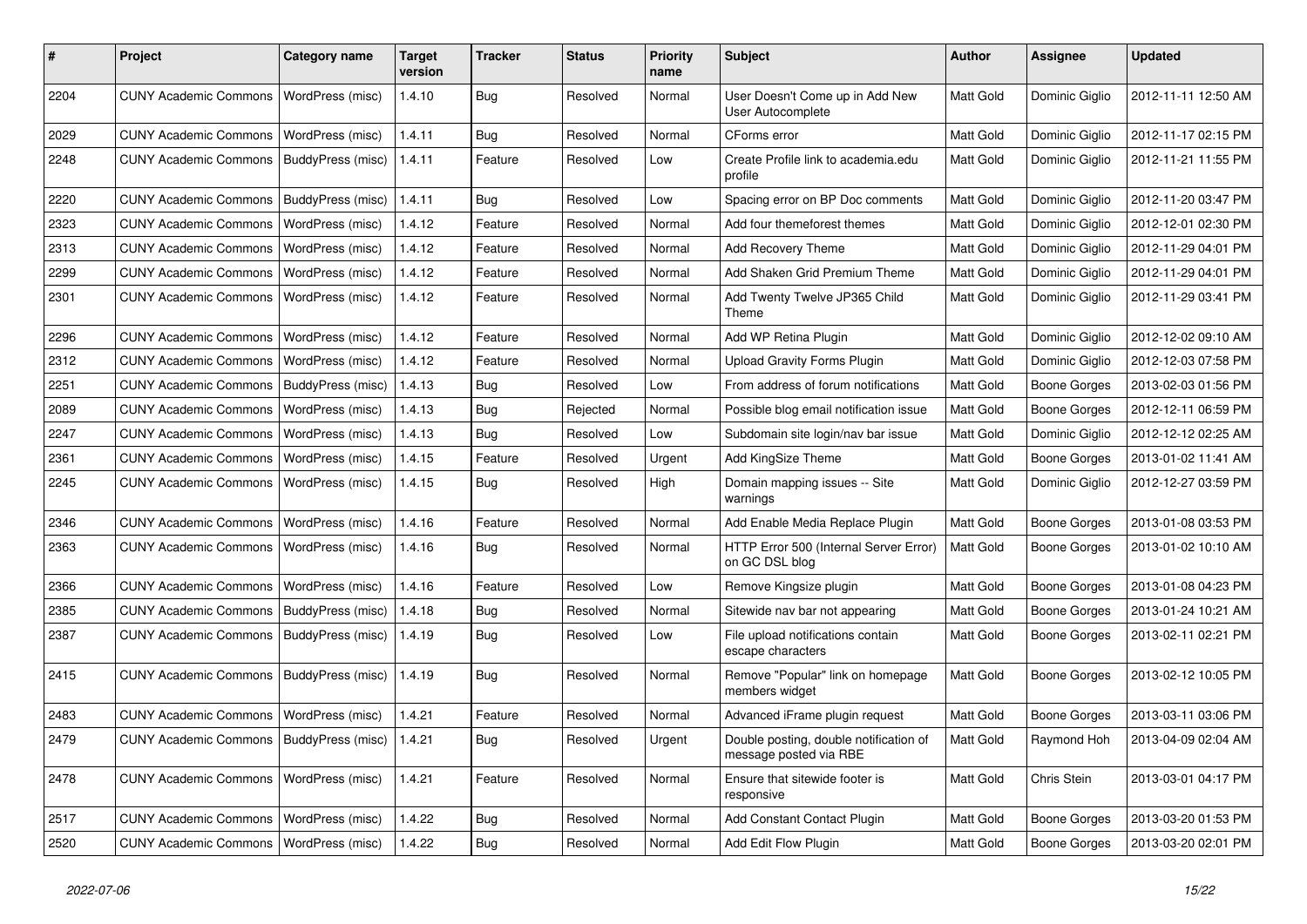| #    | Project                                   | <b>Category name</b>    | <b>Target</b><br>version | <b>Tracker</b> | <b>Status</b> | <b>Priority</b><br>name | <b>Subject</b>                                                                     | <b>Author</b> | <b>Assignee</b>     | <b>Updated</b>      |
|------|-------------------------------------------|-------------------------|--------------------------|----------------|---------------|-------------------------|------------------------------------------------------------------------------------|---------------|---------------------|---------------------|
| 2159 | <b>CUNY Academic Commons</b>              | BuddyPress (misc)       | 1.4.24                   | <b>Bug</b>     | Resolved      | Normal                  | Page redirection after accepting group<br>invite                                   | Matt Gold     | Dominic Giglio      | 2013-04-11 08:00 PM |
| 2538 | <b>CUNY Academic Commons</b>              | WordPress (misc)        | 1.4.25                   | Bug            | Resolved      | High                    | Add security plugins                                                               | Matt Gold     | <b>Boone Gorges</b> | 2013-04-22 10:37 AM |
| 2595 | <b>CUNY Academic Commons</b>              | BuddyPress (misc)       | 1.4.29                   | Bug            | Resolved      | Low                     | Group invitation script                                                            | Matt Gold     | <b>Boone Gorges</b> | 2013-06-02 04:06 PM |
| 2653 | <b>CUNY Academic Commons</b>              | WordPress (misc)        | 1.4.31                   | Feature        | Resolved      | Normal                  | Add AR2 beta theme                                                                 | Matt Gold     | <b>Boone Gorges</b> | 2013-07-11 11:42 AM |
| 2528 | <b>CUNY Academic Commons</b>              | BuddyPress (misc)       | 1.4.31                   | Feature        | Resolved      | Low                     | BP emails sent from secondary sites<br>should use main site headers                | Matt Gold     | Raymond Hoh         | 2013-07-11 11:14 AM |
| 2116 | <b>CUNY Academic Commons</b>              | BuddyPress (misc)       | 1.4.31                   | Bug            | Resolved      | Normal                  | Include failed message in RBE Failure<br>Notification                              | Matt Gold     | Raymond Hoh         | 2013-07-08 11:01 PM |
| 2661 | <b>CUNY Academic Commons</b>              | WordPress (misc)        | 1.4.31                   | Feature        | Resolved      | Normal                  | Install Password-Protected Plugin                                                  | Matt Gold     | <b>Boone Gorges</b> | 2013-07-11 11:44 AM |
| 2640 | <b>CUNY Academic Commons</b>              | WordPress (misc)        | 1.4.31                   | Feature        | Resolved      | Normal                  | Plugin Request: Page Excerpt                                                       | Matt Gold     | <b>Boone Gorges</b> | 2013-07-10 11:30 AM |
| 2564 | <b>CUNY Academic Commons</b>              | WordPress (misc)        | 1.4.32                   | Bug            | Resolved      | High                    | Editing blog posts connected to groups<br>creates activity item/notification       | Matt Gold     | <b>Boone Gorges</b> | 2013-07-17 08:39 AM |
| 2161 | <b>CUNY Academic Commons</b>              | WordPress (misc)        | 1.5                      | Support        | Resolved      | Normal                  | <b>Account Confirmation Email Edits</b>                                            | Matt Gold     | Chris Stein         | 2013-08-21 04:54 PM |
| 2697 | <b>CUNY Academic Commons</b>              | WordPress (misc)        | 1.5                      | Feature        | Resolved      | Normal                  | Add WP Document Revisions Plugin                                                   | Matt Gold     | <b>Boone Gorges</b> | 2013-08-22 11:28 AM |
| 2322 | <b>CUNY Academic Commons</b>              | BuddyPress (misc)       | 1.5                      | Feature        | Resolved      | Normal                  | Allow File uploads to be added<br>"quietly" (without email notification)           | Matt Gold     | Dominic Giglio      | 2013-08-21 05:23 PM |
| 2021 | <b>CUNY Academic Commons</b>              | <b>WordPress (misc)</b> | 1.5                      | Feature        | Rejected      | Low                     | Buy gravity forms                                                                  | Matt Gold     | Matt Gold           | 2012-08-07 05:00 PM |
| 2360 | <b>CUNY Academic Commons</b>              | BuddyPress (misc)       | 1.5                      | Feature        | Resolved      | Low                     | Confirmation before File Deletion                                                  | Matt Gold     | <b>Boone Gorges</b> | 2013-08-01 09:08 PM |
| 2111 | <b>CUNY Academic Commons</b>              | Redmine                 | 1.5                      | Feature        | Duplicate     | Low                     | Connect Commons updates to<br><b>Redmine Tickets</b>                               | Matt Gold     | <b>Boone Gorges</b> | 2012-09-09 08:09 AM |
| 1386 | <b>CUNY Academic Commons</b>              | BuddyPress (misc)       | 1.5                      | Feature        | Resolved      | Low                     | Create way to create custom order BP<br>Profile Field checklist items              | Matt Gold     | Dominic Giglio      | 2012-12-18 10:38 AM |
| 1458 | <b>CUNY Academic Commons</b>              | WordPress (misc)        | 1.5                      | Feature        | Resolved      | Low                     | HTTPS for the Commons?                                                             | Matt Gold     | Raymond Hoh         | 2013-08-20 10:07 AM |
| 2629 | <b>CUNY Academic Commons</b>              | <b>WordPress (misc)</b> | 1.5                      | Bug            | Rejected      | Urgent                  | images not showing in slider on<br>homepage                                        | Matt Gold     | Raymond Hoh         | 2013-07-10 11:10 AM |
| 2014 | <b>CUNY Academic Commons</b>              | BuddyPress (misc)       | 1.5                      | Bug            | Resolved      | Normal                  | Improper margins on Members<br>Directory                                           | Matt Gold     | Dominic Giglio      | 2012-12-18 10:37 AM |
| 2000 | <b>CUNY Academic Commons</b>              | WordPress (misc)        | 1.5                      | Feature        | Resolved      | Normal                  | Inconsistent Font sizes in site footer                                             | Matt Gold     | Dominic Giglio      | 2013-08-21 02:39 PM |
| 2101 | <b>CUNY Academic Commons</b>              | BuddyPress (misc)       | 1.5                      | Feature        | Resolved      | Low                     | Provide Site Admins Access to Send<br>Invites Menus                                | Matt Gold     | <b>Boone Gorges</b> | 2013-08-01 09:07 PM |
| 2066 | <b>CUNY Academic Commons</b>              | BuddyPress (misc)   1.5 |                          | Feature        | Resolved      | Low                     | Public Blog Posts Associated with<br>Private Groups showing up in Sitewide<br>feed | Matt Gold     | <b>Boone Gorges</b> | 2013-08-09 08:24 PM |
| 85   | <b>CUNY Academic Commons</b>              | WordPress (misc)        | 1.5                      | Feature        | Resolved      | Low                     | <b>Twitter List Page</b>                                                           | Matt Gold     | Dominic Giglio      | 2013-08-22 10:11 AM |
| 2714 | CUNY Academic Commons   BuddyPress (misc) |                         | 1.5.0.1                  | <b>Bug</b>     | Resolved      | Normal                  | Font and Font Size Inconsistent in<br>Commons Profile                              | Matt Gold     | Boone Gorges        | 2013-08-23 04:17 PM |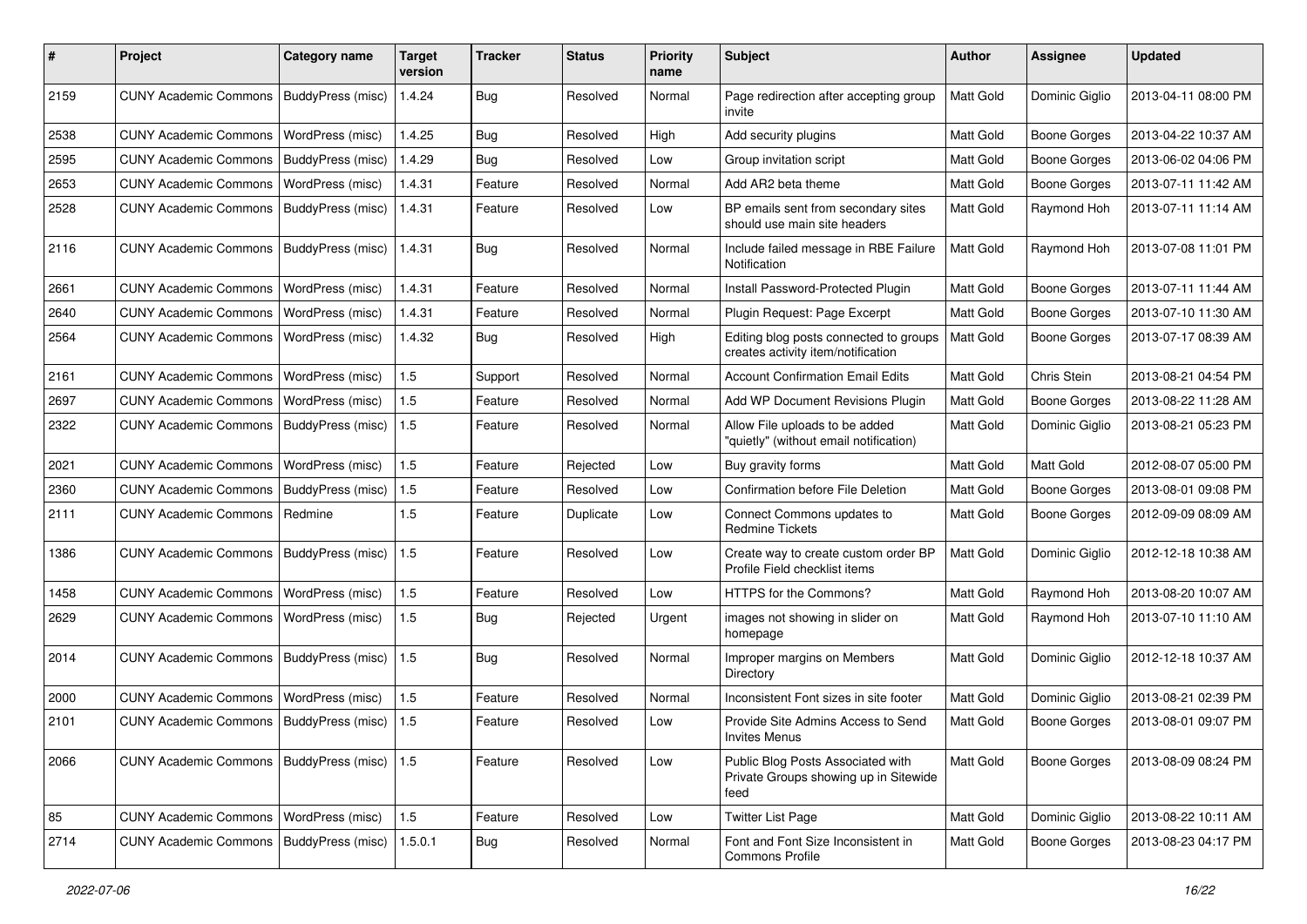| #    | Project                                           | <b>Category name</b>     | <b>Target</b><br>version | <b>Tracker</b> | <b>Status</b> | <b>Priority</b><br>name | Subject                                                                       | <b>Author</b> | <b>Assignee</b>     | <b>Updated</b>      |
|------|---------------------------------------------------|--------------------------|--------------------------|----------------|---------------|-------------------------|-------------------------------------------------------------------------------|---------------|---------------------|---------------------|
| 2712 | <b>CUNY Academic Commons</b>                      | BuddyPress (misc)        | 1.5.0.1                  | Bug            | Resolved      | Normal                  | Font Size in BP Profile Menu Should<br>be Larger                              | Matt Gold     | <b>Boone Gorges</b> | 2013-08-23 04:36 PM |
| 2737 | <b>CUNY Academic Commons</b>                      | <b>BuddyPress (misc)</b> | 1.5.0.2                  | <b>Bug</b>     | Resolved      | Urgent                  | CAC Not allowing CUNY Addresses to<br>Register                                | Matt Gold     | <b>Boone Gorges</b> | 2013-08-26 05:43 PM |
| 2729 | <b>CUNY Academic Commons</b>                      | BuddyPress (misc)        | 1.5.0.2                  | <b>Bug</b>     | Resolved      | Urgent                  | Update Positions to Include Missing<br>Colleges                               | Matt Gold     | <b>Boone Gorges</b> | 2013-08-26 09:54 AM |
| 2738 | <b>CUNY Academic Commons</b>                      | BuddyPress (misc)        | 1.5.0.2                  | <b>Bug</b>     | Resolved      | High                    | Users Unable to Change Email<br>Address in Settings                           | Matt Gold     | <b>Boone Gorges</b> | 2013-08-28 09:05 PM |
| 2711 | <b>CUNY Academic Commons</b>                      | BuddyPress (misc)        | 1.5.1                    | Feature        | Resolved      | Normal                  | Add Change Avatar Link/Interface to<br>Profile Editing Page                   | Matt Gold     | <b>Boone Gorges</b> | 2013-08-28 12:40 PM |
| 2755 | <b>CUNY Academic Commons</b>                      | <b>BuddyPress (misc)</b> | 1.5.1                    | Bug            | Resolved      | Normal                  | Alphabetize list of colleges in positions<br>drop-down                        | Matt Gold     | <b>Boone Gorges</b> | 2013-08-29 09:30 AM |
| 2713 | <b>CUNY Academic Commons</b>                      | BuddyPress (misc)        | 1.5.1                    | Feature        | Resolved      | Normal                  | Lighten Brief Descriptor Text Color                                           | Matt Gold     | <b>Boone Gorges</b> | 2013-08-28 12:58 PM |
| 2735 | <b>CUNY Academic Commons</b>                      | BuddyPress (misc)        | 1.5.1                    | Bug            | Resolved      | Normal                  | Profile Incorrectly Shortens About You<br>Field                               | Matt Gold     | <b>Boone Gorges</b> | 2013-08-28 11:36 AM |
| 2732 | <b>CUNY Academic Commons</b>                      | BuddyPress (misc)        | 1.5.1                    | Feature        | Resolved      | Normal                  | Return users to profile public view after<br>editing save                     | Matt Gold     | <b>Boone Gorges</b> | 2013-08-28 12:53 PM |
| 2178 | <b>CUNY Academic Commons</b>                      | WordPress (misc)         | 1.5.1                    | Feature        | Resolved      | Low                     | Show More Link at bottom of Who's<br>Online Homepage list                     | Matt Gold     | Dominic Giglio      | 2013-09-01 01:57 PM |
| 2775 | <b>CUNY Academic Commons</b>                      | BuddyPress (misc)        | 1.5.1.1                  | <b>Bug</b>     | Resolved      | High                    | Add Lehman College to List of<br><b>Colleges in Profiles</b>                  | Matt Gold     | <b>Boone Gorges</b> | 2013-09-06 04:40 PM |
| 2771 | <b>CUNY Academic Commons</b>                      | <b>BuddyPress (misc)</b> | 1.5.2                    | Feature        | Resolved      | Normal                  | Change Brief Descriptor Text Color<br>Again                                   | Matt Gold     | <b>Boone Gorges</b> | 2013-09-10 06:07 AM |
| 2776 | <b>CUNY Academic Commons</b>                      | BuddyPress (misc)        | 1.5.2                    | Bug            | Resolved      | Normal                  | Change Name of SPS in College list                                            | Matt Gold     | <b>Boone Gorges</b> | 2013-09-11 08:19 PM |
| 2786 | <b>CUNY Academic Commons</b>                      | BuddyPress (misc)        | 1.5.3                    | Bug            | Resolved      | Normal                  | Move position of close window<br>checkbox on overlay                          | Matt Gold     | <b>Boone Gorges</b> | 2013-09-19 12:07 PM |
| 2798 | <b>CUNY Academic Commons</b>                      | BuddyPress (misc)        | 1.5.4                    | Bug            | Resolved      | Normal                  | IE10 Profile Display Errors                                                   | Matt Gold     | Raymond Hoh         | 2013-09-25 03:33 PM |
| 2806 | <b>CUNY Academic Commons</b>                      | <b>WordPress (misc)</b>  | 1.5.5                    | Feature        | Rejected      | Normal                  | Add Bones Theme                                                               | Matt Gold     | <b>Boone Gorges</b> | 2013-10-11 11:28 AM |
| 2839 | <b>CUNY Academic Commons</b>                      | WordPress (misc)         | 1.5.6                    | Feature        | Resolved      | Normal                  | <b>Add Storify Plugin</b>                                                     | Matt Gold     | <b>Boone Gorges</b> | 2013-10-26 07:21 PM |
| 2800 | <b>CUNY Academic Commons</b>                      | BuddyPress (misc)        | 1.5.6                    | Feature        | Resolved      | Normal                  | Add Vimeo & Github social media<br>account fields to Profiles                 | Matt Gold     | Dominic Giglio      | 2013-10-14 04:51 PM |
| 2858 | CUNY Academic Commons   BuddyPress (misc)   1.5.7 |                          |                          | Bug            | Resolved      | Normal                  | […] redux                                                                     | Matt Gold     | Boone Gorges        | 2013-10-30 10:08 PM |
| 2847 | CUNY Academic Commons   WordPress (misc)          |                          | 1.5.7                    | Feature        | Resolved      | Normal                  | Add Archive.org WP Plugin                                                     | Matt Gold     | <b>Boone Gorges</b> | 2013-11-01 02:41 PM |
| 2845 | <b>CUNY Academic Commons</b>                      | BuddyPress (misc)        | 1.5.7                    | <b>Bug</b>     | Resolved      | Normal                  | Anchor errors with bp activity items<br>created from associated blog postings | Matt Gold     | Boone Gorges        | 2013-11-01 08:15 PM |
| 2906 | CUNY Academic Commons   BuddyPress (misc)         |                          | 1.5.10                   | <b>Bug</b>     | Resolved      | Normal                  | Unable to delete file attachment from<br>forum post                           | Matt Gold     | Boone Gorges        | 2013-12-01 09:35 PM |
| 2918 | CUNY Academic Commons   WordPress (misc)          |                          | 1.5.11                   | Bug            | Resolved      | Normal                  | Add Sensitive WP Theme                                                        | Matt Gold     | Boone Gorges        | 2013-12-03 03:17 PM |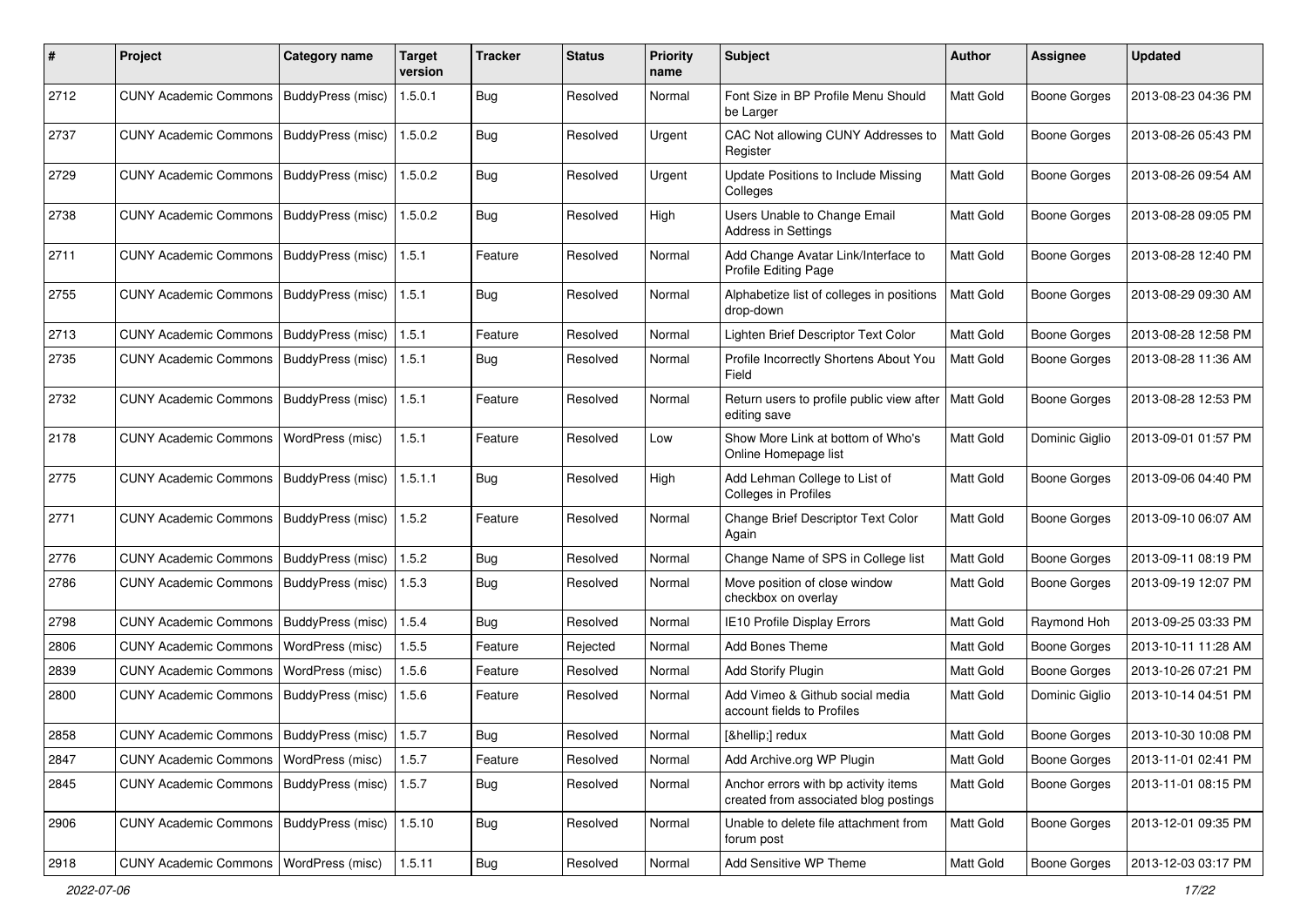| #    | Project                      | Category name              | <b>Target</b><br>version | <b>Tracker</b> | <b>Status</b> | <b>Priority</b><br>name | <b>Subject</b>                                                                        | <b>Author</b>    | Assignee            | <b>Updated</b>      |
|------|------------------------------|----------------------------|--------------------------|----------------|---------------|-------------------------|---------------------------------------------------------------------------------------|------------------|---------------------|---------------------|
| 2944 | CUNY Academic Commons        | BuddyPress (misc)          | 1.5.13                   | Bug            | Resolved      | Normal                  | Long load time on send invites group<br>pages                                         | Matt Gold        | <b>Boone Gorges</b> | 2014-01-02 02:50 PM |
| 2960 | <b>CUNY Academic Commons</b> | WordPress (misc)           | 1.5.16                   | Bug            | Resolved      | Normal                  | Add WP Accessibility Plugin                                                           | Matt Gold        | <b>Boone Gorges</b> | 2014-02-01 02:55 PM |
| 2976 | <b>CUNY Academic Commons</b> | BuddyPress (misc)          | 1.5.16                   | Feature        | Resolved      | Normal                  | Allow users to permanently dismiss<br>notification of new profiles on profile<br>page | Matt Gold        | <b>Boone Gorges</b> | 2014-02-01 02:56 PM |
| 3058 | <b>CUNY Academic Commons</b> | BuddyPress (misc)          | 1.5.18.1                 | Bug            | Resolved      | Urgent                  | Main navigation bar not working                                                       | Matt Gold        | Boone Gorges        | 2014-02-21 09:28 AM |
| 2791 | <b>CUNY Academic Commons</b> | BuddyPress (misc)          | 1.5.19                   | Bug            | Rejected      | Normal                  | Modify yellow profile bar alert                                                       | Matt Gold        | Chris Stein         | 2014-02-21 03:52 PM |
| 3100 | <b>CUNY Academic Commons</b> | WordPress<br>Themes        | 1.5.20                   | Bug            | Resolved      | Normal                  | <b>Add Customizr Theme</b>                                                            | <b>Matt Gold</b> | <b>Boone Gorges</b> | 2014-03-11 10:35 PM |
| 2733 | <b>CUNY Academic Commons</b> | Public Portfolio           | 1.6                      | <b>Bug</b>     | Resolved      | Normal                  | Address UX issues in Profile submenu<br>on admin bar                                  | Matt Gold        | Chris Stein         | 2014-03-31 10:52 PM |
| 2192 | <b>CUNY Academic Commons</b> | <b>Group Files</b>         | 1.6                      | Feature        | Resolved      | Normal                  | Allow members to replace files                                                        | Matt Gold        | Boone Gorges        | 2014-03-21 03:37 PM |
| 2833 | <b>CUNY Academic Commons</b> | <b>Group Files</b>         | 1.6                      | <b>Bug</b>     | Resolved      | Normal                  | Allow silent file deletions                                                           | Matt Gold        | <b>Boone Gorges</b> | 2014-03-21 03:50 PM |
| 3124 | <b>CUNY Academic Commons</b> | Design                     | 1.6                      | <b>Bug</b>     | Resolved      | Normal                  | Create small version of horizontal logo<br>image to include in HTML Emails            | <b>Matt Gold</b> | Boone Gorges        | 2014-04-01 03:40 PM |
| 1098 | <b>CUNY Academic Commons</b> | Blogs<br>(BuddyPress)      | 1.6                      | Feature        | Resolved      | Low                     | Create way for people to search<br>through authors on blog listings                   | Matt Gold        | Boone Gorges        | 2014-03-31 07:01 PM |
| 2135 | <b>CUNY Academic Commons</b> | Group Blogs                | 1.6                      | Feature        | Resolved      | Normal                  | Creating a Blog, Creating a Group                                                     | Matt Gold        | Chris Stein         | 2014-04-01 11:59 AM |
| 2736 | <b>CUNY Academic Commons</b> | <b>Public Portfolio</b>    | 1.6                      | Feature        | Resolved      | Normal                  | <b>Enable Rich Text for Profile Fields</b>                                            | Matt Gold        | Boone Gorges        | 2014-02-20 07:52 PM |
| 2795 | <b>CUNY Academic Commons</b> | BuddyPress (misc)          | 1.6                      | <b>Bug</b>     | Resolved      | Normal                  | <b>Friendship Request Acceptance</b><br>interface                                     | <b>Matt Gold</b> | Chris Stein         | 2014-03-27 03:07 PM |
| 1542 | <b>CUNY Academic Commons</b> | <b>BuddyPress Docs</b>     | 1.6                      | <b>Bug</b>     | Resolved      | Normal                  | Group Docs Locked                                                                     | <b>Matt Gold</b> | <b>Boone Gorges</b> | 2014-03-21 03:38 PM |
| 589  | <b>CUNY Academic Commons</b> | Group Forums               | 1.6                      | Feature        | Resolved      | Normal                  | Preview of Forum Posts                                                                | Matt Gold        | Boone Gorges        | 2014-03-27 03:11 PM |
| 2726 | <b>CUNY Academic Commons</b> | <b>Public Portfolio</b>    | 1.6                      | Feature        | Resolved      | Normal                  | Reorder Positions in Profile Field                                                    | <b>Matt Gold</b> | Chris Stein         | 2014-03-31 10:51 PM |
| 3150 | <b>CUNY Academic Commons</b> | Group Forums               | 1.6.1                    | <b>Bug</b>     | Resolved      | Low                     | 'Post New Topic" Button Shows Up for<br>Non-Logged in Users on Group Forum<br>Pages   | Matt Gold        | <b>Boone Gorges</b> | 2014-04-21 04:49 PM |
| 3180 | <b>CUNY Academic Commons</b> | <b>Group Files</b>         | 1.6.2                    | Bug            | Resolved      | Normal                  | Silent Edit of File Title Produces Email<br>Notification                              | Matt Gold        | Boone Gorges        | 2014-05-01 11:19 PM |
| 3205 | <b>CUNY Academic Commons</b> | <b>Commons Profile</b>     | 1.6.3                    | Bug            | Resolved      | High                    | Email profile field not showing up                                                    | Matt Gold        | Boone Gorges        | 2014-05-12 02:18 PM |
| 3190 | <b>CUNY Academic Commons</b> | BuddyPress (misc)          | 1.6.3                    | Bug            | Resolved      | Normal                  | Mention link on Member Profile Leads<br>to SiteWide activity stream                   | Matt Gold        | <b>Boone Gorges</b> | 2014-05-12 02:53 PM |
| 2706 | <b>CUNY Academic Commons</b> | BuddyPress (misc)          | 1.6.4                    | Bug            | Resolved      | Normal                  | Problem sending group invitations                                                     | Matt Gold        | <b>Boone Gorges</b> | 2014-05-18 11:36 AM |
| 1127 | <b>CUNY Academic Commons</b> | <b>WordPress</b><br>Themes | 1.6.4                    | <b>Bug</b>     | Resolved      | Normal                  | Update WooThemes                                                                      | Matt Gold        | Boone Gorges        | 2014-05-21 11:04 PM |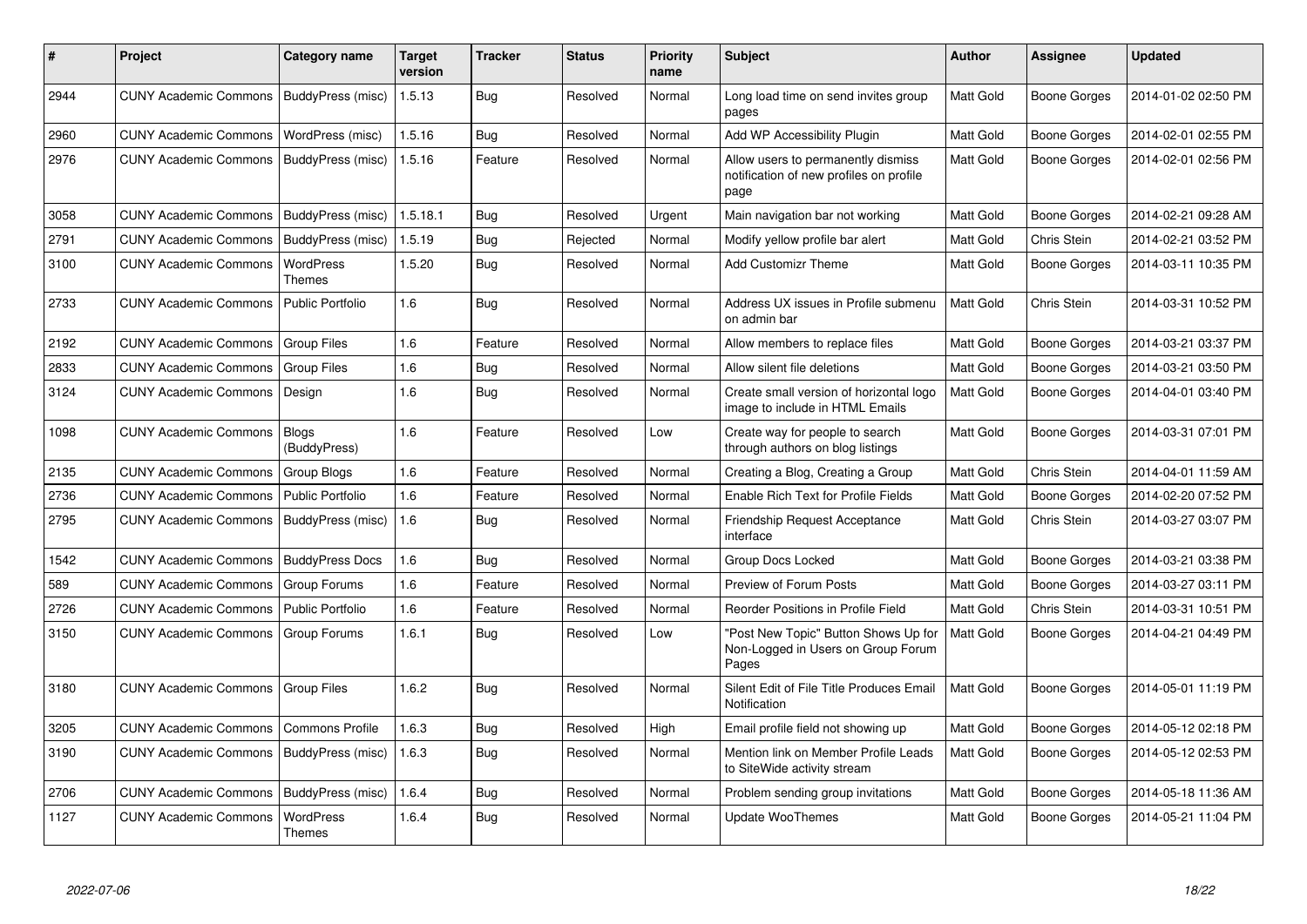| #    | Project                               | <b>Category name</b>       | <b>Target</b><br>version | <b>Tracker</b> | <b>Status</b>       | <b>Priority</b><br>name | <b>Subject</b>                                                               | <b>Author</b> | <b>Assignee</b>     | <b>Updated</b>      |
|------|---------------------------------------|----------------------------|--------------------------|----------------|---------------------|-------------------------|------------------------------------------------------------------------------|---------------|---------------------|---------------------|
| 3226 | <b>CUNY Academic Commons</b>          | Groups (misc)              | 1.6.4.1                  | <b>Bug</b>     | Resolved            | Normal                  | Group home: content pushed below<br>sidebar                                  | Matt Gold     | <b>Boone Gorges</b> | 2014-05-23 09:55 AM |
| 3219 | <b>CUNY Academic Commons</b>          | BuddyPress (misc)          | 1.6.7                    | Bug            | Resolved            | Normal                  | new_groupblog_post emails not being<br>sent as HTML                          | Matt Gold     | Raymond Hoh         | 2014-06-23 08:36 AM |
| 3164 | <b>CUNY Academic Commons</b>          | Reply By Email             | 1.6.7.1                  | Bug            | Resolved            | High                    | Duplicate RBE messages                                                       | Matt Gold     | Raymond Hoh         | 2014-06-24 12:23 PM |
| 3324 | <b>CUNY Academic Commons</b>          | <b>Public Portfolio</b>    | 1.6.10                   | Bug            | Resolved            | Normal                  | Incorrect display of send<br>message/mention on portfolio page               | Matt Gold     | <b>Boone Gorges</b> | 2014-07-22 09:06 PM |
| 3344 | <b>CUNY Academic Commons</b>          | Layout                     | 1.6.11                   | Bug            | Resolved            | Normal                  | Double display of menu on profile<br>settings                                | Matt Gold     | <b>Boone Gorges</b> | 2014-08-01 09:58 AM |
| 3343 | <b>CUNY Academic Commons</b>          | BuddyPress (misc)          | 1.6.11                   | Bug            | Resolved            | Low                     | Minor Email display error                                                    | Matt Gold     | <b>Boone Gorges</b> | 2014-08-01 10:01 AM |
| 3345 | <b>CUNY Academic Commons</b>          | Layout                     | 1.6.11                   | <b>Bug</b>     | Resolved            | Normal                  | Text/Icon Styling Error/Overlap on<br>Profile pages                          | Matt Gold     | <b>Boone Gorges</b> | 2014-08-01 09:05 AM |
| 3428 | <b>CUNY Academic Commons</b>          | Twitter page               | 1.6.14                   | Bug            | Resolved            | High                    | Fix typo on Twitter page                                                     | Matt Gold     | Dominic Giglio      | 2014-09-01 08:53 PM |
| 3420 | <b>CUNY Academic Commons</b>          | <b>Email Notifications</b> | 1.6.14                   | Bug            | Resolved            | Normal                  | Membership approval link in email<br>notifications                           | Matt Gold     | <b>Boone Gorges</b> | 2014-09-01 09:31 PM |
| 3419 | <b>CUNY Academic Commons</b>          | Group Invitations          | 1.6.14                   | Bug            | Testing<br>Required | Normal                  | Neatening the display of messages on<br>group requests                       | Matt Gold     | Boone Gorges        | 2014-09-01 09:29 PM |
| 3151 | <b>CUNY Academic Commons</b>          | Toolbar                    | 1.7                      | Feature        | Resolved            | Low                     | Add submenu items in Help section of<br><b>WP Admin Bar</b>                  | Matt Gold     | Daniel Jones        | 2014-07-11 08:14 PM |
| 28   | <b>CUNY Academic Commons</b>          | <b>Group Forums</b>        | 1.7                      | Feature        | Resolved            | Low                     | Add threaded replies to forum posts                                          | Matt Gold     | Raymond Hoh         | 2014-10-13 09:38 PM |
| 3223 | <b>CUNY Academic Commons</b>          | <b>Public Portfolio</b>    | 1.7                      | Bug            | Resolved            | Low                     | Alter Profile Editing Unsaved Text<br><b>Warning Feature</b>                 | Matt Gold     | <b>Boone Gorges</b> | 2014-09-22 09:18 PM |
| 3045 | <b>CUNY Academic Commons</b>          | Public Portfolio           | 1.7                      | Feature        | Resolved            | Normal                  | Create 'clear formatting' button for<br>profile editor                       | Matt Gold     | <b>Boone Gorges</b> | 2014-10-08 03:53 PM |
| 2757 | <b>CUNY Academic Commons</b>          | Group Files                | 1.7                      | Feature        | Resolved            | Normal                  | Create "Download All" Capabilities for<br>Files in a Folder                  | Matt Gold     | <b>Boone Gorges</b> | 2014-10-14 03:09 PM |
| 3012 | <b>CUNY Academic Commons</b>          | <b>Public Portfolio</b>    | 1.7                      | Design/UX      | Resolved            | Low                     | Create automated nudges for people<br>who have not filled in profiles        | Matt Gold     | Boone Gorges        | 2014-10-09 02:51 PM |
| 3451 | <b>CUNY Academic Commons</b>          | WordPress (misc)           | 1.7                      | Bug            | Resolved            | Normal                  | Edit delete blog text                                                        | Matt Gold     | Raymond Hoh         | 2014-09-15 08:27 PM |
| 2563 | <b>CUNY Academic Commons</b>          | My Commons                 | 1.7                      | Feature        | Resolved            | Normal                  | <b>Favorite Follow Blogs</b>                                                 | Matt Gold     | Raymond Hoh         | 2014-10-09 10:49 AM |
| 3544 | CUNY Academic Commons                 | Group Files                | 1.7                      | Bug            | Resolved            | Normal                  | Files list upload button placement after<br>upload                           | Matt Gold     | <b>Boone Gorges</b> | 2014-10-10 09:09 AM |
| 3448 | <b>CUNY Academic Commons</b>          | Groups (misc)              | 1.7                      | <b>Bug</b>     | Resolved            | Normal                  | Group changes email slug/link issue                                          | Matt Gold     | Raymond Hoh         | 2014-09-15 08:29 PM |
| 2239 | <b>CUNY Academic Commons</b>          | <b>Email Notifications</b> | 1.7                      | <b>Bug</b>     | Resolved            | Normal                  | Login redirects when clicking on<br>private group addresses not working      | Matt Gold     | Raymond Hoh         | 2014-11-01 11:41 AM |
| 3449 | CUNY Academic Commons   Groups (misc) |                            | 1.7                      | <b>Bug</b>     | Resolved            | Normal                  | Make Default Option for "Create<br>Forum" in Group Creation Process<br>"Yes" | Matt Gold     | Boone Gorges        | 2014-09-22 08:39 PM |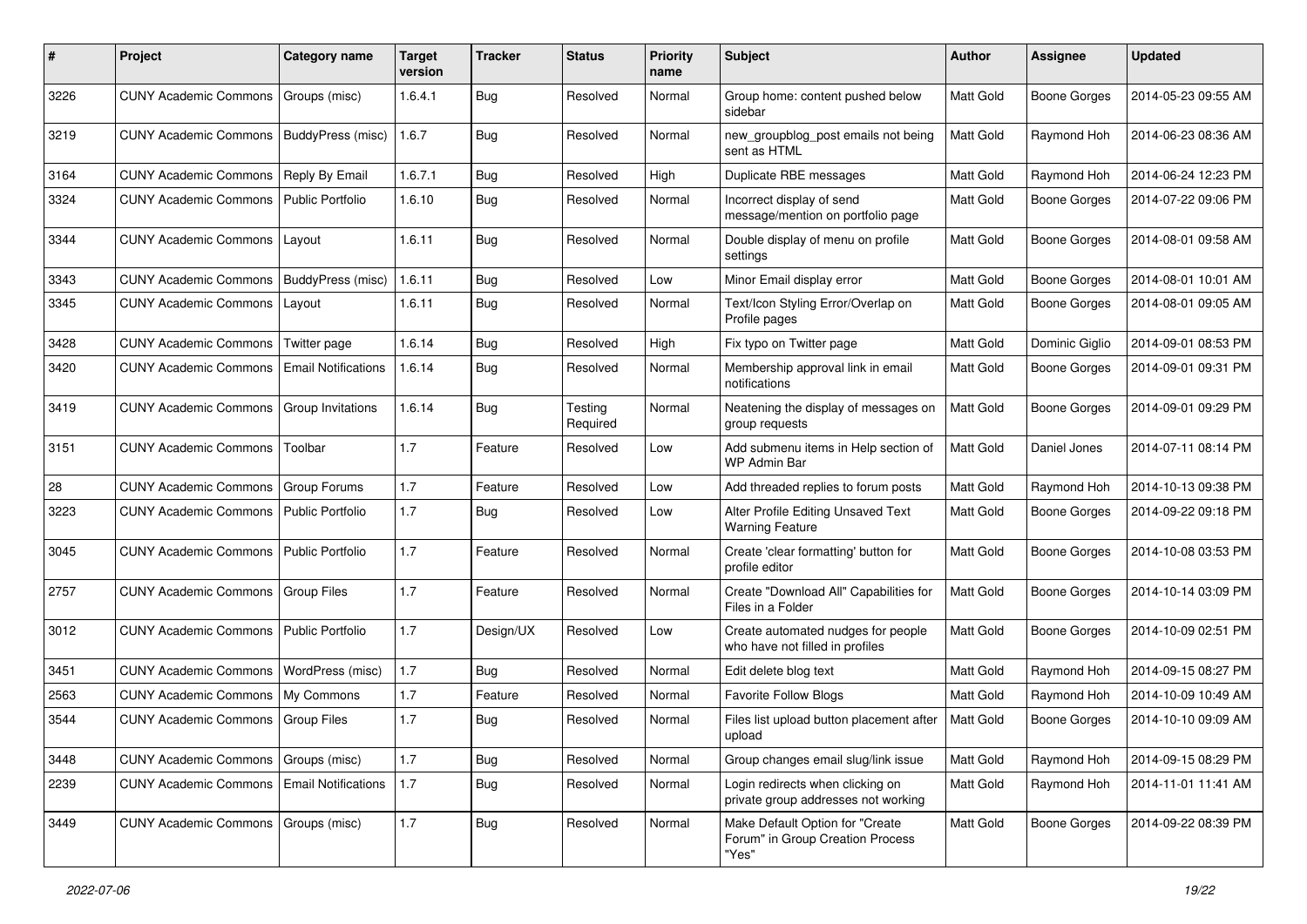| $\pmb{\sharp}$ | <b>Project</b>               | Category name              | <b>Target</b><br>version | <b>Tracker</b> | <b>Status</b> | <b>Priority</b><br>name | <b>Subject</b>                                                                   | <b>Author</b>    | Assignee            | <b>Updated</b>      |
|----------------|------------------------------|----------------------------|--------------------------|----------------|---------------|-------------------------|----------------------------------------------------------------------------------|------------------|---------------------|---------------------|
| 3486           | <b>CUNY Academic Commons</b> | My Commons                 | 1.7                      | Feature        | Resolved      | Normal                  | Minor Issues on My-Commons page                                                  | Matt Gold        | Raymond Hoh         | 2014-10-03 10:44 AM |
| 2954           | <b>CUNY Academic Commons</b> | <b>Public Portfolio</b>    | 1.7                      | Feature        | Duplicate     | Normal                  | New Profile social media options                                                 | Matt Gold        | Dominic Giglio      | 2014-09-16 11:48 AM |
| 3411           | <b>CUNY Academic Commons</b> | My Commons                 | 1.7                      | Feature        | Resolved      | Normal                  | Placement of Personal Homepage                                                   | Matt Gold        | Raymond Hoh         | 2014-09-22 08:45 PM |
| 3418           | <b>CUNY Academic Commons</b> | <b>Email Notifications</b> | 1.7                      | Feature        | Resolved      | Normal                  | Revisions/Additions to email<br>notifications about group membership<br>requests | Matt Gold        | Boone Gorges        | 2014-09-30 01:14 PM |
| 3282           | <b>CUNY Academic Commons</b> | Groups (misc)              | 1.7                      | Feature        | Resolved      | Normal                  | Search/sort users within group                                                   | Matt Gold        | <b>Boone Gorges</b> | 2014-06-25 09:16 PM |
| 3177           | <b>CUNY Academic Commons</b> | Group Forums               | 1.7                      | Feature        | Resolved      | Normal                  | Upgrade bbPress to 2.x                                                           | <b>Matt Gold</b> | Boone Gorges        | 2014-09-30 01:35 PM |
| 3561           | <b>CUNY Academic Commons</b> | Group Forums               | 1.7.1                    | Feature        | Resolved      | Normal                  | Add Post New Topics link to top of<br>forums                                     | Matt Gold        | Boone Gorges        | 2014-10-21 06:48 PM |
| 3581           | <b>CUNY Academic Commons</b> | <b>BuddyPress Docs</b>     | 1.7.1                    | Bug            | Resolved      | Normal                  | <b>BuddyPress Docs Line Break issue</b>                                          | Matt Gold        | Boone Gorges        | 2014-10-20 02:56 PM |
| 3362           | <b>CUNY Academic Commons</b> | <b>Public Portfolio</b>    | 1.7.1                    | Bug            | Resolved      | Normal                  | Default display of profiles with no info<br>added                                | Matt Gold        | Boone Gorges        | 2014-10-21 02:44 PM |
| 3557           | <b>CUNY Academic Commons</b> | My Commons                 | 1.7.1                    | Bug            | Resolved      | Urgent                  | Fix typo on My Commons overlay                                                   | Matt Gold        | Boone Gorges        | 2014-10-15 11:02 PM |
| 3559           | <b>CUNY Academic Commons</b> | Group Forums               | 1.7.2                    | Design/UX      | Resolved      | Normal                  | Forum Styling                                                                    | Matt Gold        | Boone Gorges        | 2014-11-02 03:18 PM |
| 3588           | <b>CUNY Academic Commons</b> | Groups (misc)              | 1.7.2                    | Bug            | Resolved      | Normal                  | Hidden group not appearing in search<br>results                                  | <b>Matt Gold</b> | Boone Gorges        | 2014-11-01 02:57 PM |
| 3614           | <b>CUNY Academic Commons</b> | Home Page                  | 1.7.2                    | Bug            | Resolved      | Normal                  | Homepage member widget filter<br>feature not working                             | Matt Gold        | Boone Gorges        | 2014-11-01 02:24 PM |
| 3599           | <b>CUNY Academic Commons</b> | <b>BuddyPress Docs</b>     | 1.7.2                    | Bug            | Resolved      | Normal                  | Silent BP Docs edits                                                             | Matt Gold        | Boone Gorges        | 2014-11-01 02:20 PM |
| 3589           | <b>CUNY Academic Commons</b> | Group Invitations          | 1.7.2                    | Bug            | Resolved      | Normal                  | User not appearing in group invitation<br>autocomplete                           | Matt Gold        | Boone Gorges        | 2014-11-01 02:58 PM |
| 3611           | <b>CUNY Academic Commons</b> | Publicity                  | 1.7.3                    | Feature        | Resolved      | Normal                  | Add Susana's Video to a Standalone<br>page on the Commons                        | Matt Gold        | Dominic Giglio      | 2014-11-04 02:07 PM |
| 3610           | <b>CUNY Academic Commons</b> | Home Page                  | 1.7.3                    | Feature        | Resolved      | Normal                  | Add Susana's Video to the Homepage                                               | Matt Gold        | Dominic Giglio      | 2014-11-04 03:42 PM |
| 3520           | <b>CUNY Academic Commons</b> | Security                   | 1.7.3                    | Feature        | Resolved      | Normal                  | Encourage or Require CAPTCHA on<br>forms?                                        | Matt Gold        | Daniel Jones        | 2014-11-06 03:40 PM |
| 3601           | <b>CUNY Academic Commons</b> | <b>Email Notifications</b> | 1.7.3                    | <b>Bug</b>     | Resolved      | High                    | Forum replies do not show up on the<br>group homepage                            | Matt Gold        | Raymond Hoh         | 2014-11-10 01:24 PM |
| 3608           | <b>CUNY Academic Commons</b> | <b>Email Notifications</b> | 1.7.3                    | <b>Bug</b>     | Resolved      | High                    | Group email plain-text formatting<br>problem                                     | Matt Gold        | Raymond Hoh         | 2014-11-11 12:19 PM |
| 3583           | <b>CUNY Academic Commons</b> | Reply By Email             | 1.7.3                    | <b>Bug</b>     | Resolved      | Normal                  | RBE error message                                                                | Matt Gold        | Raymond Hoh         | 2014-11-10 12:42 PM |
| 3654           | <b>CUNY Academic Commons</b> | Group Forums               | 1.7.4                    | Bug            | Resolved      | Normal                  | can only attached one file to a forum<br>post                                    | Matt Gold        | Boone Gorges        | 2014-11-21 10:42 AM |
| 3672           | <b>CUNY Academic Commons</b> | <b>WordPress Plugins</b>   | 1.7.4                    | Feature        | Resolved      | Normal                  | Force captcha on existing contact<br>forms                                       | Matt Gold        | Boone Gorges        | 2014-11-21 12:20 PM |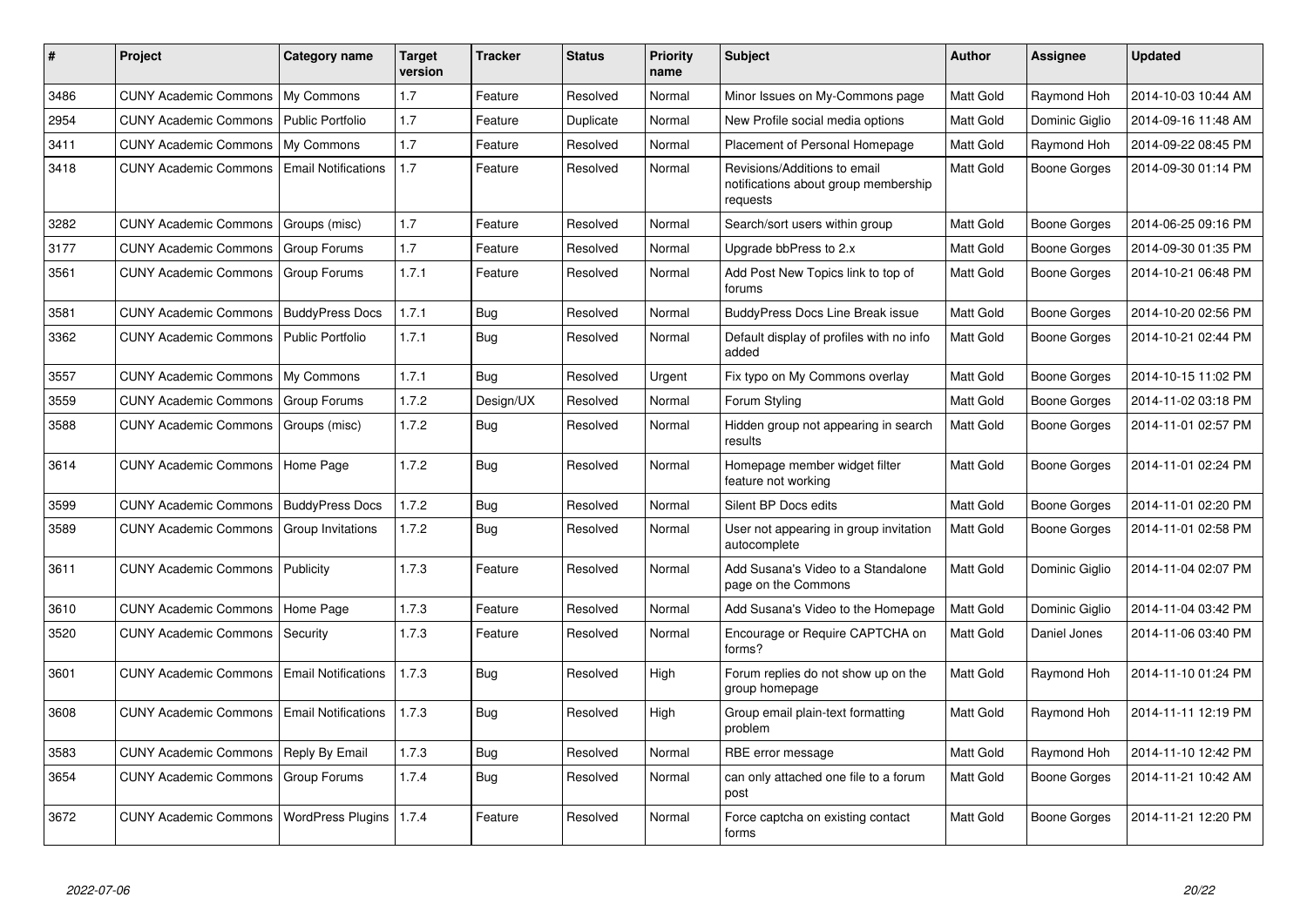| #    | Project                                            | <b>Category name</b>       | <b>Target</b><br>version | <b>Tracker</b> | <b>Status</b> | <b>Priority</b><br>name | <b>Subject</b>                                                            | <b>Author</b>    | Assignee       | <b>Updated</b>      |
|------|----------------------------------------------------|----------------------------|--------------------------|----------------|---------------|-------------------------|---------------------------------------------------------------------------|------------------|----------------|---------------------|
| 2924 | <b>CUNY Academic Commons</b>                       | WordPress (misc)           | 1.7.4                    | Feature        | Resolved      | Normal                  | Make header of Help blog a clickable<br>link to the homepage              | Matt Gold        | Dominic Giglio | 2014-11-14 04:35 PM |
| 3659 | <b>CUNY Academic Commons</b>                       | Home Page                  | 1.7.4                    | Feature        | Resolved      | Normal                  | Remove UserVoice                                                          | Matt Gold        | Boone Gorges   | 2014-11-21 10:53 AM |
| 3676 | <b>CUNY Academic Commons</b>                       | WordPress (misc)           | 1.7.4                    | Feature        | Resolved      | High                    | Update WP to 4.0.1                                                        | Matt Gold        | Boone Gorges   | 2014-11-21 10:49 AM |
| 3688 | <b>CUNY Academic Commons</b>                       | <b>BuddyPress Docs</b>     | 1.7.6                    | Bug            | Resolved      | Normal                  | Doc creation didn't create email<br>notification                          | Matt Gold        | Boone Gorges   | 2014-12-12 08:57 AM |
| 3714 | <b>CUNY Academic Commons</b>                       | cuny.is                    | 1.7.7                    | Feature        | Resolved      | Normal                  | cuny.is access                                                            | Matt Gold        | Boone Gorges   | 2014-12-22 02:19 PM |
| 3717 | <b>CUNY Academic Commons</b>                       | Groups (misc)              | 1.7.7                    | <b>Bug</b>     | Resolved      | Normal                  | Member invitations to Group Members<br>error alert                        | Matt Gold        | Boone Gorges   | 2014-12-22 02:25 PM |
| 3729 | <b>CUNY Academic Commons</b>                       | WordPress (misc)           | 1.7.11                   | Feature        | Resolved      | Normal                  | Add 'contact us' line to failed login<br>screen                           | Matt Gold        | Daniel Jones   | 2015-02-02 01:16 AM |
| 3760 | <b>CUNY Academic Commons</b>                       | <b>WordPress Plugins</b>   | 1.7.11                   | Feature        | Resolved      | Normal                  | Add WP Accessiblity Plugin                                                | <b>Matt Gold</b> | Raymond Hoh    | 2015-02-02 02:30 AM |
| 3769 | <b>CUNY Academic Commons</b>                       | <b>Public Portfolio</b>    | 1.7.12                   | Bug            | Resolved      | Normal                  | Completion mouseover on editing<br>version of profile is blank            | Matt Gold        | Boone Gorges   | 2015-02-12 09:13 AM |
| 3799 | <b>CUNY Academic Commons</b>                       | cuny.is                    | 1.7.12                   | Bug            | Resolved      | Normal                  | cuny.is issue                                                             | <b>Matt Gold</b> | Boone Gorges   | 2015-02-10 09:07 PM |
| 3859 | <b>CUNY Academic Commons</b>                       | Group Forums               | 1.7.14                   | <b>Bug</b>     | Resolved      | Normal                  | Group Forum Button Layout                                                 | Matt Gold        | Boone Gorges   | 2015-03-05 10:57 AM |
| 3802 | <b>CUNY Academic Commons</b>                       | Home Page                  | 1.7.14                   | <b>Bug</b>     | Resolved      | Normal                  | Long user name causes problems with<br>Who's Online homepage display      | <b>Matt Gold</b> | Daniel Jones   | 2015-02-23 03:39 PM |
| 3864 | <b>CUNY Academic Commons</b>                       | DiRT Integration           | 1.7.15                   | <b>Bug</b>     | Resolved      | Normal                  | DiRT Tools Group sidebar label display                                    | Matt Gold        | Boone Gorges   | 2015-03-11 09:30 PM |
| 3865 | <b>CUNY Academic Commons</b>                       | Design                     | 1.7.15                   | <b>Bug</b>     | Resolved      | Normal                  | DiRT Tools listing in Group > Manage                                      | Matt Gold        | Boone Gorges   | 2015-03-12 10:35 AM |
| 3866 | <b>CUNY Academic Commons</b>                       | <b>Email Notifications</b> | 1.7.15                   | Bug            | Resolved      | Normal                  | Email notification does not indicate<br>presence of an attachment         | Matt Gold        | Boone Gorges   | 2015-03-12 10:35 AM |
| 3914 | <b>CUNY Academic Commons</b>                       | <b>WordPress Plugins</b>   | 1.7.15.1                 | Feature        | Resolved      | High                    | Upgrade Yoast's SEO plugin                                                | Matt Gold        | Boone Gorges   | 2015-03-13 05:30 PM |
| 3910 | <b>CUNY Academic Commons</b>                       | Home Page                  | 1.7.15.2                 | Bug            | Resolved      | High                    | Home Page Display Errors                                                  | Matt Gold        | Boone Gorges   | 2015-03-17 10:21 AM |
| 3917 | <b>CUNY Academic Commons</b>                       | Home Page                  | 1.7.16                   | <b>Bug</b>     | Resolved      | Normal                  | New homepage display errors                                               | Matt Gold        | Raymond Hoh    | 2015-03-18 11:15 AM |
| 3853 | <b>CUNY Academic Commons</b>                       | BuddyPress (misc)          | 1.7.16                   | <b>Bug</b>     | Resolved      | High                    | Post erroneously ascribed to wrong<br>author in activity feed             | Matt Gold        | Raymond Hoh    | 2015-03-21 01:13 PM |
| 3809 | CUNY Academic Commons   BuddyPress (misc)          |                            | 1.7.17                   | Bug            | Resolved      | Normal                  | BuddyPress member filters not working<br>correctly                        | Matt Gold        | Matt Gold      | 2015-03-22 01:03 AM |
| 3969 | <b>CUNY Academic Commons</b>                       | <b>WordPress Plugins</b>   | 1.7.18                   | Bug            | Resolved      | Normal                  | External Group Blogs plugin causing<br>duplicate items of the same post:  | Matt Gold        | Raymond Hoh    | 2015-04-10 07:51 PM |
| 3954 | <b>CUNY Academic Commons</b>                       | <b>Email Notifications</b> | 1.7.18                   | Bug            | Resolved      | Normal                  | <b>Issues with Email notifications for</b><br>Groups w/RSS Feeds attached | Matt Gold        | Raymond Hoh    | 2015-04-08 05:04 PM |
| 3991 | <b>CUNY Academic Commons</b>                       | Toolbar                    | 1.7.19                   | Bug            | Resolved      | Normal                  | WP-Admin Bar positioning error on<br>mobile devices                       | Matt Gold        | Boone Gorges   | 2015-04-21 02:30 PM |
| 4010 | CUNY Academic Commons   WordPress Plugins   1.7.20 |                            |                          | Bug            | Resolved      | High                    | GC Digital Fellows site down                                              | Matt Gold        |                | 2015-04-22 10:30 AM |